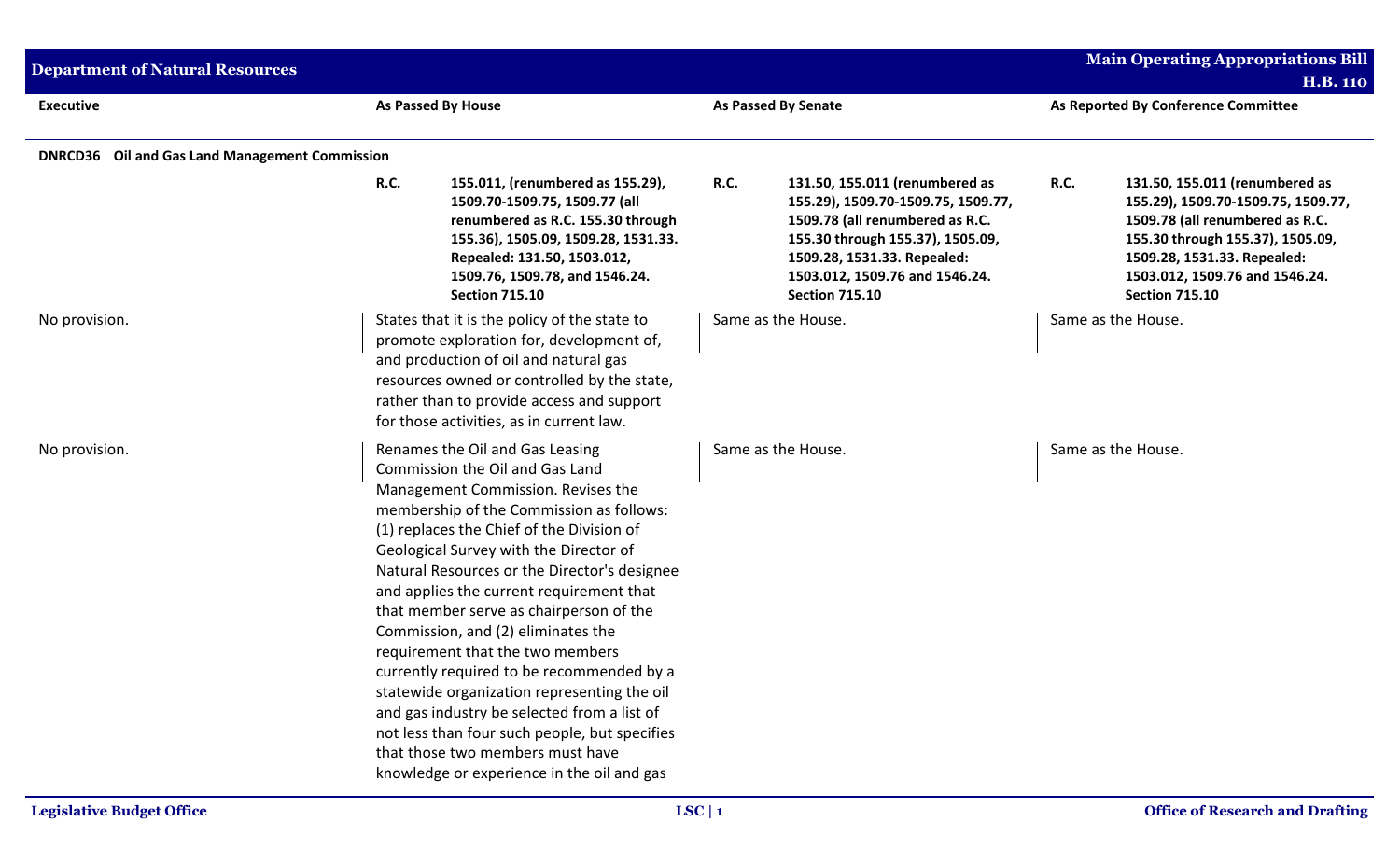| <b>Department of Natural Resources</b> |                                                                                                                                                                                                                                                                                                                                                                                                                                                                                                                                                                                                                                                                                                                                                                                                                                                                                                                                                                                                                                                                                                                            |                                                                                                                                                                                                                                                                                                                                                                                                                                                                                                                                                                                                                                                                                                                                                                                                                                                                                                                                                                                                                                                                                                                                                                       | <b>Main Operating Appropriations Bill</b> |  |
|----------------------------------------|----------------------------------------------------------------------------------------------------------------------------------------------------------------------------------------------------------------------------------------------------------------------------------------------------------------------------------------------------------------------------------------------------------------------------------------------------------------------------------------------------------------------------------------------------------------------------------------------------------------------------------------------------------------------------------------------------------------------------------------------------------------------------------------------------------------------------------------------------------------------------------------------------------------------------------------------------------------------------------------------------------------------------------------------------------------------------------------------------------------------------|-----------------------------------------------------------------------------------------------------------------------------------------------------------------------------------------------------------------------------------------------------------------------------------------------------------------------------------------------------------------------------------------------------------------------------------------------------------------------------------------------------------------------------------------------------------------------------------------------------------------------------------------------------------------------------------------------------------------------------------------------------------------------------------------------------------------------------------------------------------------------------------------------------------------------------------------------------------------------------------------------------------------------------------------------------------------------------------------------------------------------------------------------------------------------|-------------------------------------------|--|
|                                        |                                                                                                                                                                                                                                                                                                                                                                                                                                                                                                                                                                                                                                                                                                                                                                                                                                                                                                                                                                                                                                                                                                                            |                                                                                                                                                                                                                                                                                                                                                                                                                                                                                                                                                                                                                                                                                                                                                                                                                                                                                                                                                                                                                                                                                                                                                                       | <b>H.B. 110</b>                           |  |
| <b>Executive</b>                       | <b>As Passed By House</b>                                                                                                                                                                                                                                                                                                                                                                                                                                                                                                                                                                                                                                                                                                                                                                                                                                                                                                                                                                                                                                                                                                  | <b>As Passed By Senate</b>                                                                                                                                                                                                                                                                                                                                                                                                                                                                                                                                                                                                                                                                                                                                                                                                                                                                                                                                                                                                                                                                                                                                            | As Reported By Conference Committee       |  |
|                                        | industry.                                                                                                                                                                                                                                                                                                                                                                                                                                                                                                                                                                                                                                                                                                                                                                                                                                                                                                                                                                                                                                                                                                                  |                                                                                                                                                                                                                                                                                                                                                                                                                                                                                                                                                                                                                                                                                                                                                                                                                                                                                                                                                                                                                                                                                                                                                                       |                                           |  |
| No provision.                          | Requires that all money received by a state<br>agency in exchange for the lease of state<br>agency-owned land be deposited into the Oil<br>and Gas Land Management Commission<br>Administration Fund, to be used for<br>Commission administration purposes.<br>Eliminates all of the following funds, which<br>would have consisted of signing fees,<br>rentals, and royalty payments received by a<br>state agency in exchange for the lease of<br>state-agency owned land for oil and gas<br>development: (1) State Land Royalty Fund;<br>(2) Forestry Minerals Royalty Fund; and (3)<br>Parks Mineral Royalty Fund. Eliminates<br>signing fees, rentals, and royalty payments<br>received by a state agency for leases of land<br>for oil and gas development when the land is<br>owned or controlled by the Division of<br>Wildlife in the Department of Natural<br>Resources as a source of revenue for the<br>Wildlife Habitat Fund. Eliminates a<br>requirement that 30% of proceeds from a<br>lease for oil and gas development under a<br>state park be deposited into the fund that<br>supports that state park. | Replaces the House provision with one that<br>requires that all nomination and bid fees be<br>deposited into the Oil and Gas Land<br>Management Commission Administration<br>Fund, to be used for the administrative<br>purposes of the Commission. As with the<br>House provision, eliminates the Forestry<br>Minerals Royalty Fund and Parks Mineral<br>Royalty Fund, but (1) retains the State Land<br>Royalty Fund and requires revenue currently<br>deposited into the Forestry Minerals Royalty<br>Fund and Parks Mineral Royalty Fund<br>instead be deposited into the State Land<br>Royalty Fund, and (2) redirects revenue from<br>signing fees, rentals, and royalties deposited<br>into the Wildlife Habitat Fund under current<br>law to the State land Royalty Fund; permits a<br>state agency to use money allocated to it<br>from the State Land Royalty Fund for any<br>purpose rather than solely for capital<br>expenditures as under current law,<br>establishes procedures for distribution of<br>money to state agencies, and establishes<br>special procedures for distribution to<br>divisions within DNR from the State Land<br>Royalty Fund. | Same as the Senate.                       |  |
| No provision.                          | Requires every state agency to lease a parcel<br>of land for oil and gas exploration,<br>development, and production on terms that<br>are just and reasonable (as determined by                                                                                                                                                                                                                                                                                                                                                                                                                                                                                                                                                                                                                                                                                                                                                                                                                                                                                                                                            | Replaces the House provision with one that<br>authorizes, rather than requires, every state<br>agency to lease a formation for oil and gas<br>exploration, development, and production                                                                                                                                                                                                                                                                                                                                                                                                                                                                                                                                                                                                                                                                                                                                                                                                                                                                                                                                                                                | Same as the Senate.                       |  |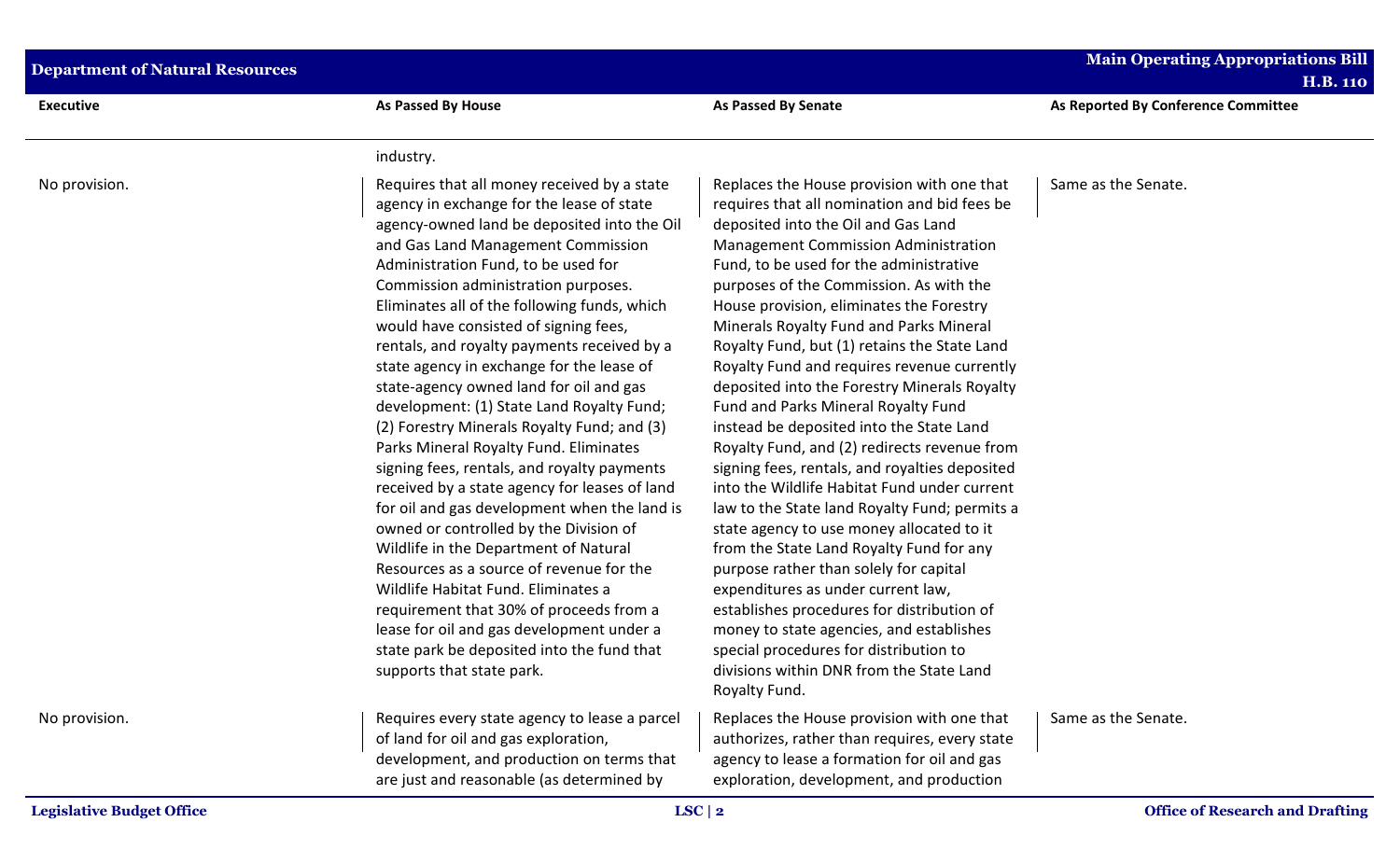| <b>Department of Natural Resources</b> |                                                                                                                                                                                                                                                                                                                                                                                                                                                                                      |                                                                                                                                                                                                                                                                                                                                                                                                                                                                                      | Main Operating Appropriations Bill<br><b>H.B. 110</b> |
|----------------------------------------|--------------------------------------------------------------------------------------------------------------------------------------------------------------------------------------------------------------------------------------------------------------------------------------------------------------------------------------------------------------------------------------------------------------------------------------------------------------------------------------|--------------------------------------------------------------------------------------------------------------------------------------------------------------------------------------------------------------------------------------------------------------------------------------------------------------------------------------------------------------------------------------------------------------------------------------------------------------------------------------|-------------------------------------------------------|
| <b>Executive</b>                       | As Passed By House                                                                                                                                                                                                                                                                                                                                                                                                                                                                   | <b>As Passed By Senate</b>                                                                                                                                                                                                                                                                                                                                                                                                                                                           | As Reported By Conference Committee                   |
|                                        | the custom and practice of the oil and gas<br>industry) until the Commission adopts rules<br>specifying requirements and procedures for<br>the lease of such land.                                                                                                                                                                                                                                                                                                                   | on terms that are just and reasonable (as<br>determined by the custom and practice of<br>the oil and gas industry) until the<br>Commission adopts rules governing a<br>standard lease form and other procedures.                                                                                                                                                                                                                                                                     |                                                       |
| No provision.                          | Adds both of the following elements to the<br>required standard lease form that must be<br>used by a state agency (current law only<br>specifies that the lease form include at least<br>a 1/8th royalty): (1) a prohibition against the<br>use of the surface of the parcel of land for<br>oil and gas development without the<br>execution by the state agency of a standard<br>surface use agreement and (2) a limited<br>warranty of title by the state agency to the<br>lessee. | Replaces the House provision with a<br>provision that allows a state agency to<br>execute a written surface use agreement<br>established by the Commission, replaces the<br>required 1/8th landowner royalty with a<br>required gross 1/8th landowner royalty (the<br>proceeds of oil and gas sales without any<br>post-production cost reduction, minus taxes<br>and government fees), and requires a<br>primary lease term of three years with a<br>possible three-year extension. | Same as the Senate.                                   |
| No provision.                          | Requires the Commission to establish a<br>standard surface use agreement form that<br>must be used by a state agency to authorize<br>the use of the surface of a parcel of land<br>leased. Specifies that the Commission is not<br>subject to certain administrative rulemaking<br>restrictions when adopting new rules.                                                                                                                                                             | Same as the House, but requires the<br>Commission to adopt rules establishing the<br>standard form and to establish a standard<br>surface use agreement within 120 days of<br>the bill's effective date.                                                                                                                                                                                                                                                                             | Same as the Senate.                                   |
| No provision.                          | Requires the Commission to hold a meeting<br>regarding a nomination of a parcel of land<br>for lease no later than 90 days (rather than<br>120 days, as in current law) after receipt of<br>the nomination.                                                                                                                                                                                                                                                                          | No provision.                                                                                                                                                                                                                                                                                                                                                                                                                                                                        | No provision.                                         |
| No provision.                          | Requires a state agency to submit any<br>special terms or conditions it believes should                                                                                                                                                                                                                                                                                                                                                                                              | Same as the House.                                                                                                                                                                                                                                                                                                                                                                                                                                                                   | Same as the House.                                    |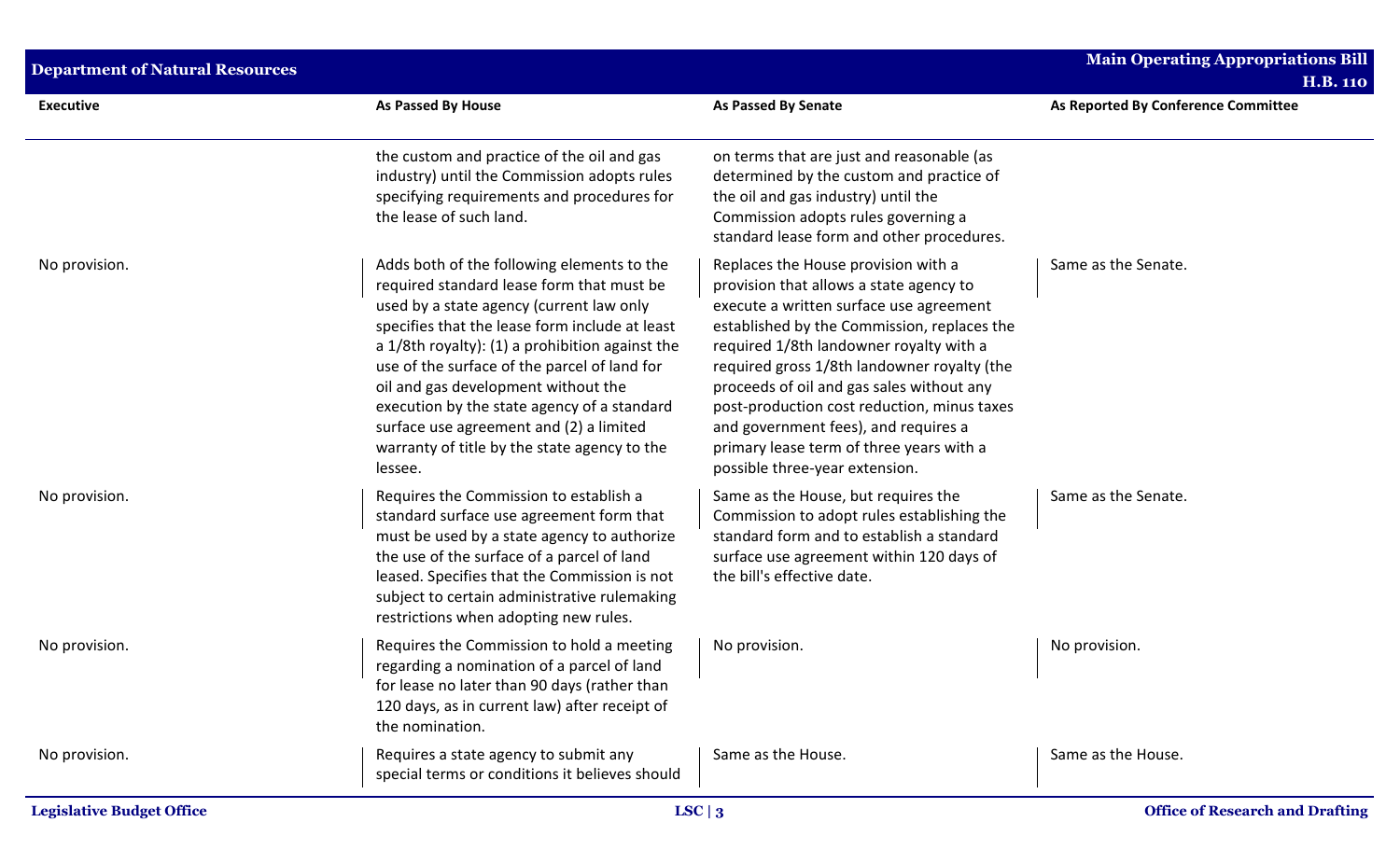| <b>Department of Natural Resources</b> |                                                                                                                                                                                                                                                                                                                                                                                                                                                                                                                                            |                                                                                                                                                                                                                                                                                                                                                                                                                                                                                                                                                                                                                                                     | <b>Main Operating Appropriations Bill</b> |  |
|----------------------------------------|--------------------------------------------------------------------------------------------------------------------------------------------------------------------------------------------------------------------------------------------------------------------------------------------------------------------------------------------------------------------------------------------------------------------------------------------------------------------------------------------------------------------------------------------|-----------------------------------------------------------------------------------------------------------------------------------------------------------------------------------------------------------------------------------------------------------------------------------------------------------------------------------------------------------------------------------------------------------------------------------------------------------------------------------------------------------------------------------------------------------------------------------------------------------------------------------------------------|-------------------------------------------|--|
|                                        |                                                                                                                                                                                                                                                                                                                                                                                                                                                                                                                                            |                                                                                                                                                                                                                                                                                                                                                                                                                                                                                                                                                                                                                                                     | <b>H.B. 110</b>                           |  |
| <b>Executive</b>                       | As Passed By House                                                                                                                                                                                                                                                                                                                                                                                                                                                                                                                         | <b>As Passed By Senate</b>                                                                                                                                                                                                                                                                                                                                                                                                                                                                                                                                                                                                                          | As Reported By Conference Committee       |  |
|                                        | apply to a lease of a parcel of land because<br>of specific conditions related to that land at<br>the time of submission of comments and<br>objections regarding the nomination of that<br>parcel, rather than after that parcel has<br>been approved for nomination by the<br>Commission, as in current law. Eliminates a<br>corresponding requirement that the<br>Commission notify the state agency of the<br>nomination and request any special terms or<br>conditions be submitted to the Commission<br>within 60 days of the notice. |                                                                                                                                                                                                                                                                                                                                                                                                                                                                                                                                                                                                                                                     |                                           |  |
| No provision.                          | Eliminates specified property classification<br>requirements and procedures (classes 1<br>through 4) that currently apply to the<br>nomination and lease of state agency-owned<br>land for oil and gas development.                                                                                                                                                                                                                                                                                                                        | Same as the House.                                                                                                                                                                                                                                                                                                                                                                                                                                                                                                                                                                                                                                  | Same as the House.                        |  |
| No provision.                          | Authorizes any person or a state agency to<br>nominate a parcel of land owned by the<br>state agency, rather than only an owner who<br>has the right to drill for oil or gas, as in<br>current law.                                                                                                                                                                                                                                                                                                                                        | Replaces the House provision with a<br>provision that (1) revises procedures by<br>which a formation within a parcel of state<br>agency land may be nominated, (2) requires<br>the nomination to include the identity of the<br>nominating person and the nominated<br>formation and parcel, a nomination fee of<br>\$150, the proposed lease bonus, and (if the<br>nominating entity is not a state agency)<br>information concerning state registration<br>and insurance and bonding requirements,<br>and (3) exempts all nomination information<br>from public record requirements, except the<br>identity of the formation, until a bid for the | Same as the Senate.                       |  |
| <b>Legislative Budget Office</b>       |                                                                                                                                                                                                                                                                                                                                                                                                                                                                                                                                            | LSC   $4$                                                                                                                                                                                                                                                                                                                                                                                                                                                                                                                                                                                                                                           | <b>Office of Research and Drafting</b>    |  |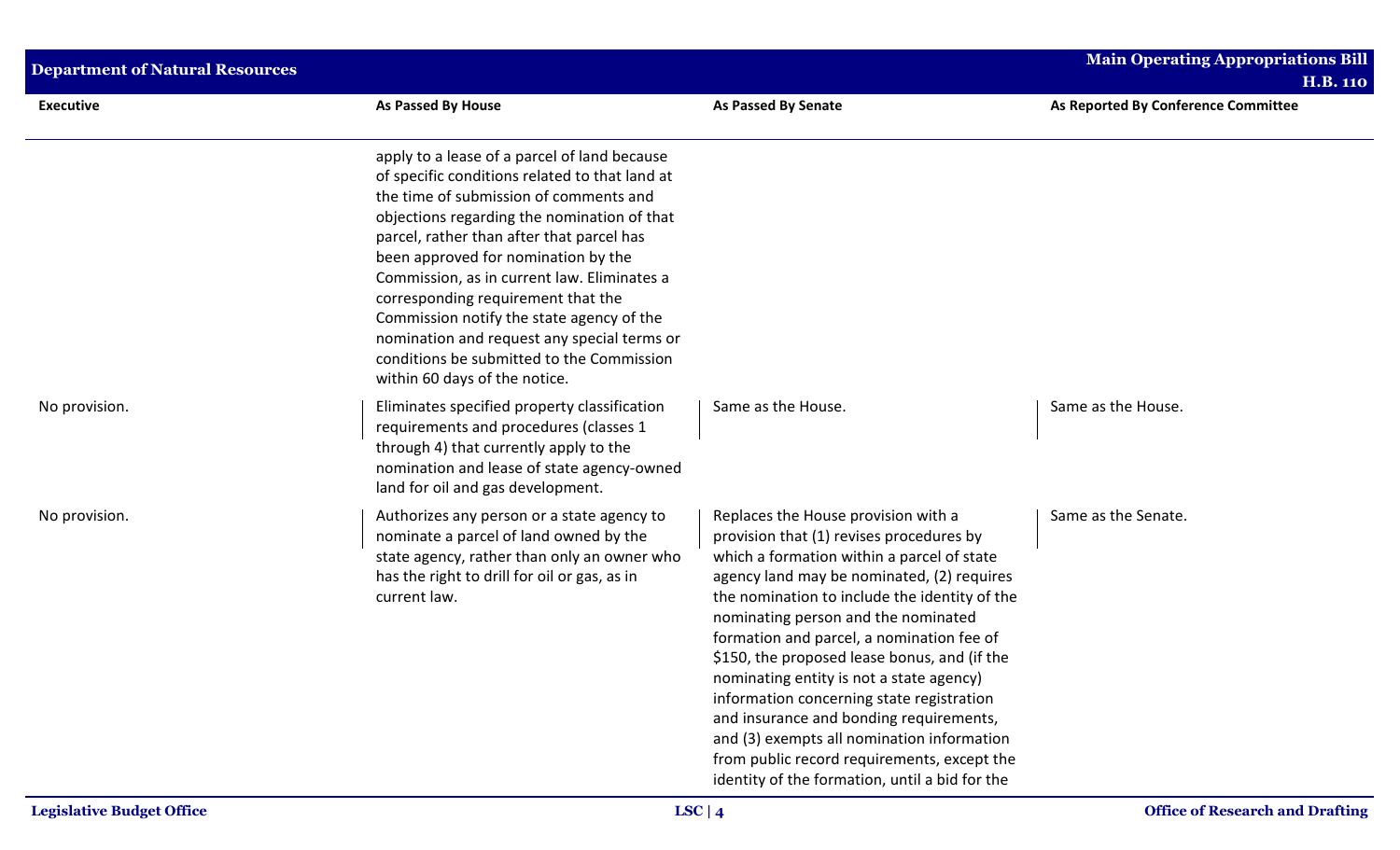| <b>Department of Natural Resources</b> |                                                                                                                                                                                                                                                                                                                               |                                                                                                                                                                                                                                                                                                                                                                                                                                   | <b>Main Operating Appropriations Bill</b><br><b>H.B. 110</b> |
|----------------------------------------|-------------------------------------------------------------------------------------------------------------------------------------------------------------------------------------------------------------------------------------------------------------------------------------------------------------------------------|-----------------------------------------------------------------------------------------------------------------------------------------------------------------------------------------------------------------------------------------------------------------------------------------------------------------------------------------------------------------------------------------------------------------------------------|--------------------------------------------------------------|
| <b>Executive</b>                       | <b>As Passed By House</b>                                                                                                                                                                                                                                                                                                     | <b>As Passed By Senate</b>                                                                                                                                                                                                                                                                                                                                                                                                        | As Reported By Conference Committee                          |
|                                        |                                                                                                                                                                                                                                                                                                                               | nomination is accepted by the Commission.                                                                                                                                                                                                                                                                                                                                                                                         |                                                              |
| No provision.                          | Requires the Commission to establish<br>procedures and requirements for publishing<br>notice of nominated parcels on the<br>Commission's web site, rather than requiring<br>the Director of Natural Resources to do so<br>on the Department's web site.                                                                       | Same as the House, but also requires the<br>Commission to notify a state agency of a<br>nomination of a formation under that<br>agency's control and allows the agency to<br>submit comments regarding the nomination<br>and requires the Commission to post notice<br>of its decision on its web site and sent it by<br>email (along with certified mail as in current<br>law) to the nominating person and the state<br>agency. | Same as the Senate.                                          |
| No provision.                          | Requires any person nominating a state<br>agency-owned parcel for lease to the<br>Commission to submit the opinion of an<br>attorney, prepared not earlier than one year<br>immediately preceding the nomination date,<br>explaining the status of title of the mineral<br>rights underlying the nominated parcel of<br>land. | No provision.                                                                                                                                                                                                                                                                                                                                                                                                                     | No provision.                                                |
| No provision.                          | Requires the Commission to advertise bids<br>for all leases and post the deadline for<br>submission of bids on its web site rather<br>than the Department of Natural Resources<br>as under current law.                                                                                                                       | Same as the House, but requires the<br>advertisement to include certain<br>information, adds new bidding procedures<br>and requirements, and states that a bid is<br>not a public record until acceptance by the<br>Commission.                                                                                                                                                                                                   | Same as the Senate.                                          |
| No provision.                          | Requires the Commission to hire at least one<br>person to provide clerical and other services,<br>rather than requiring the Department of<br>Natural Resources to furnish those services<br>and legal and technical services, as in                                                                                           | Same as the House.                                                                                                                                                                                                                                                                                                                                                                                                                | Same as the House.                                           |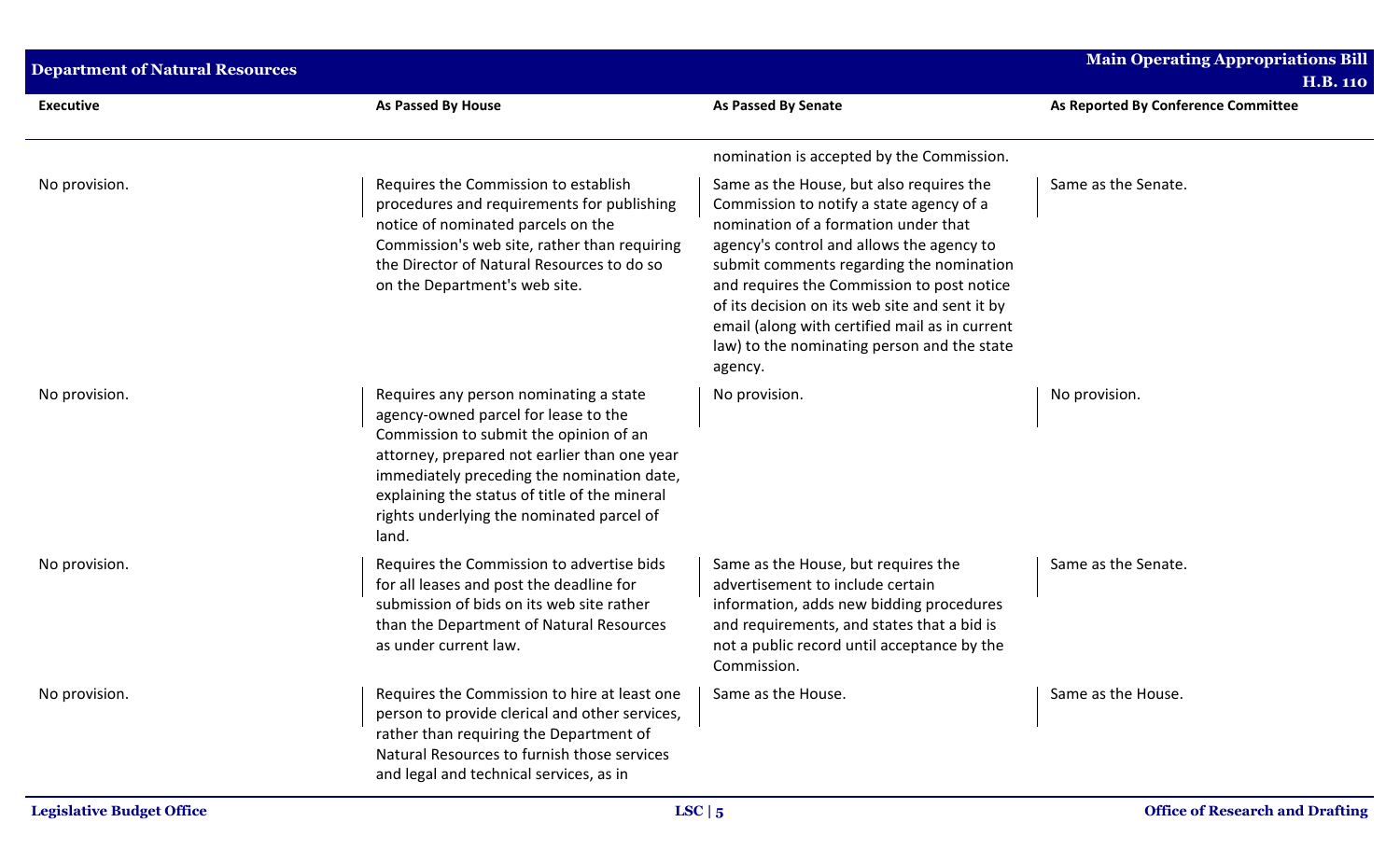| <b>Department of Natural Resources</b>  |                                                                                                                                                                         |                                                                                                                                                                                                                                                                                                    | <b>Main Operating Appropriations Bill</b><br><b>H.B. 110</b> |
|-----------------------------------------|-------------------------------------------------------------------------------------------------------------------------------------------------------------------------|----------------------------------------------------------------------------------------------------------------------------------------------------------------------------------------------------------------------------------------------------------------------------------------------------|--------------------------------------------------------------|
| <b>Executive</b>                        | As Passed By House                                                                                                                                                      | <b>As Passed By Senate</b>                                                                                                                                                                                                                                                                         | As Reported By Conference Committee                          |
|                                         | current law.                                                                                                                                                            |                                                                                                                                                                                                                                                                                                    |                                                              |
|                                         | Fiscal effect: Uncertain. As of April 2021,<br>the Oil and Gas Leasing Commission had<br>not adopted rules regarding leasing state<br>land for oil and gas development. | Fiscal effect: Same as the House.                                                                                                                                                                                                                                                                  | Fiscal effect: Same as the House.                            |
| DNRCD42 Tax reimbursements for DNR land |                                                                                                                                                                         |                                                                                                                                                                                                                                                                                                    |                                                              |
|                                         |                                                                                                                                                                         | R.C.<br>1501.29, 1531.17, and 1546.21                                                                                                                                                                                                                                                              | <b>R.C.</b><br>1501.29, 1531.17, and 1546.21                 |
| No provision.                           | No provision.                                                                                                                                                           | Requires the Director of Natural Resources<br>to annually reimburse school districts and<br>other taxing units for a portion of foregone<br>property tax revenue resulting from the<br>state's acquisition of certain Department of<br>Natural Resources (DNR) land acquired<br>beginning in 2018. | Same as the Senate.                                          |
| No provision.                           | No provision.                                                                                                                                                           | Specifies that the payments equal 2.5% of<br>the land's unimproved taxable value for the<br>tax year in which DNR acquired the land.                                                                                                                                                               | Same as the Senate.                                          |
| No provision.                           | No provision.                                                                                                                                                           | Requires that 60% of payments be allocated<br>to school districts and the remaining 40% be<br>allocated to other taxing units.                                                                                                                                                                     | Same as the Senate.                                          |
| No provision.                           | No provision.                                                                                                                                                           | Requires the Director to draw the payments<br>from the State Park Fund (Fund 5120), or the<br>Wildlife Fund (Fund 7015), or both.                                                                                                                                                                  | Same as the Senate.                                          |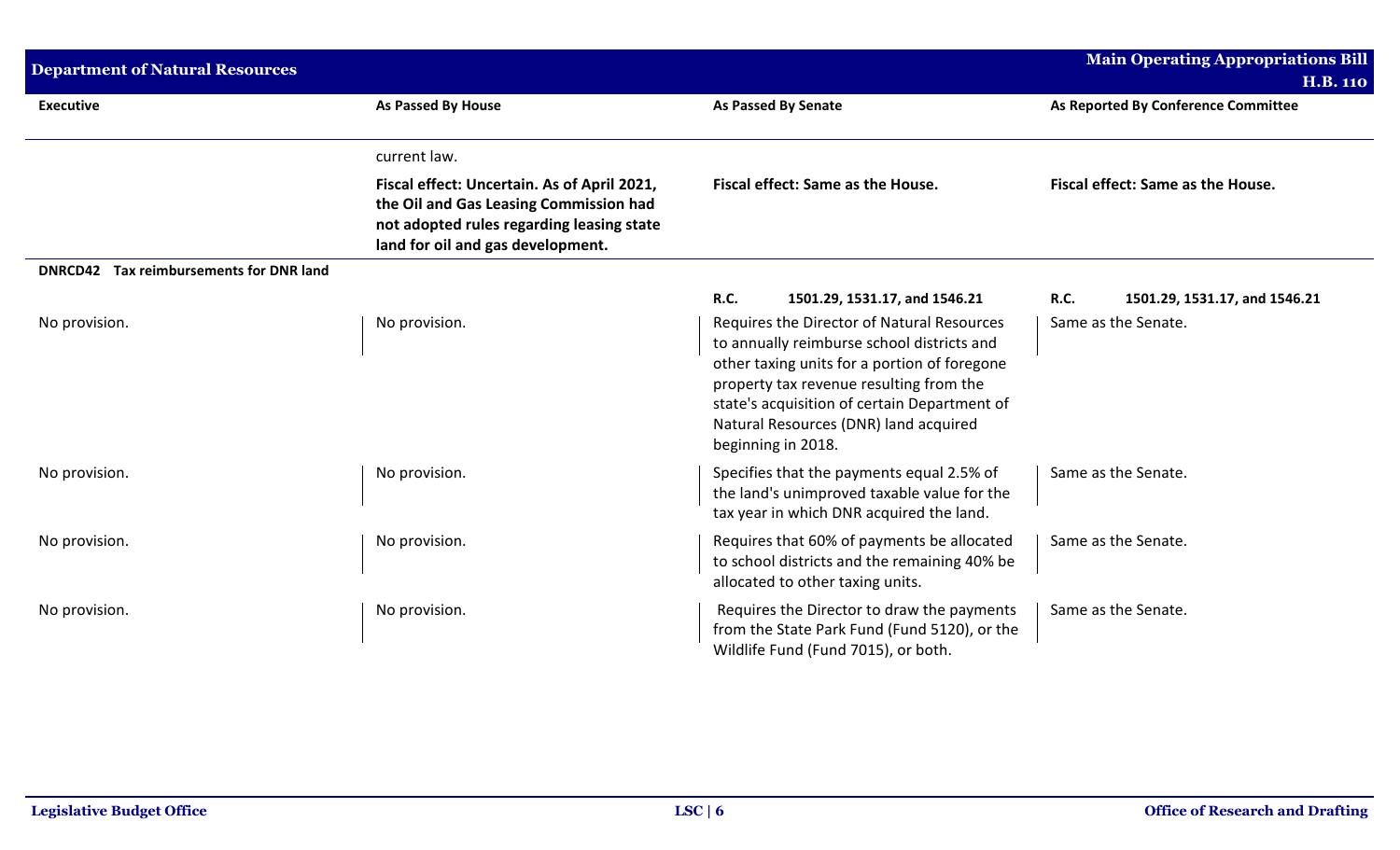| <b>Department of Natural Resources</b>                                                                                                                                                                                                                                                                                                                                                                                                                                                                                                 |                                  |                                                                                                                                                                                                                                                                                                                                                  | <b>Main Operating Appropriations Bill</b><br><b>H.B. 110</b> |
|----------------------------------------------------------------------------------------------------------------------------------------------------------------------------------------------------------------------------------------------------------------------------------------------------------------------------------------------------------------------------------------------------------------------------------------------------------------------------------------------------------------------------------------|----------------------------------|--------------------------------------------------------------------------------------------------------------------------------------------------------------------------------------------------------------------------------------------------------------------------------------------------------------------------------------------------|--------------------------------------------------------------|
| <b>Executive</b>                                                                                                                                                                                                                                                                                                                                                                                                                                                                                                                       | <b>As Passed By House</b>        | <b>As Passed By Senate</b>                                                                                                                                                                                                                                                                                                                       | As Reported By Conference Committee                          |
|                                                                                                                                                                                                                                                                                                                                                                                                                                                                                                                                        |                                  | Fiscal effect: These provisions appear to<br>apply only to DNR property that<br>encompasses the Jesse Owens State Park<br>and Wildlife Area and Appalachian Hills<br>Wildlife Area in Morgan, Muskingum, and<br>Noble counties. DNR will incur new costs<br>totaling hundreds of thousands of dollars<br>per year to make the required payments. | Fiscal effect: Same as the Senate.                           |
| <b>DNRCD6</b><br>Forestry projects on federal land - timber sales                                                                                                                                                                                                                                                                                                                                                                                                                                                                      |                                  |                                                                                                                                                                                                                                                                                                                                                  |                                                              |
| <b>R.C.</b><br>1503.05, 1503.271                                                                                                                                                                                                                                                                                                                                                                                                                                                                                                       | <b>R.C.</b><br>1503.05, 1503.271 | <b>R.C.</b><br>1503.05, 1503.271                                                                                                                                                                                                                                                                                                                 | <b>R.C.</b><br>1503.05, 1503.271                             |
| Allows the Chief of the Division of Forestry<br>to enter into agreements with the federal<br>government for forest management<br>projects, including timber sales, pursuant to<br>specified federal statutes. Allows the Chief<br>of the Division of Forestry to sell timber and<br>other forest products from federal lands in<br>accordance with the terms of an agreement<br>with the federal government. (Under current<br>law the Chief may sell timber and forest<br>products from state forests and state forest<br>nurseries.) | Same as the Executive.           | Same as the Executive.                                                                                                                                                                                                                                                                                                                           | Same as the Executive.                                       |
| Requires the Chief to deposit money<br>received from timber sales from federal<br>lands into the established State Forest Fund.<br>Specifies that, in addition to fund uses<br>allowed under current law, the fund also<br>may be used for forest management<br>projects associated with federal lands in the<br>case of revenues received pursuant to                                                                                                                                                                                 | Same as the Executive.           | Same as the Executive.                                                                                                                                                                                                                                                                                                                           | Same as the Executive.                                       |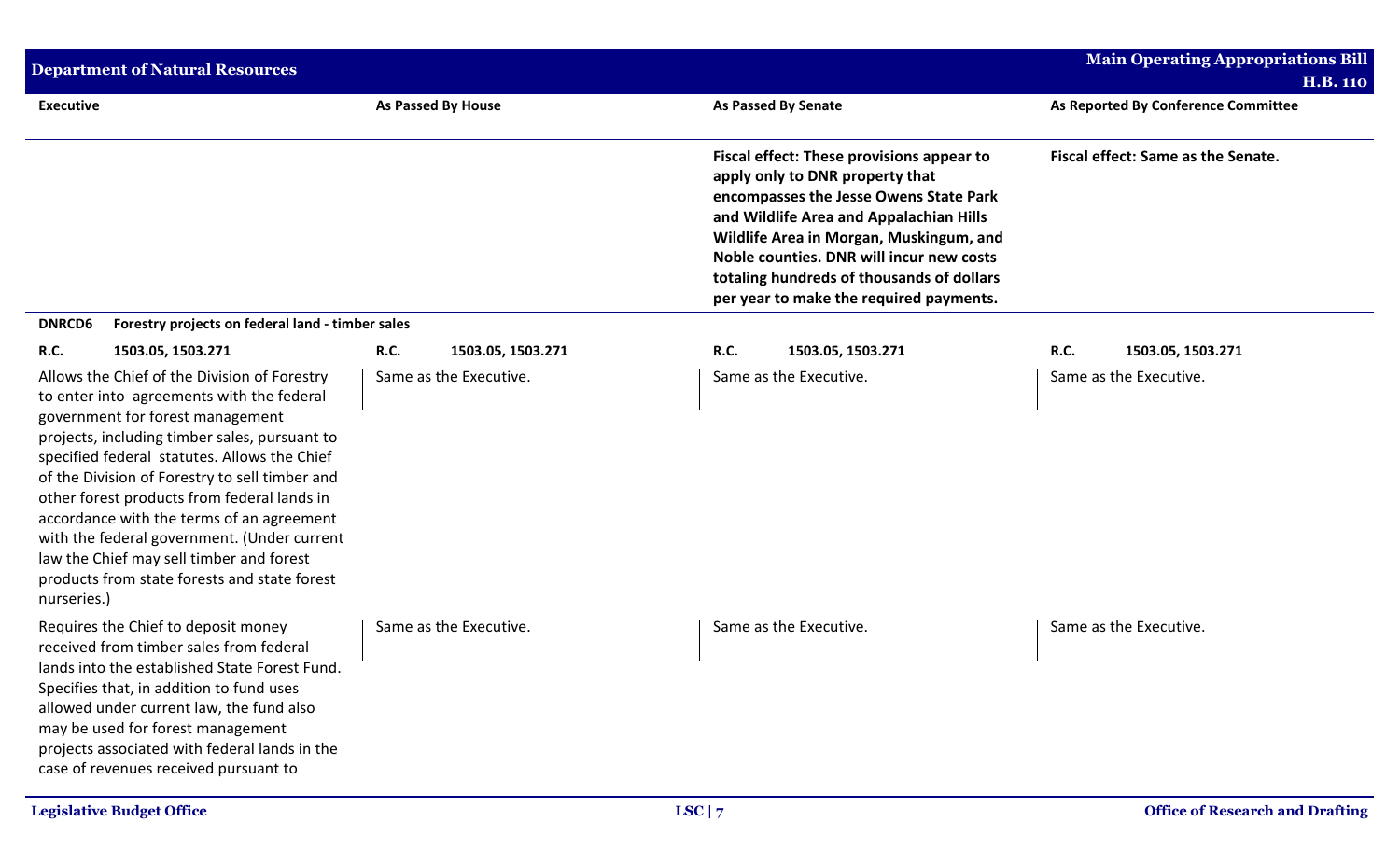| <b>Department of Natural Resources</b>                                                                                                                                                                                                                                                                                                                                                                                                                                                                                       |                                                   |                                              | <b>Main Operating Appropriations Bill</b><br><b>H.B. 110</b> |
|------------------------------------------------------------------------------------------------------------------------------------------------------------------------------------------------------------------------------------------------------------------------------------------------------------------------------------------------------------------------------------------------------------------------------------------------------------------------------------------------------------------------------|---------------------------------------------------|----------------------------------------------|--------------------------------------------------------------|
| <b>Executive</b>                                                                                                                                                                                                                                                                                                                                                                                                                                                                                                             | <b>As Passed By House</b>                         | <b>As Passed By Senate</b>                   | As Reported By Conference Committee                          |
| agreements entered into with the federal<br>government.                                                                                                                                                                                                                                                                                                                                                                                                                                                                      |                                                   |                                              |                                                              |
| Fiscal effect: Unknown increase in revenue<br>deposited to the credit of the State Forest<br>Fund (Fund 5090) used to support<br>operations and maintenance of state<br>forests. The bill's expansion of permissible<br>uses of money in Fund 5090, allowing<br>expenditures of revenue received from the<br>sale of timber or forest products on federal<br>land to be used for projects on federal land<br>under an agreement with the federal<br>government, may also result in increased<br>expenditures from Fund 5090. | <b>Fiscal effect: Same as the Executive.</b>      | <b>Fiscal effect: Same as the Executive.</b> | <b>Fiscal effect: Same as the Executive.</b>                 |
| ODNR wildfire reimbursement to firefighting agencies<br><b>DNRCD8</b>                                                                                                                                                                                                                                                                                                                                                                                                                                                        |                                                   |                                              |                                                              |
| <b>R.C.</b><br>1503.141<br>Allows the Director of Natural Resources to<br>reimburse firefighting agencies and private<br>fire companies for costs associated with<br>wildfire suppression, prescribed fire<br>assistance, or emergency response support<br>to federal agencies, if those costs are<br>eligible in accordance with an agreement<br>between the Division of Forestry and the<br>federal government.                                                                                                            | <b>R.C.</b><br>1503.141<br>Same as the Executive. | R.C.<br>1503.141<br>Same as the Executive.   | R.C.<br>1503.141<br>Same as the Executive.                   |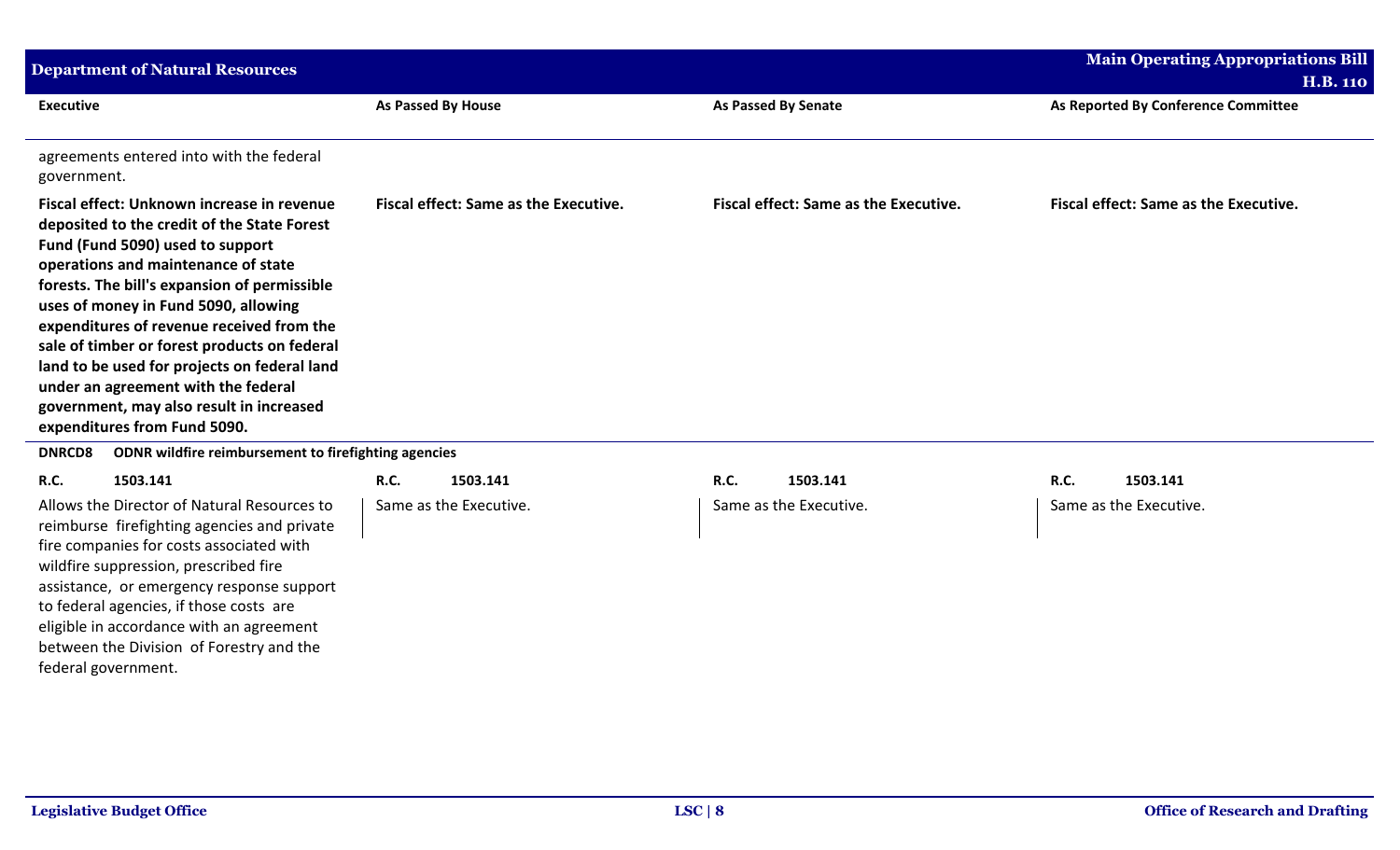| <b>Department of Natural Resources</b>                                                                                                                                                                                                                                                                                                                                                                                                            |                                              |                                                                                                                                                             | <b>Main Operating Appropriations Bill</b>    |
|---------------------------------------------------------------------------------------------------------------------------------------------------------------------------------------------------------------------------------------------------------------------------------------------------------------------------------------------------------------------------------------------------------------------------------------------------|----------------------------------------------|-------------------------------------------------------------------------------------------------------------------------------------------------------------|----------------------------------------------|
|                                                                                                                                                                                                                                                                                                                                                                                                                                                   |                                              |                                                                                                                                                             | <b>H.B. 110</b>                              |
| <b>Executive</b>                                                                                                                                                                                                                                                                                                                                                                                                                                  | As Passed By House                           | <b>As Passed By Senate</b>                                                                                                                                  | As Reported By Conference Committee          |
| Fiscal effect: Under current law, the DNR<br>Director may designate up to \$200,000<br>from Fund 5090 for wildfire suppression<br>payments to firefighting agencies and<br>private fire companies. Additional<br>payments to these entities for assistance<br>with fire activities on federal land will<br>result in increased expenditures from Fund<br>5090.                                                                                    | <b>Fiscal effect: Same as the Executive.</b> | <b>Fiscal effect: Same as the Executive.</b>                                                                                                                | <b>Fiscal effect: Same as the Executive.</b> |
| State worker assistance with out-of-state forest fires<br><b>DNRCD7</b>                                                                                                                                                                                                                                                                                                                                                                           |                                              |                                                                                                                                                             |                                              |
| R.C.<br>1503.33                                                                                                                                                                                                                                                                                                                                                                                                                                   | R.C.<br>1503.33                              | <b>R.C.</b><br>1503.33                                                                                                                                      | <b>R.C.</b><br>1503.33                       |
| Specifies that any state employees whom<br>the Chief of the Division of Forestry sends to<br>another state to assist with forest fires, not<br>solely employees of that Division, as under<br>current law, are eligible for regular<br>employment benefits (i.e., compensation,<br>pension, indemnity fund rights, and workers'<br>compensation) and are immune from civil<br>liability when performing duties within the<br>scope of employment. | Same as the Executive.                       | Same as the Executive, but narrows the<br>provision so that the changes only apply to<br>employees of the departments of Natural<br>Resources and Commerce. | Same as the Senate.                          |
| <b>Fiscal effect: None.</b>                                                                                                                                                                                                                                                                                                                                                                                                                       | <b>Fiscal effect: Same as the Executive.</b> | <b>Fiscal effect: Same as the Executive.</b>                                                                                                                | <b>Fiscal effect: Same as the Executive.</b> |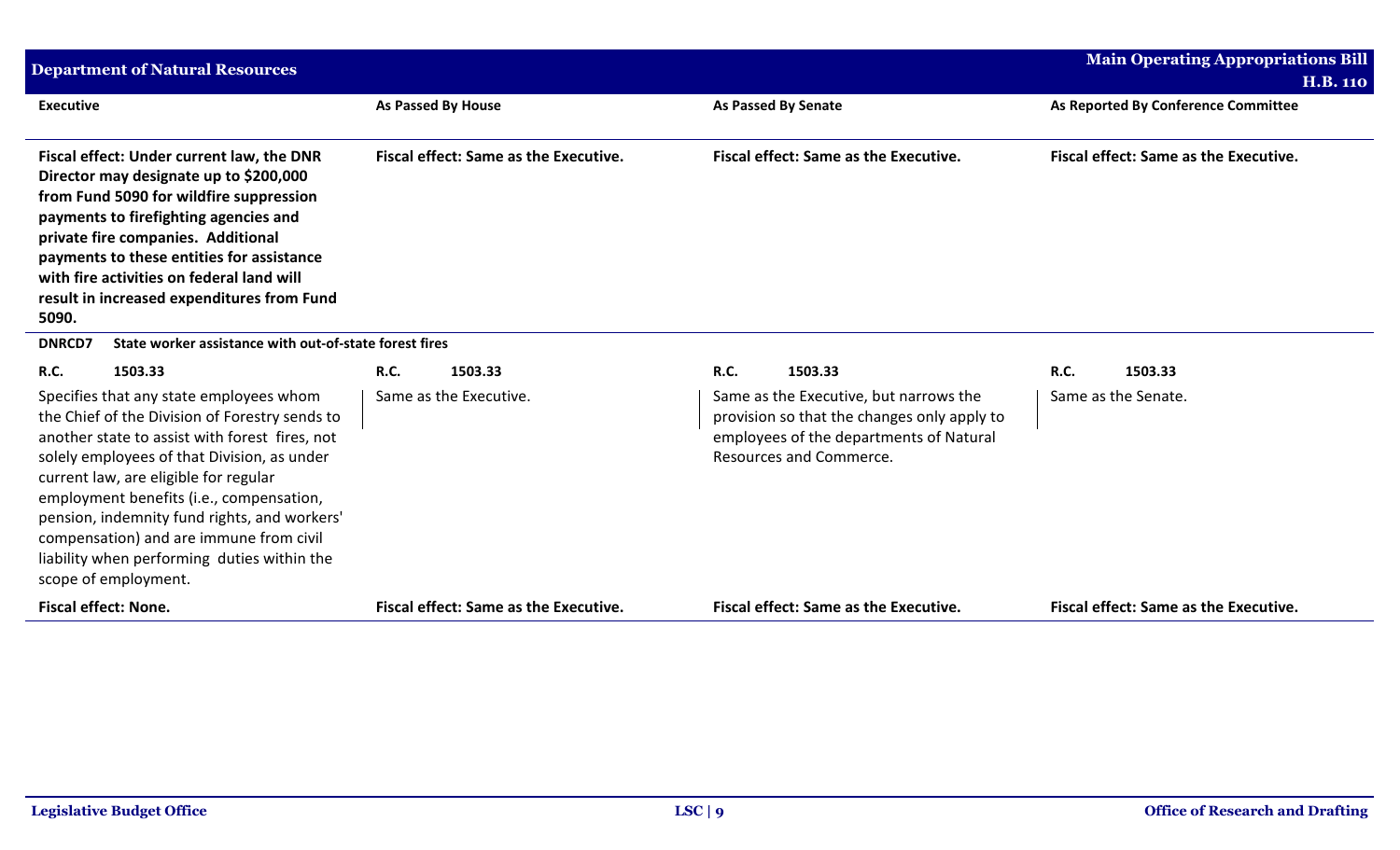| <b>Department of Natural Resources</b>                                                                                                                                                                                                                                                                                                                                                                                                                                                                                                                                                                                                                          |                                       |                                             | <b>Main Operating Appropriations Bill</b> |
|-----------------------------------------------------------------------------------------------------------------------------------------------------------------------------------------------------------------------------------------------------------------------------------------------------------------------------------------------------------------------------------------------------------------------------------------------------------------------------------------------------------------------------------------------------------------------------------------------------------------------------------------------------------------|---------------------------------------|---------------------------------------------|-------------------------------------------|
|                                                                                                                                                                                                                                                                                                                                                                                                                                                                                                                                                                                                                                                                 |                                       |                                             | <b>H.B. 110</b>                           |
| <b>Executive</b>                                                                                                                                                                                                                                                                                                                                                                                                                                                                                                                                                                                                                                                | <b>As Passed By House</b>             | <b>As Passed By Senate</b>                  | As Reported By Conference Committee       |
|                                                                                                                                                                                                                                                                                                                                                                                                                                                                                                                                                                                                                                                                 |                                       |                                             |                                           |
| <b>DNRCD4</b><br><b>Eliminate Ohio Geology license plate</b>                                                                                                                                                                                                                                                                                                                                                                                                                                                                                                                                                                                                    |                                       |                                             |                                           |
| R.C.<br>1505.09, 4503.515 (repealed)                                                                                                                                                                                                                                                                                                                                                                                                                                                                                                                                                                                                                            | R.C.<br>1505.09, 4503.515 (repealed)  | <b>R.C.</b><br>1505.09, 4503.515 (repealed) | R.C.<br>1505.09, 4503.515 (repealed)      |
| Eliminates the Ohio Geology license plate<br>and the corresponding \$15 contribution that<br>is deposited into the Geological Mapping<br>Fund and that the Chief of the Division of<br>Geological Survey may use to (1) award<br>grants to geology departments at state<br>colleges and universities for graduate level<br>research, or (2) give educational materials<br>such as rock and mineral kits to elementary<br>or secondary schools. Allows, instead, the<br>Chief to use any money in the Geological<br>Mapping Fund for the above purposes, and<br>allows the Chief to use the money to provide<br>grants for undergraduate geological<br>research. | Same as the Executive.                | Same as the Executive.                      | Same as the Executive.                    |
| Fiscal effect: None. Although the bill<br>eliminates the Ohio Geology license plate<br>and the corresponding \$15 contribution to<br>the Geological Mapping Fund (Fund 5110),<br>because this plate is not currently issued by<br>the Bureau of Motor Vehicles, the change<br>will have no fiscal effect.                                                                                                                                                                                                                                                                                                                                                       | Fiscal effect: Same as the Executive. | Fiscal effect: Same as the Executive.       | Fiscal effect: Same as the Executive.     |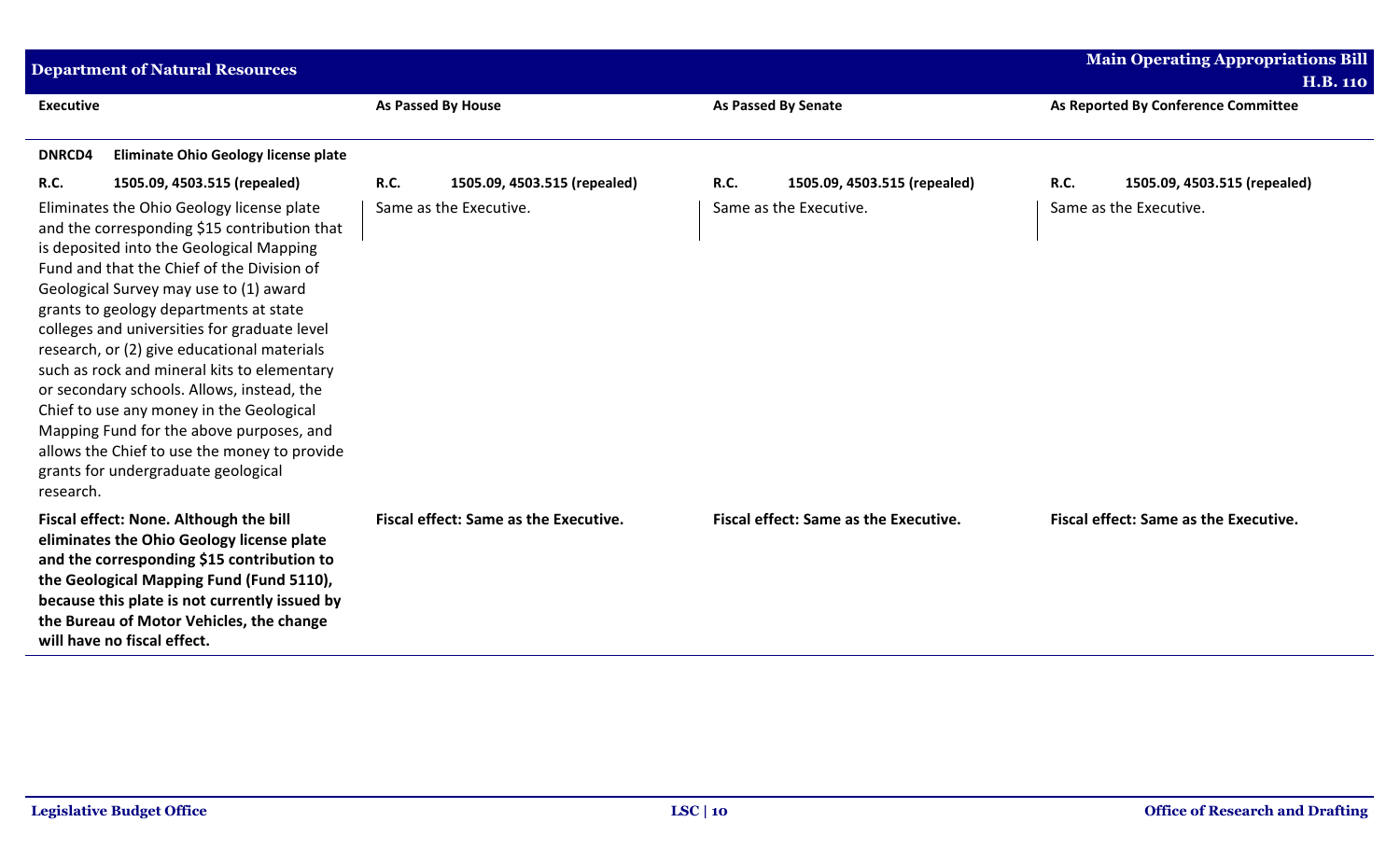| <b>Department of Natural Resources</b>                                                                                                                                                                                                                                                          |                            |                                                                                                                                                                                                                                                                   | <b>Main Operating Appropriations Bill</b><br><b>H.B. 110</b> |
|-------------------------------------------------------------------------------------------------------------------------------------------------------------------------------------------------------------------------------------------------------------------------------------------------|----------------------------|-------------------------------------------------------------------------------------------------------------------------------------------------------------------------------------------------------------------------------------------------------------------|--------------------------------------------------------------|
| <b>Executive</b>                                                                                                                                                                                                                                                                                | <b>As Passed By House</b>  | <b>As Passed By Senate</b>                                                                                                                                                                                                                                        | As Reported By Conference Committee                          |
| DNRCD16 Defective well casing and plugging requirements                                                                                                                                                                                                                                         |                            |                                                                                                                                                                                                                                                                   |                                                              |
| <b>R.C.</b><br>1509.12                                                                                                                                                                                                                                                                          | R.C.<br>1509.12            | <b>R.C.</b><br>1509.12                                                                                                                                                                                                                                            | <b>R.C.</b><br>1509.12                                       |
| (1) Prohibits any person (rather than only<br>the owner of a well) from constructing a well<br>that causes damage to other permeable<br>strata, underground sources of drinking<br>water, or the surface of the land or that<br>threatens the public health and safety or<br>the environment.   | (1) Same as the Executive. | (1) Same as the Executive.                                                                                                                                                                                                                                        | (1) Same as the Executive.                                   |
| (2) Prohibits any person or an owner of a<br>well from operating a well that causes the<br>damages specified above or threatens the<br>public health and safety or the environment.                                                                                                             | (2) Same as the Executive. | (2) Same as the Executive.                                                                                                                                                                                                                                        | (2) Same as the Executive.                                   |
| (3) Retains current law that prohibits the<br>owner of a well from allowing defective<br>casing in a well to leak fluid or gases, but<br>eliminates the requirement that the leak<br>must cause the damages specified above, or<br>threaten the public health and safety or the<br>environment. | (3) Same as the Executive. | (3) Same as the Executive, but broadens the<br>existing prohibition against allowing a<br>defective well casing to leak fluid or gasses<br>by applying the prohibition to any situation<br>in which an owner of a well allows a well to<br>leak fluids or gasses. | (3) Same as the Senate.                                      |
| (4) Requires the person who constructed the<br>well or the owner of the well to notify the<br>Chief of the Division of Oil and Gas<br>Resources Management of well or casing<br>defects in writing within 24 hours of<br>discovering the defect.                                                | (4) Same as the Executive. | (4) Same as the Executive, but applies the<br>requirement to the owner of the well or the<br>person responsible for the well.                                                                                                                                     | (4) Same as the Senate.                                      |
| (5) Requires the owner of the well or the<br>person who constructed the well to<br>immediately repair any defects or plug the                                                                                                                                                                   | (5) Same as the Executive. | (5) Same as the Executive, but applies the<br>requirement to the owner of the well or the<br>person responsible for the well.                                                                                                                                     | (5) Same as the Senate.                                      |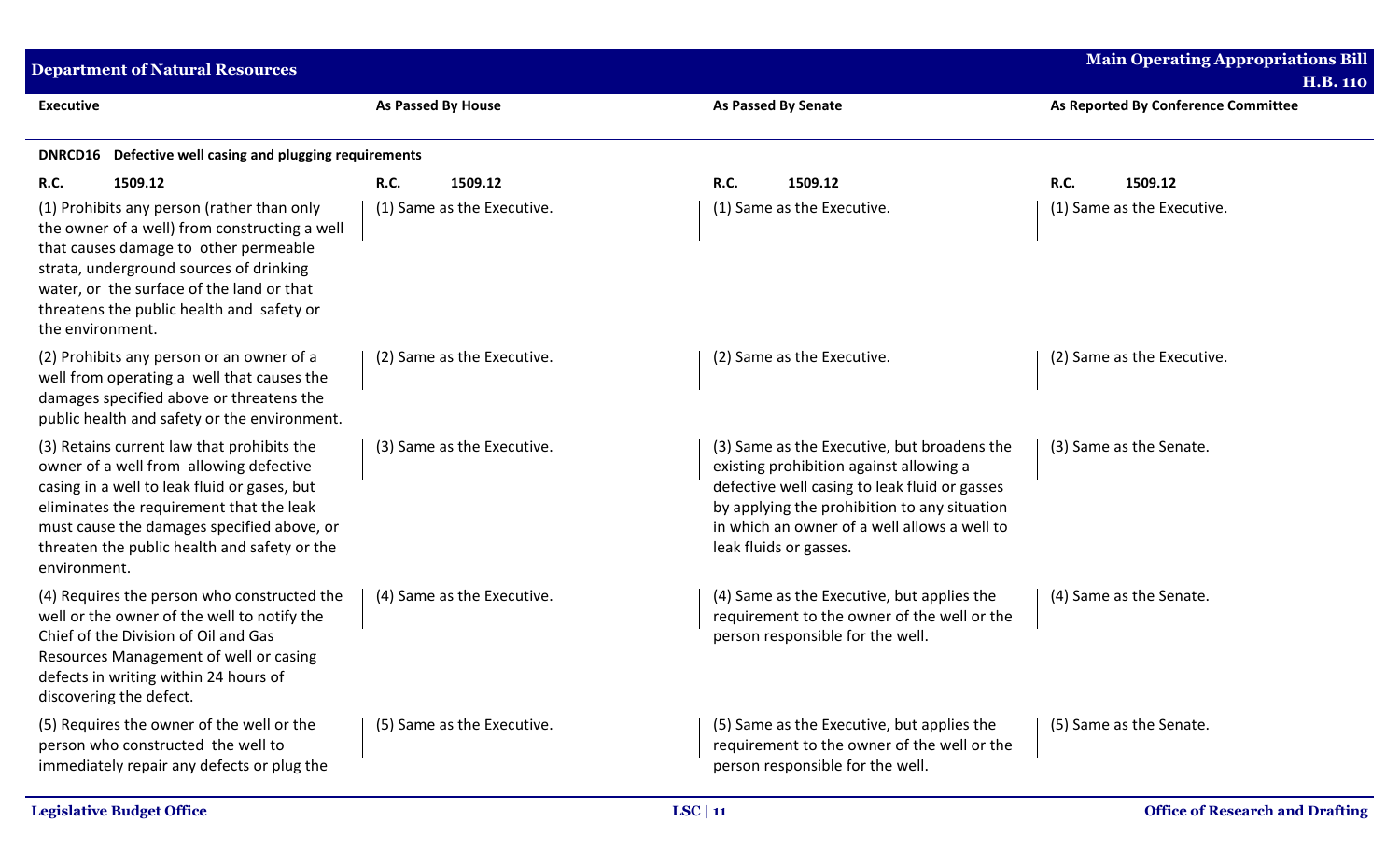| <b>Department of Natural Resources</b>                                                                                                                                                                                                                                                                                                                                                                        |                                       |                                                                                                                                                                                                                                                                                                    | <b>Main Operating Appropriations Bill</b> |
|---------------------------------------------------------------------------------------------------------------------------------------------------------------------------------------------------------------------------------------------------------------------------------------------------------------------------------------------------------------------------------------------------------------|---------------------------------------|----------------------------------------------------------------------------------------------------------------------------------------------------------------------------------------------------------------------------------------------------------------------------------------------------|-------------------------------------------|
|                                                                                                                                                                                                                                                                                                                                                                                                               |                                       |                                                                                                                                                                                                                                                                                                    | <b>H.B. 110</b>                           |
| <b>Executive</b>                                                                                                                                                                                                                                                                                                                                                                                              | As Passed By House                    | <b>As Passed By Senate</b>                                                                                                                                                                                                                                                                         | As Reported By Conference Committee       |
| well.                                                                                                                                                                                                                                                                                                                                                                                                         |                                       |                                                                                                                                                                                                                                                                                                    |                                           |
| (6) Specifies that the Chief may order a<br>person who constructed a well or the owner<br>of the well to plug it.                                                                                                                                                                                                                                                                                             | (6) Same as the Executive.            | (6) Replaces the Executive provision with<br>one that revises the Chief's authority to<br>issue a plugging order so that the Chief may<br>issue the order to any person who owns a<br>well or who is responsible for a well rather<br>than to only the owner or the person that<br>constructed it. | (6) Same as the Senate.                   |
| (7) Prohibits any person, rather than only<br>the owner as in current law, from failing or<br>refusing to plug the well as specified in the<br>order.                                                                                                                                                                                                                                                         | (7) Same as the Executive.            | (7) Same as the Executive.                                                                                                                                                                                                                                                                         | (7) Same as the Executive.                |
| (8) Applies existing civil and criminal<br>penalties to any violation of the prohibitions.                                                                                                                                                                                                                                                                                                                    | (8) Same as the Executive.            | (8) Same as the Executive.                                                                                                                                                                                                                                                                         | (8) Same as the Executive.                |
| <b>Fiscal effect: Potentially allows for</b><br>additional revenue to be deposited into the<br>Oil and Gas Well Fund (Fund 5180) as a<br>result of fines and civil penalties. Under<br>continuing law, civil penalties may be<br>assess up to \$10,000 for each violation and<br>criminal fines of between \$100 and \$1,000<br>for a first offense and between \$200 and<br>\$2,000 for additional offenses. | Fiscal effect: Same as the Executive. | <b>Fiscal effect: Same as the Executive.</b>                                                                                                                                                                                                                                                       | Fiscal effect: Same as the Executive.     |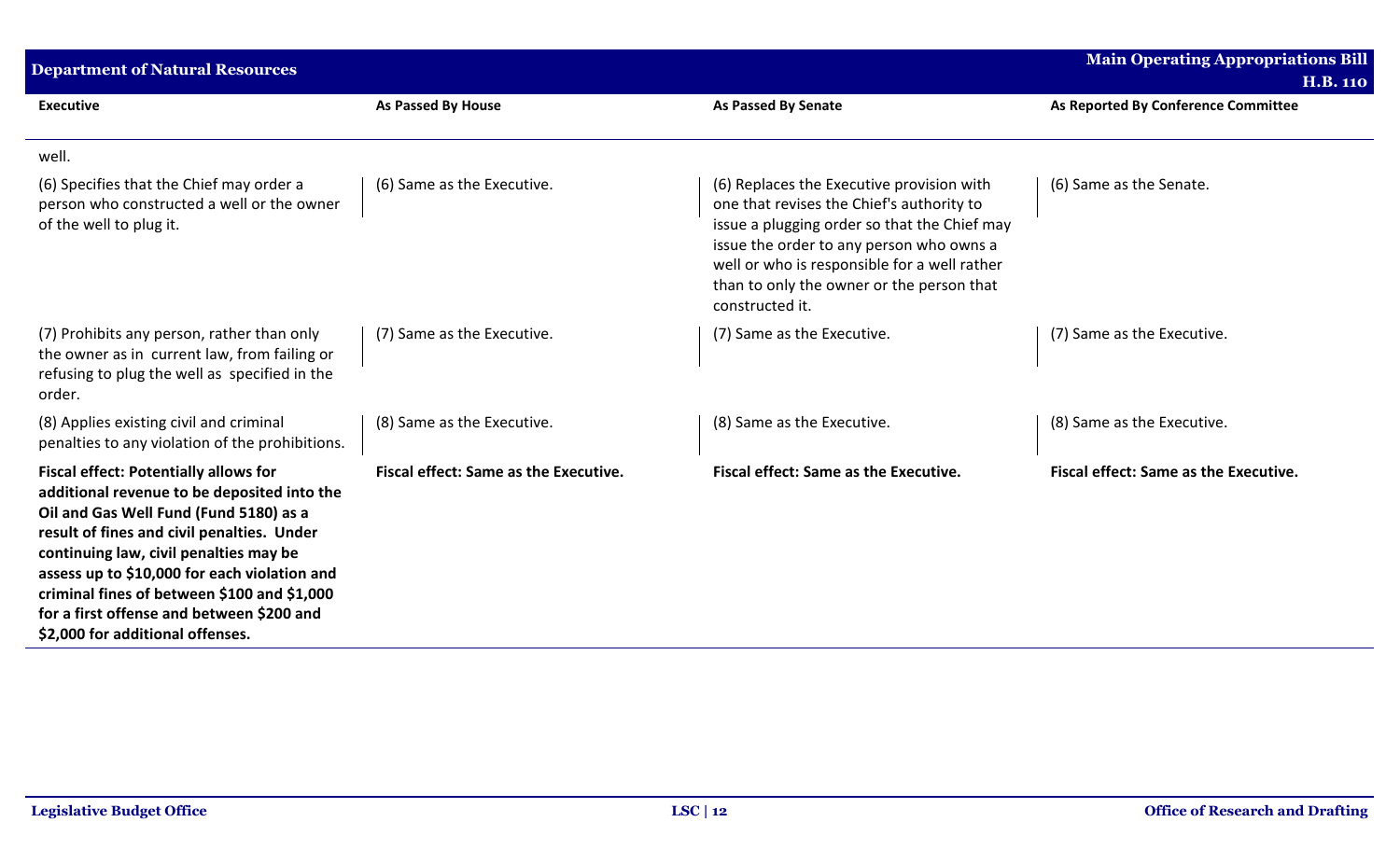| <b>Department of Natural Resources</b>                                                                                                                                                                                                                                                                                                                                                                                                |                           |                            | <b>Main Operating Appropriations Bill</b> |
|---------------------------------------------------------------------------------------------------------------------------------------------------------------------------------------------------------------------------------------------------------------------------------------------------------------------------------------------------------------------------------------------------------------------------------------|---------------------------|----------------------------|-------------------------------------------|
|                                                                                                                                                                                                                                                                                                                                                                                                                                       |                           |                            | <b>H.B. 110</b>                           |
| <b>Executive</b>                                                                                                                                                                                                                                                                                                                                                                                                                      | <b>As Passed By House</b> | <b>As Passed By Senate</b> | As Reported By Conference Committee       |
| Oil and gas well plugging<br>DNRCD17                                                                                                                                                                                                                                                                                                                                                                                                  |                           |                            |                                           |
| 1509.13<br><b>R.C.</b>                                                                                                                                                                                                                                                                                                                                                                                                                | 1509.13<br><b>R.C.</b>    | R.C.<br>1509.13            | R.C.<br>1509.13                           |
| (1) Authorizes the holder of a valid drilling<br>permit to obtain approval from the Division<br>of Oil and Gas Resources Management to<br>plug a well without a permit to plug and<br>abandon if an oil and gas inspector<br>approves the plugging and either of the<br>following apply: (1) the well was drilled to<br>total depth and the well cannot or will not<br>be completed, or (2) the well is a lost hole or<br>a dry hole. | Same as the Executive.    | Same as the Executive.     | Same as the Executive.                    |
| (2) Requires a permit holder plugging a well<br>that was drilled to a total depth and that<br>cannot or will not be completed to do so<br>within 30 days of inspector approval.                                                                                                                                                                                                                                                       | Same as the Executive.    | Same as the Executive.     | Same as the Executive.                    |
| (3) Requires a permit holder plugging a lost<br>hole or dry hole to do so immediately after<br>determining that the well is a lost hole or<br>dry hole in accordance with rules.                                                                                                                                                                                                                                                      | Same as the Executive.    | Same as the Executive.     | Same as the Executive.                    |
| (4) Clarifies that the Chief may plug and<br>abandon wells without a permit to do so.                                                                                                                                                                                                                                                                                                                                                 | Same as the Executive.    | Same as the Executive.     | Same as the Executive.                    |
| (5) Specifies that the \$250 application fee<br>for a permit to plug and abandon a well is<br>nonrefundable and applies even if oil and<br>gas has not been produced from the well.                                                                                                                                                                                                                                                   | Same as the Executive.    | Same as the Executive.     | Same as the Executive.                    |
| (6) Requires any person undertaking<br>plugging, other than a well owner already<br>required to maintain an insurance policy                                                                                                                                                                                                                                                                                                          | Same as the Executive.    | Same as the Executive.     | Same as the Executive.                    |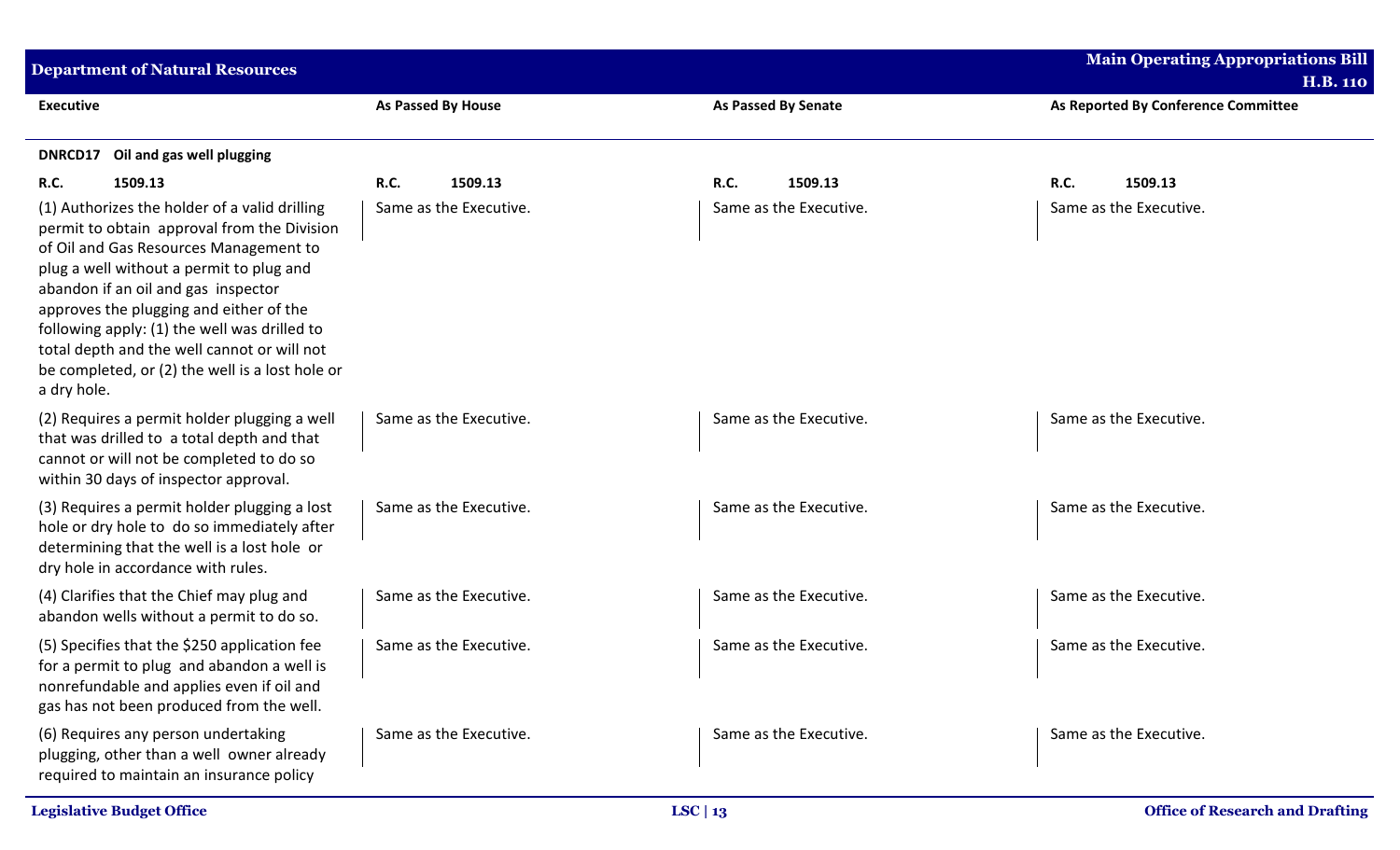| <b>Department of Natural Resources</b>                                                                                                                                                                                                                                                                                                                                                                                                                                                                                                                               |                                              |                                       | <b>Main Operating Appropriations Bill</b>              |
|----------------------------------------------------------------------------------------------------------------------------------------------------------------------------------------------------------------------------------------------------------------------------------------------------------------------------------------------------------------------------------------------------------------------------------------------------------------------------------------------------------------------------------------------------------------------|----------------------------------------------|---------------------------------------|--------------------------------------------------------|
| <b>Executive</b>                                                                                                                                                                                                                                                                                                                                                                                                                                                                                                                                                     | As Passed By House                           | <b>As Passed By Senate</b>            | <b>H.B. 110</b><br>As Reported By Conference Committee |
| under current law, to obtain \$1 million in<br>bodily injury and property damage<br>insurance coverage or \$3 million if the well is<br>in an urbanized area.                                                                                                                                                                                                                                                                                                                                                                                                        |                                              |                                       |                                                        |
| (7) Requires a person to electronically<br>submit proof of that insurance to the Chief<br>upon the Chief's request.                                                                                                                                                                                                                                                                                                                                                                                                                                                  | Same as the Executive.                       | Same as the Executive.                | Same as the Executive.                                 |
| <b>Fiscal effect: Minimal. Allowing someone</b><br>who hold a valid drilling permit to plug<br>wells without a permit to plug and abandon<br>under certain circumstances may result in a<br>minimal reduction of revenue deposited to<br>the credit of the Oil and Gas Well Fund<br>(Fund 5180). The fee for plug and abandon<br>permits is set at \$250 under continuing law.                                                                                                                                                                                       | <b>Fiscal effect: Same as the Executive.</b> | Fiscal effect: Same as the Executive. | Fiscal effect: Same as the Executive.                  |
| Performance security for coal mining operations<br><b>DNRCD3</b><br>1513.08                                                                                                                                                                                                                                                                                                                                                                                                                                                                                          | R.C.<br>1513.08                              | R.C.<br>1513.08                       | R.C.<br>1513.08                                        |
| R.C.<br>Requires a coal mining and reclamation<br>permittee to submit full performance<br>security instead of using partial security and<br>money from the existing Reclamation<br>Forfeiture Fund for purposes of land<br>reclamation if: (1) ownership and<br>operational control of the permittee has<br>been transferred, assigned, or sold, and (2)<br>the transferee has not held a mining permit<br>in Ohio for at least five years. Specifies that<br>this restriction applies even if the status and<br>name of the permittee otherwise remain the<br>same. | Same as the Executive.                       | Same as the Executive.                | Same as the Executive.                                 |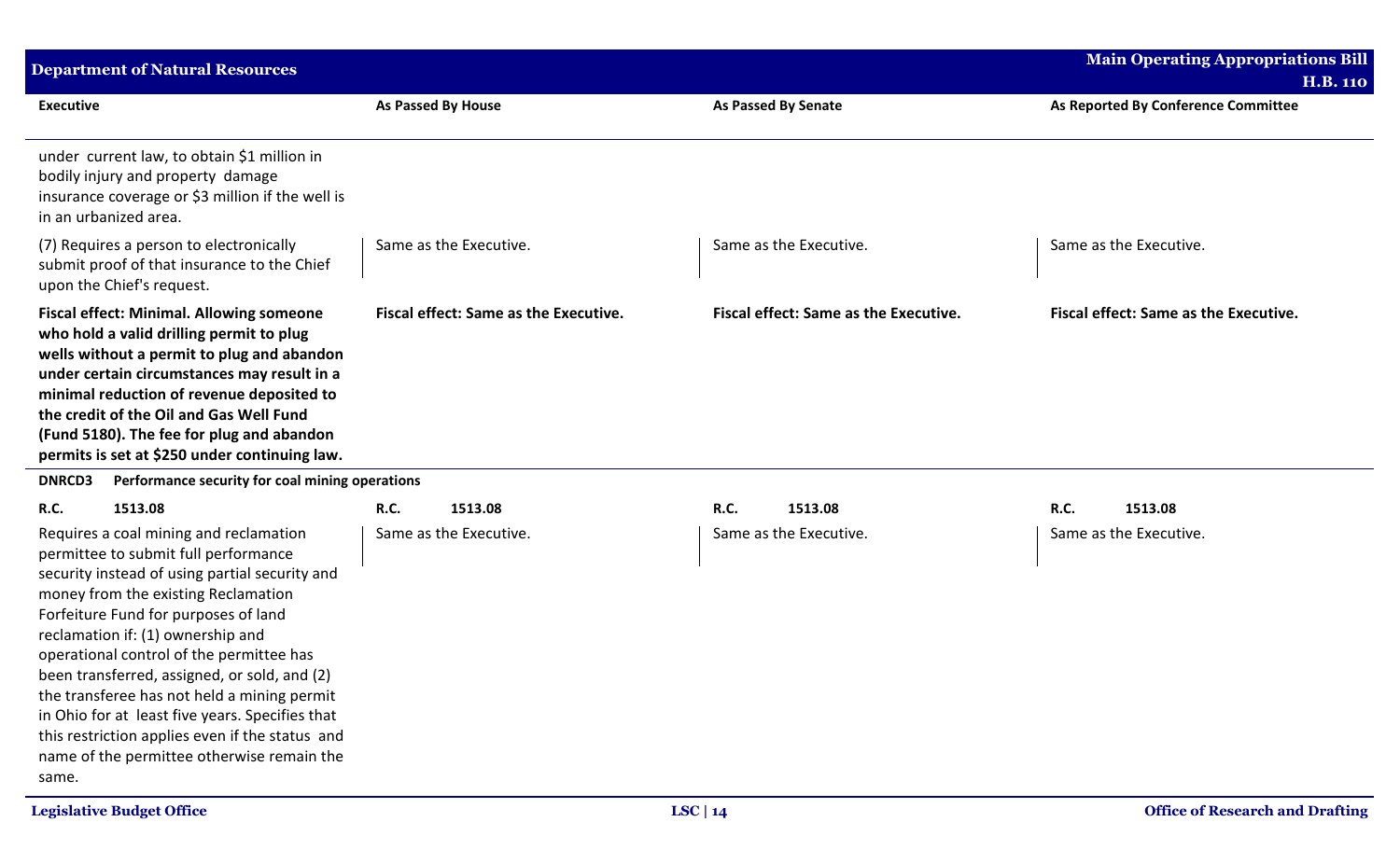| <b>Department of Natural Resources</b>                                                                                                                                                                                                                                                                                                                                                                                                                                                                                                                                                  |                                              |                                              | <b>Main Operating Appropriations Bill</b>              |
|-----------------------------------------------------------------------------------------------------------------------------------------------------------------------------------------------------------------------------------------------------------------------------------------------------------------------------------------------------------------------------------------------------------------------------------------------------------------------------------------------------------------------------------------------------------------------------------------|----------------------------------------------|----------------------------------------------|--------------------------------------------------------|
| <b>Executive</b>                                                                                                                                                                                                                                                                                                                                                                                                                                                                                                                                                                        | <b>As Passed By House</b>                    | <b>As Passed By Senate</b>                   | <b>H.B. 110</b><br>As Reported By Conference Committee |
| <b>Fiscal effect: Potential reduction in costs</b><br>from the Reclamation Forfeiture Fund<br>(Fund 5310). This fund is used to pay costs<br>of reclaiming land affected by coal mining<br>on which the coal mine operator has<br>defaulted on the operator's obligation to<br>reclaim the land.                                                                                                                                                                                                                                                                                        | <b>Fiscal effect: Same as the Executive.</b> | <b>Fiscal effect: Same as the Executive.</b> | <b>Fiscal effect: Same as the Executive.</b>           |
| Water well, water diversion, and water withdrawal fines<br><b>DNRCD18</b>                                                                                                                                                                                                                                                                                                                                                                                                                                                                                                               |                                              |                                              |                                                        |
| <b>R.C.</b><br>1521.06, 1521.99                                                                                                                                                                                                                                                                                                                                                                                                                                                                                                                                                         | <b>R.C.</b><br>1521.06, 1521.99              | <b>R.C.</b><br>1521.06, 1521.99              | R.C.<br>1521.06, 1521.99                               |
| Requires criminal fines collected from<br>violators of certain laws governing water<br>well construction logs and water diversions<br>and withdrawals to be credited to the Water<br>Management Fund (Fund 5160) rather than<br>the Dam Safety Fund (Fund 6150) as under<br>current law.                                                                                                                                                                                                                                                                                                | Same as the Executive.                       | Same as the Executive.                       | Same as the Executive.                                 |
| Fiscal effect: This change will not impact<br>the amount of fine revenue collected but<br>will affect the allowable uses of that<br>revenue. Fund 5160, which would receive<br>the revenue under the bill, is used by DNR<br>for administration of its water management<br>activities including the consumptive use<br>and withdrawal programs. Fund 6150,<br>which receives the fine revenue under<br>current law is used to administer dam<br>safety programs, including oversight of<br>construction and safety inspections of dams<br>and for emergency response to dam<br>hazards. | <b>Fiscal effect: Same as the Executive.</b> | Fiscal effect: Same as the Executive.        | <b>Fiscal effect: Same as the Executive.</b>           |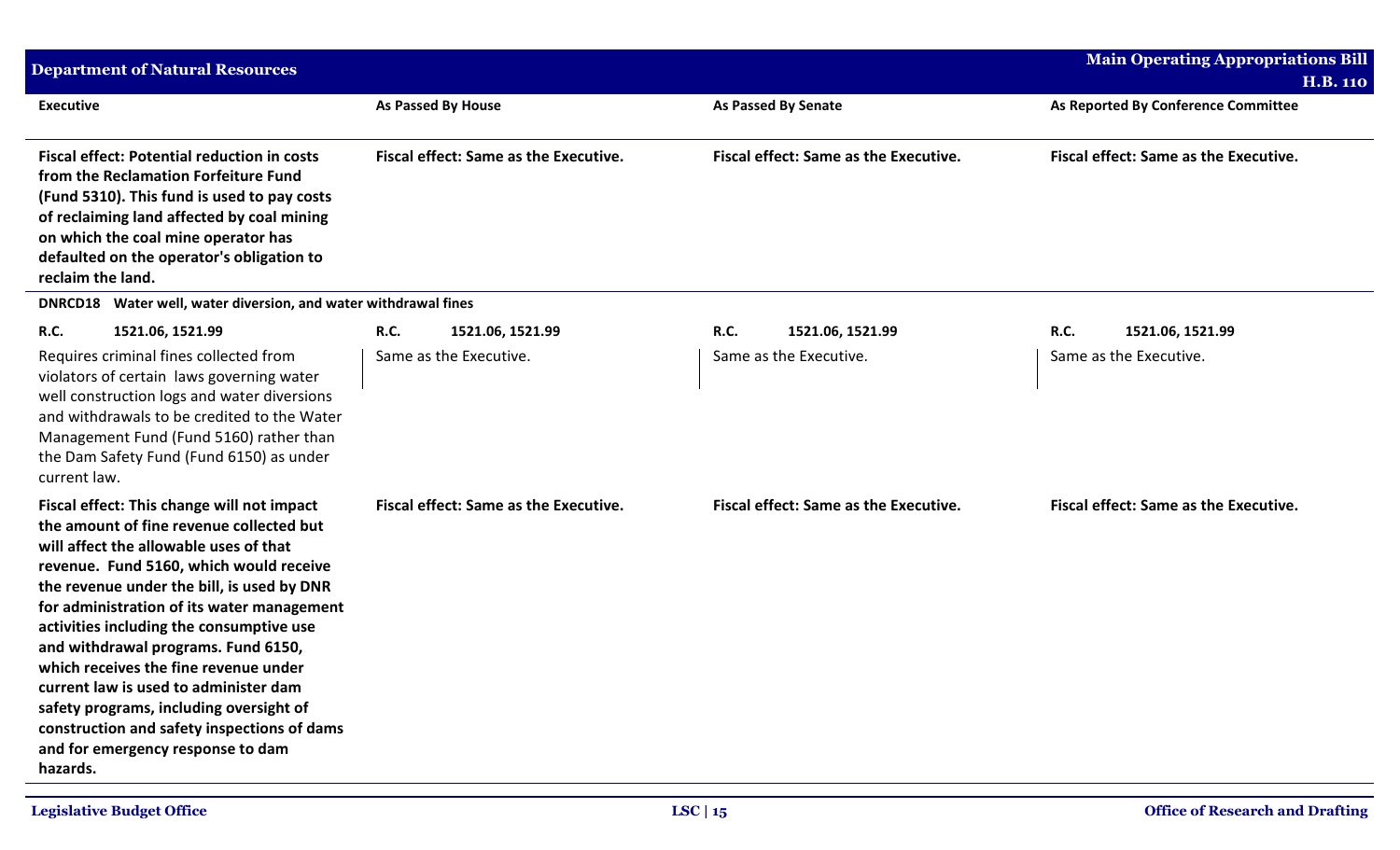| <b>Department of Natural Resources</b>                                                                                                                                                                                                                                                                                                                                                                      |                                       |                                              | <b>Main Operating Appropriations Bill</b>    |
|-------------------------------------------------------------------------------------------------------------------------------------------------------------------------------------------------------------------------------------------------------------------------------------------------------------------------------------------------------------------------------------------------------------|---------------------------------------|----------------------------------------------|----------------------------------------------|
|                                                                                                                                                                                                                                                                                                                                                                                                             |                                       |                                              | <b>H.B. 110</b>                              |
| <b>Executive</b>                                                                                                                                                                                                                                                                                                                                                                                            | As Passed By House                    | <b>As Passed By Senate</b>                   | As Reported By Conference Committee          |
| Dams and levees financial responsibility<br><b>DNRCD14</b>                                                                                                                                                                                                                                                                                                                                                  |                                       |                                              |                                              |
| R.C.<br>1521.061                                                                                                                                                                                                                                                                                                                                                                                            | R.C.<br>1521.061                      | <b>R.C.</b><br>1521.061                      | R.C.<br>1521.061                             |
| Revises the amount of the surety bond that<br>an applicant for a dam or levee construction<br>permit must file (currently, a flat 50% of the<br>estimated construction project costs), to the<br>following: (1) \$50,000; plus (2) 25% of the<br>estimated costs above \$500,000 and up to<br>\$5,000,000; plus (3) 10% of the estimated<br>costs exceeding \$5,000,000.                                    | Same as the Executive.                | Same as the Executive.                       | Same as the Executive.                       |
| Authorizes the Chief of the Division of Water<br>Resources to reduce the bond amount to an<br>amount equal to the cost estimate of<br>construction activities necessary to render<br>the dam nonhazardous, provided the<br>estimate is provided by the applicant and it<br>is approved by the Chief.                                                                                                        | Same as the Executive.                | Same as the Executive.                       | Same as the Executive.                       |
| Fiscal effect: Uncertain. Any fiscal effect<br>will depend upon actual construction costs<br>of a dam on which the permittee to<br>construct the dam fails to complete the<br>construction. For dams with construction<br>costs greater than \$100,000, forfeiture of<br>the surety by the permittee will result in<br>less revenue deposited to the Dam Safety<br>Fund (Fund 6150) than under current law. | Fiscal effect: Same as the Executive. | <b>Fiscal effect: Same as the Executive.</b> | <b>Fiscal effect: Same as the Executive.</b> |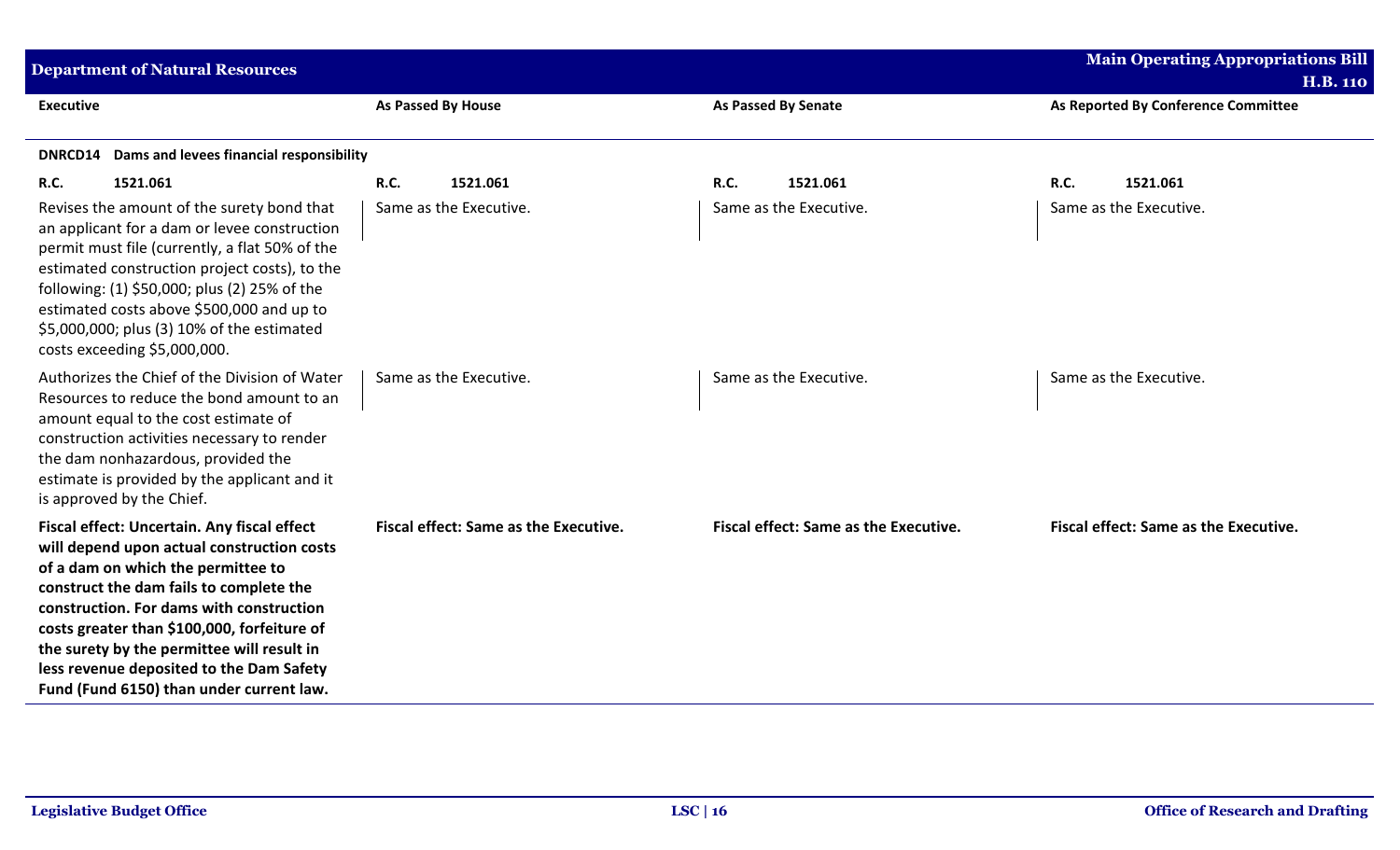| <b>Department of Natural Resources</b>                                                                                                                                                                                                                                                                                                                           |                                 |                           |                                                       |             |                                                       |             | <b>Main Operating Appropriations Bill</b>             |
|------------------------------------------------------------------------------------------------------------------------------------------------------------------------------------------------------------------------------------------------------------------------------------------------------------------------------------------------------------------|---------------------------------|---------------------------|-------------------------------------------------------|-------------|-------------------------------------------------------|-------------|-------------------------------------------------------|
|                                                                                                                                                                                                                                                                                                                                                                  |                                 |                           |                                                       |             |                                                       |             | <b>H.B. 110</b>                                       |
| <b>Executive</b>                                                                                                                                                                                                                                                                                                                                                 |                                 | <b>As Passed By House</b> |                                                       |             | As Passed By Senate                                   |             | As Reported By Conference Committee                   |
| <b>DNRCD13</b> Dams and levees enforcement                                                                                                                                                                                                                                                                                                                       |                                 |                           |                                                       |             |                                                       |             |                                                       |
| 1521.40<br><b>R.C.</b>                                                                                                                                                                                                                                                                                                                                           |                                 | R.C.                      | 1521.40                                               | R.C.        | 1521.40                                               | R.C.        | 1521.40                                               |
| Authorizes the Chief of the Division of Water<br>Resources to assess a civil penalty of up to<br>\$5,000 per day for each day of each violation<br>of the laws governing dams and levees and<br>water withdrawals and diversions or any<br>term or condition of a permit issued under<br>those laws.                                                             |                                 |                           | Same as the Executive.                                |             | Same as the Executive.                                |             | Same as the Executive.                                |
| Disburses money derived from costs and civil<br>penalties as follows: (1) for violations related<br>to dams and levees, both costs and civil<br>penalties are credited to the Dam Safety<br>Fund (Fund 6150) and (2) for violations<br>related to water diversions and<br>withdrawals, civil penalties are credited to<br>the Water Management Fund (Fund 5160). |                                 |                           | Same as the Executive.                                |             | Same as the Executive.                                |             | Same as the Executive.                                |
| <b>Fiscal effect: Potential increase in revenue</b><br>to Fund 5160 and 6150.                                                                                                                                                                                                                                                                                    |                                 |                           | <b>Fiscal effect: Same as the Executive.</b>          |             | Fiscal effect: Same as the Executive.                 |             | Fiscal effect: Same as the Executive.                 |
| <b>DNRCD15</b> Lake Erie Sport Fishing District permit                                                                                                                                                                                                                                                                                                           |                                 |                           |                                                       |             |                                                       |             |                                                       |
| <b>R.C.</b><br>1533.38 (repealed)                                                                                                                                                                                                                                                                                                                                | 1531.01, 1533.01, 1533.101, and | <b>R.C.</b>               | 1531.01, 1533.01, 1533.101, and<br>1533.38 (repealed) | <b>R.C.</b> | 1531.01, 1533.01, 1533.101, and<br>1533.38 (repealed) | <b>R.C.</b> | 1531.01, 1533.01, 1533.101, and<br>1533.38 (repealed) |
| Eliminates the Lake Erie Sport Fishing District<br>permit, which the Division of Wildlife issues<br>to nonresidents to fish in Lake Erie, its<br>embayments, and other specified areas<br>connected to Lake Erie between January and<br>April.                                                                                                                   |                                 |                           | Same as the Executive.                                |             | Same as the Executive.                                |             | Same as the Executive.                                |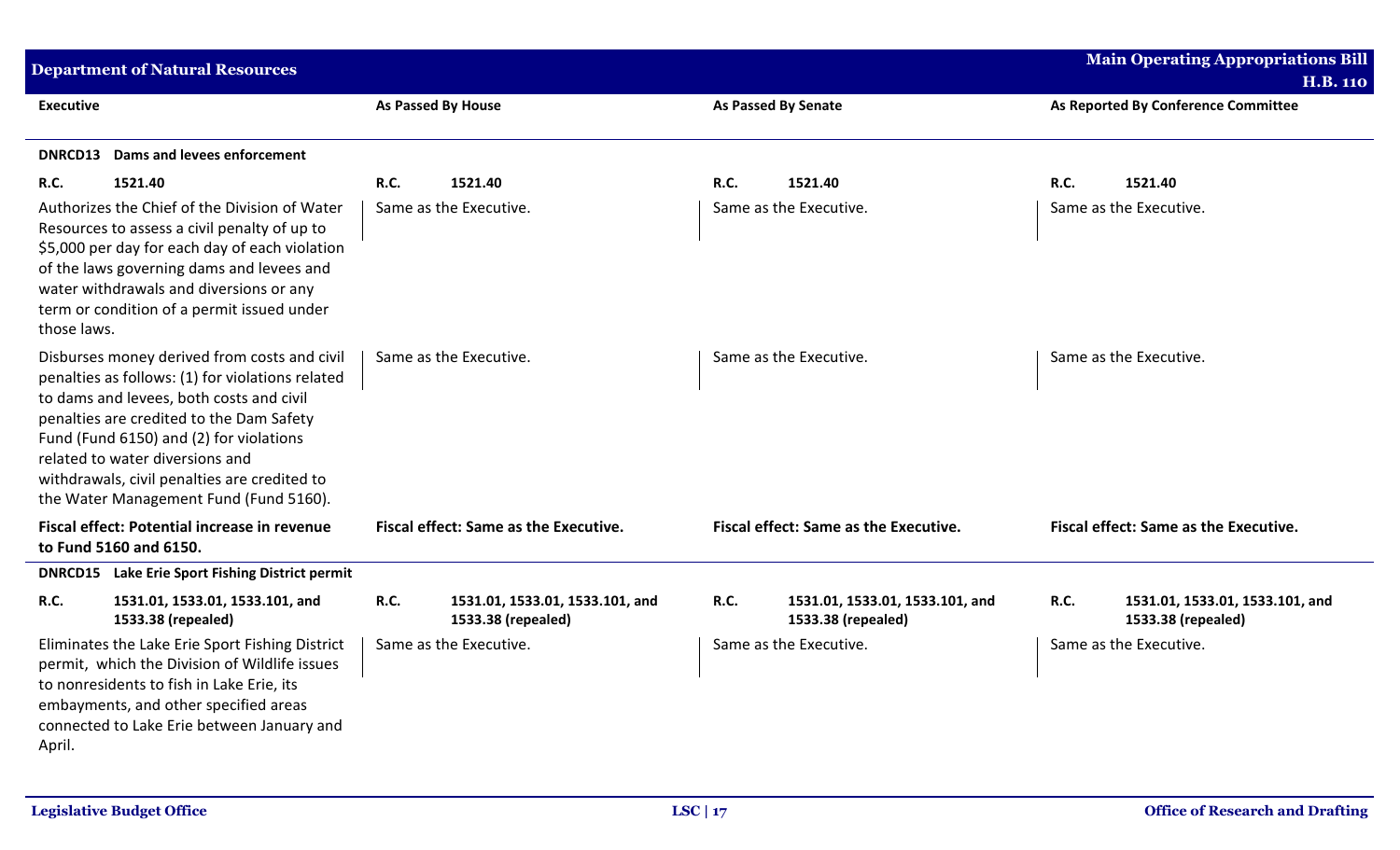| <b>Department of Natural Resources</b>                                                                                                                                                                                                                                                                                  |                                              |                                              | <b>Main Operating Appropriations Bill</b><br><b>H.B. 110</b> |
|-------------------------------------------------------------------------------------------------------------------------------------------------------------------------------------------------------------------------------------------------------------------------------------------------------------------------|----------------------------------------------|----------------------------------------------|--------------------------------------------------------------|
| <b>Executive</b>                                                                                                                                                                                                                                                                                                        | <b>As Passed By House</b>                    | <b>As Passed By Senate</b>                   | As Reported By Conference Committee                          |
| <b>Fiscal effect: Minimal loss of revenue</b><br>deposited to the credit of the Wildlife Fund<br>(Fund 7015). Under current law, revenue<br>from the sale of this \$10 permit may only<br>be used for specific purposes that benefit<br>sport fishing in and the protection of the<br>Lake Erie Sport Fishing District. | Fiscal effect: Same as the Executive.        | <b>Fiscal effect: Same as the Executive.</b> | <b>Fiscal effect: Same as the Executive.</b>                 |
| DNRCD10 Wildlife Boater Angler Fund's cap on certain expenditures                                                                                                                                                                                                                                                       |                                              |                                              |                                                              |
| 1531.35<br>R.C.                                                                                                                                                                                                                                                                                                         | R.C.<br>1531.35                              | 1531.35<br><b>R.C.</b>                       | <b>R.C.</b><br>1531.35                                       |
| Removes the \$500,000 cap on annual<br>expenditures from the Wildlife Boater<br>Angler Fund that the Division of Wildlife may<br>make to pay for equipment and personnel<br>costs associated with boating access<br>improvements.                                                                                       | Same as the Executive.                       | Same as the Executive.                       | Same as the Executive.                                       |
| Fiscal effect: Removing the cap on<br>expenditures from the Wildlife Boater<br>Angler Fund (Fund 5P20) on equipment and<br>payroll will likely result in a small increase<br>in overall expenditures paid from the fund.<br>Fund 5P20 receives 0.125% of revenues<br>from the motor vehicle fuel tax.                   | <b>Fiscal effect: Same as the Executive.</b> | <b>Fiscal effect: Same as the Executive.</b> | <b>Fiscal effect: Same as the Executive.</b>                 |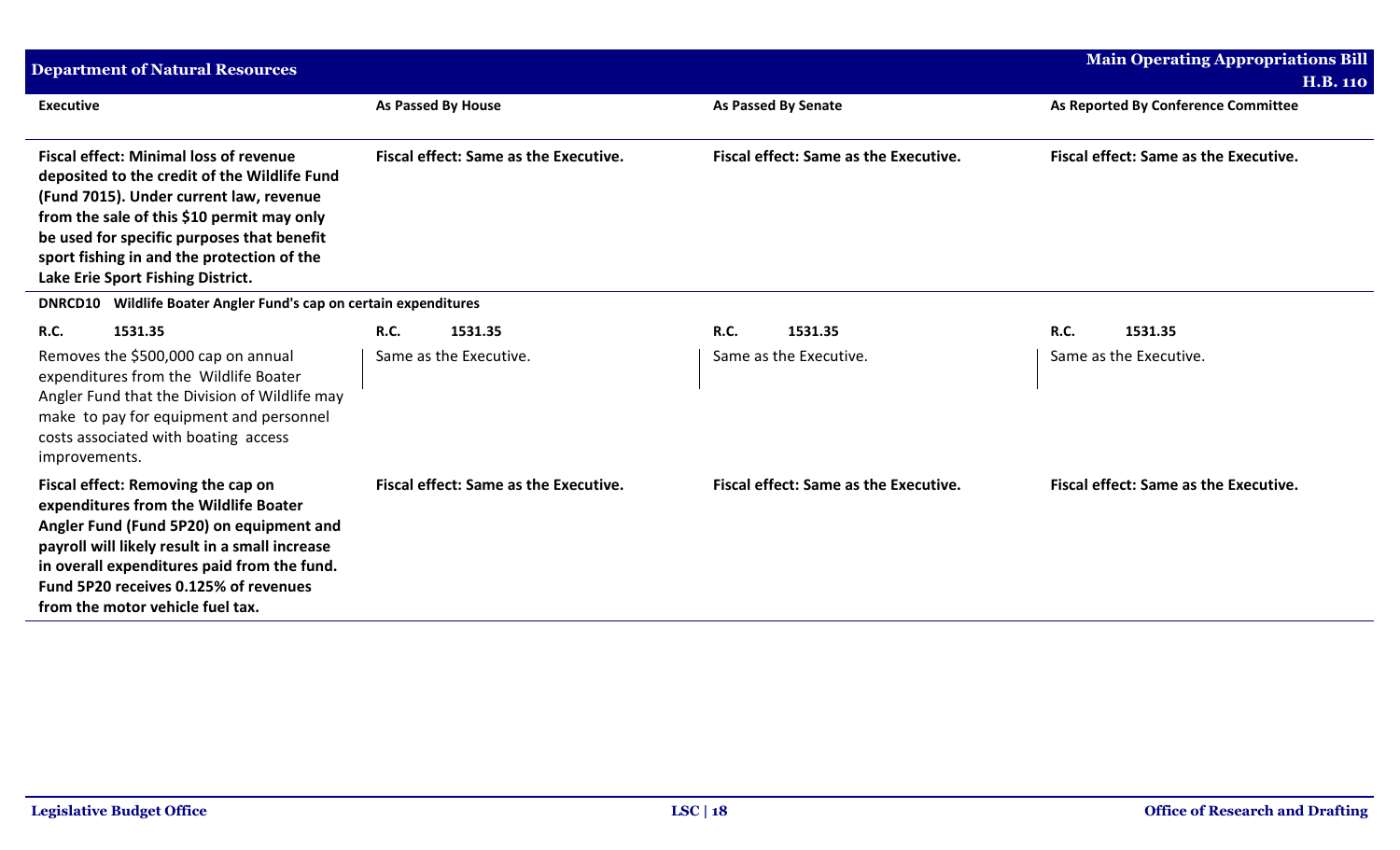| <b>Department of Natural Resources</b>                                                                                                                                                                                                                                                                                                                                                                                                                                  |                                              |                                              | <b>Main Operating Appropriations Bill</b>    |
|-------------------------------------------------------------------------------------------------------------------------------------------------------------------------------------------------------------------------------------------------------------------------------------------------------------------------------------------------------------------------------------------------------------------------------------------------------------------------|----------------------------------------------|----------------------------------------------|----------------------------------------------|
|                                                                                                                                                                                                                                                                                                                                                                                                                                                                         |                                              |                                              | <b>H.B. 110</b>                              |
| <b>Executive</b>                                                                                                                                                                                                                                                                                                                                                                                                                                                        | <b>As Passed By House</b>                    | <b>As Passed By Senate</b>                   | As Reported By Conference Committee          |
| DNRCD11 Senior deer and wild turkey fees                                                                                                                                                                                                                                                                                                                                                                                                                                |                                              |                                              |                                              |
| R.C.<br>1533.11                                                                                                                                                                                                                                                                                                                                                                                                                                                         | R.C.<br>1533.11                              | <b>R.C.</b><br>1533.11                       | R.C.<br>1533.11                              |
| Decreases the fees for a senior deer permit<br>and senior wild turkey permit, available to<br>Ohio residents 66 and older, from \$11.50 to<br>\$11.00. Removes superfluous definitions of<br>"resident" and "nonresident" in the law<br>governing deer and wild turkey permits<br>(those definitions already exist in R.C.<br>1531.01 and 1533.01).                                                                                                                     | Same as the Executive.                       | Same as the Executive.                       | Same as the Executive.                       |
| Fiscal effect: A 50¢ reduction in fees for<br>senior deer and wild turkey permits will<br>likely result in an annual loss of revenue of<br>less than \$20,000. Revenue from deer and<br>wild turkey permits is deposited to the<br>credit of the Wildlife Fund (Fund 7015).                                                                                                                                                                                             | <b>Fiscal effect: Same as the Executive.</b> | <b>Fiscal effect: Same as the Executive.</b> | <b>Fiscal effect: Same as the Executive.</b> |
| <b>DNRCD12</b> Veterans fishing and hunting benefits                                                                                                                                                                                                                                                                                                                                                                                                                    |                                              |                                              |                                              |
| R.C.<br>1533.12                                                                                                                                                                                                                                                                                                                                                                                                                                                         | R.C.<br>1533.12                              |                                              |                                              |
| Aligns state veteran fishing and hunting<br>benefits with federal benefits by replacing a<br>reference that qualifying for the benefit<br>requires a veteran to have a total and<br>permanent disability as determined by the<br>U.S. Veterans Administration instead with a<br>reference that a veteran qualifies if entitled<br>to benefits under the federal Dependent's<br>Education Assistance Program administered<br>by the U.S. Department of Veterans Affairs. | Same as the Executive.                       | No provision.                                | No provision.                                |
| <b>Fiscal effect: None.</b>                                                                                                                                                                                                                                                                                                                                                                                                                                             | Fiscal effect: Same as the Executive.        |                                              |                                              |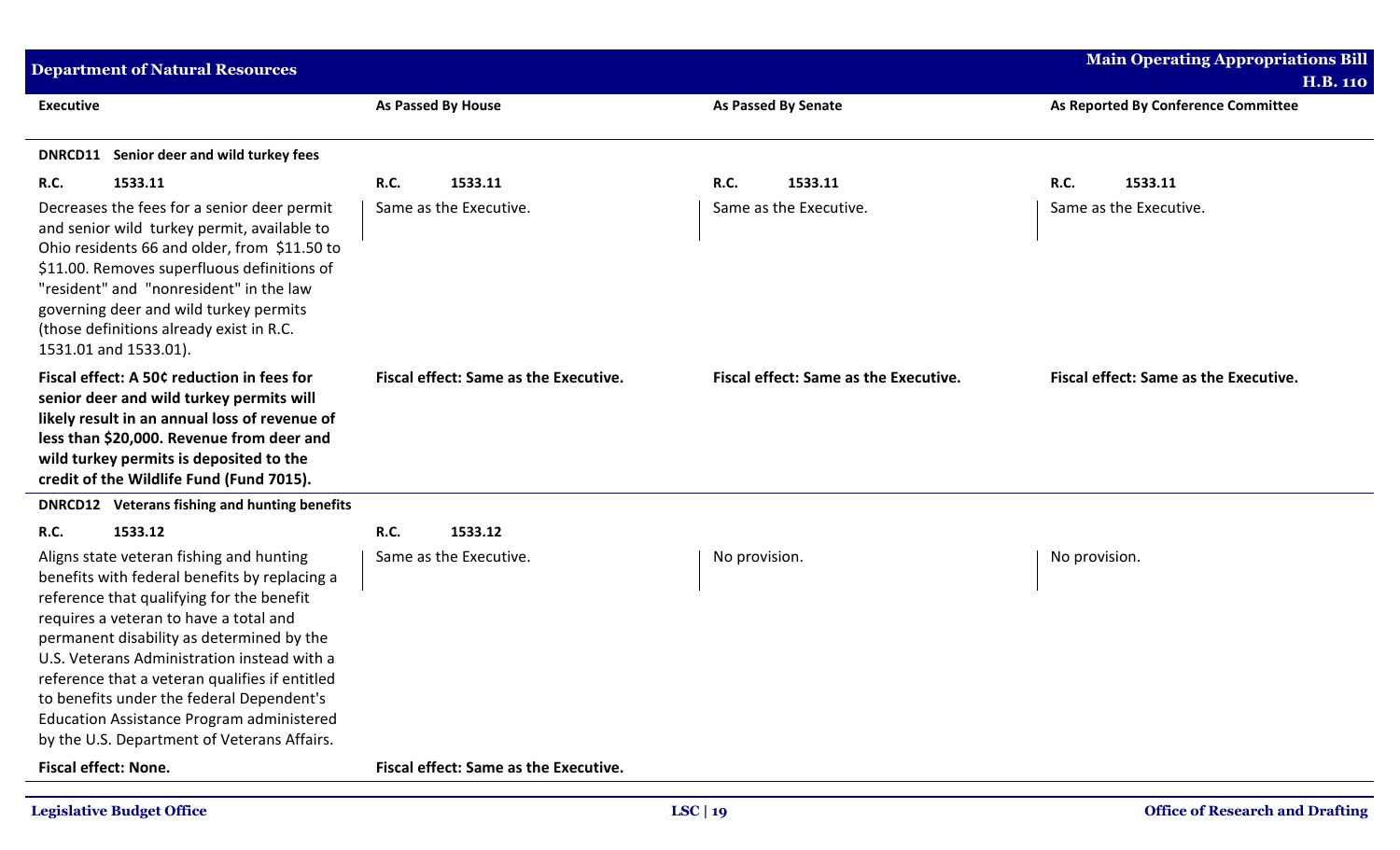| <b>Department of Natural Resources</b>                           |                                                                                                                                                                                                                                                                                                                                                                                                                                                                                                                                                                                                        |                            | <b>Main Operating Appropriations Bill</b><br><b>H.B. 110</b> |
|------------------------------------------------------------------|--------------------------------------------------------------------------------------------------------------------------------------------------------------------------------------------------------------------------------------------------------------------------------------------------------------------------------------------------------------------------------------------------------------------------------------------------------------------------------------------------------------------------------------------------------------------------------------------------------|----------------------------|--------------------------------------------------------------|
| <b>Executive</b>                                                 | As Passed By House                                                                                                                                                                                                                                                                                                                                                                                                                                                                                                                                                                                     | <b>As Passed By Senate</b> | As Reported By Conference Committee                          |
| DNRCD35 Multi-year and lifetime hunting and fishing license fees |                                                                                                                                                                                                                                                                                                                                                                                                                                                                                                                                                                                                        |                            |                                                              |
|                                                                  | <b>R.C.</b><br>1533.321                                                                                                                                                                                                                                                                                                                                                                                                                                                                                                                                                                                | R.C.<br>1533.321           | R.C.<br>1533.321                                             |
| No provision.                                                    | Decreases the following hunting and fishing<br>fees: (1) Senior 3-year hunting or fishing<br>license from \$27.50 to \$26.00; (2) Senior 5-<br>year hunting or fishing license from \$45.75<br>to \$43.34; (3) Youth 3-year hunting license<br>from \$27.50 to \$26.00; (4) Youth 5-year<br>hunting license from \$45.75 to \$43.34; (5)<br>Youth 10-year hunting license from \$91.50<br>to \$86.67; (6) Adult 5-year hunting license<br>from \$86.75 to \$86.67; (7) Adult 10-year<br>hunting license from \$173.50 to \$173.34; (8)<br>Adult lifetime hunting license from \$450.00<br>to \$432.00. | Same as the House.         | Same as the House.                                           |
| No provision.                                                    | Increases the following fishing fees: (1) Adult<br>3-year fishing license from \$52.00 to \$69.34;<br>(2) Adult 5-year fishing license from \$86.75<br>to \$115.56; (3) Adult 10-year fishing license<br>from \$173.50 to \$231.12; (4) Adult lifetime<br>fishing license from \$450.00 to \$576.00.                                                                                                                                                                                                                                                                                                   | Same as the House.         | Same as the House.                                           |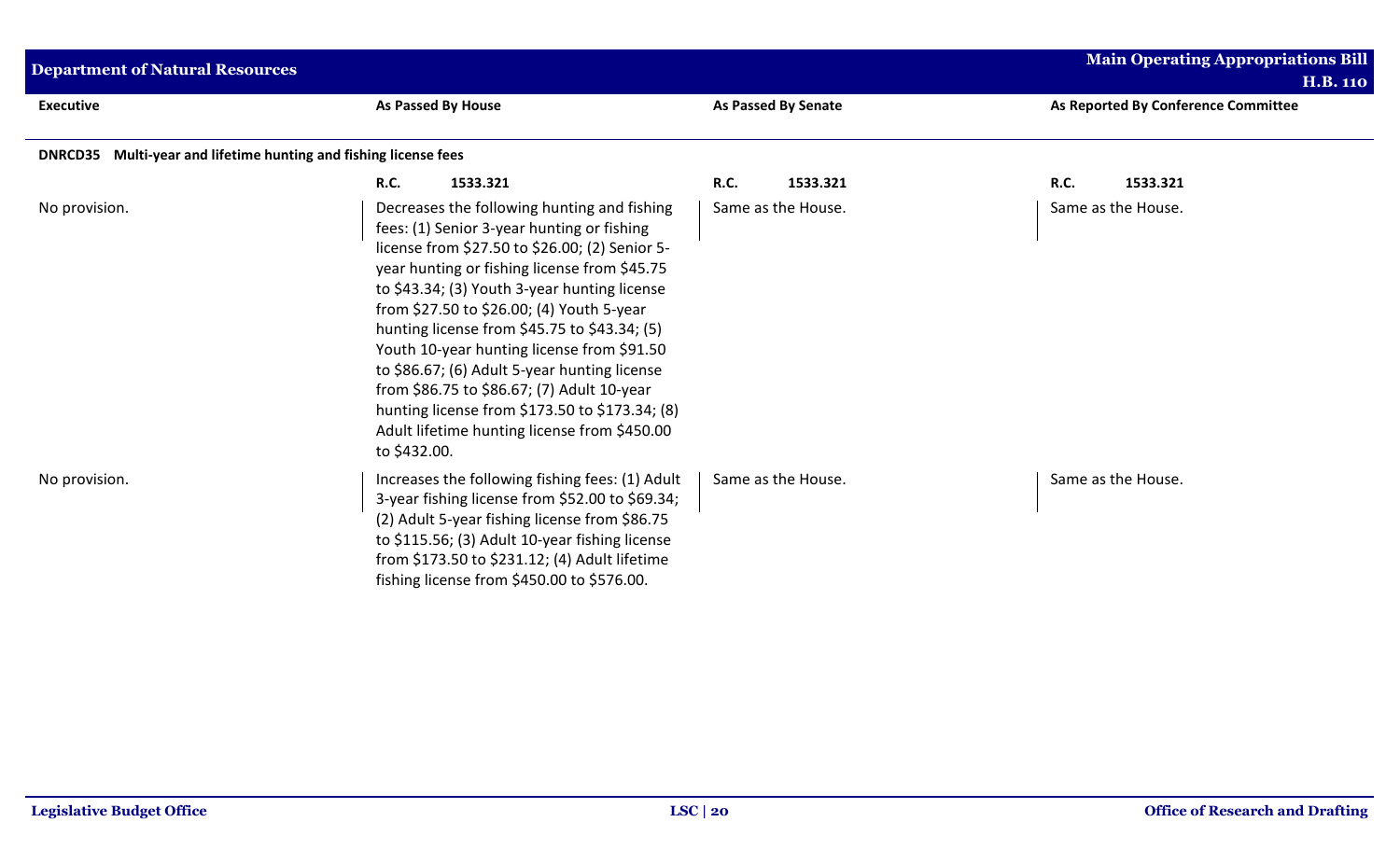| <b>Department of Natural Resources</b>    |                                                                                                                                                                                                                                                                                                                                                                                                                                                                                                                                                                                                                                                                                                                                                         |                                                                                                                                                                                                    | <b>Main Operating Appropriations Bill</b><br><b>H.B. 110</b> |
|-------------------------------------------|---------------------------------------------------------------------------------------------------------------------------------------------------------------------------------------------------------------------------------------------------------------------------------------------------------------------------------------------------------------------------------------------------------------------------------------------------------------------------------------------------------------------------------------------------------------------------------------------------------------------------------------------------------------------------------------------------------------------------------------------------------|----------------------------------------------------------------------------------------------------------------------------------------------------------------------------------------------------|--------------------------------------------------------------|
| <b>Executive</b>                          | <b>As Passed By House</b>                                                                                                                                                                                                                                                                                                                                                                                                                                                                                                                                                                                                                                                                                                                               | <b>As Passed By Senate</b>                                                                                                                                                                         | As Reported By Conference Committee                          |
|                                           | Fiscal effect: The fee changes to multi-year<br>hunting and fishing licenses provide a<br>standardized 3.7% discount from the<br>relative annual hunting and fishing license<br>fees. For lifetime license fees, the bill<br>applies the following formulas: (1) for adult<br>lifetime hunting and fishing licenses, 24<br>times the annual hunting or fishing license<br>fee, (2) for youth lifetime hunting licenses,<br>46 times the annual youth hunting fee, and<br>(3) for senior lifetime hunting and fishing<br>licenses, 9 times the annual senior hunting<br>or fishing license fee. Because youth (under<br>16) are not required to have a fishing<br>license, the fee for youth lifetime fishing<br>licenses remains unchanged at \$414.00. | Fiscal effect: Same as the House.                                                                                                                                                                  | Fiscal effect: Same as the House.                            |
| <b>DNRCD40</b><br><b>Doris Duke Woods</b> |                                                                                                                                                                                                                                                                                                                                                                                                                                                                                                                                                                                                                                                                                                                                                         | R.C.<br>1546.31                                                                                                                                                                                    | R.C.<br>1546.31                                              |
| No provision.                             | No provision.                                                                                                                                                                                                                                                                                                                                                                                                                                                                                                                                                                                                                                                                                                                                           | Designates 120 contiguous acres of Malabar<br>State Park's most mature hardwood forest<br>located between Bromfield Road and State<br>Route 95 as the "Doris Duke Woods" at<br>Malabar State Park. | Same as the Senate.                                          |
| No provision.                             | No provision.                                                                                                                                                                                                                                                                                                                                                                                                                                                                                                                                                                                                                                                                                                                                           | Requires the Director of Natural Resources,<br>by October 31, 2021, to designate the<br>Woods as a state nature preserve.                                                                          | No provision.                                                |
| No provision.                             | No provision.                                                                                                                                                                                                                                                                                                                                                                                                                                                                                                                                                                                                                                                                                                                                           | Specifies that the Department of Natural<br>Resources may not remove or allow any<br>person or governmental entity to remove<br>timber from the Woods, except for normal                           | Same as the Senate.                                          |
| <b>Legislative Budget Office</b>          |                                                                                                                                                                                                                                                                                                                                                                                                                                                                                                                                                                                                                                                                                                                                                         | LSC   21                                                                                                                                                                                           | <b>Office of Research and Drafting</b>                       |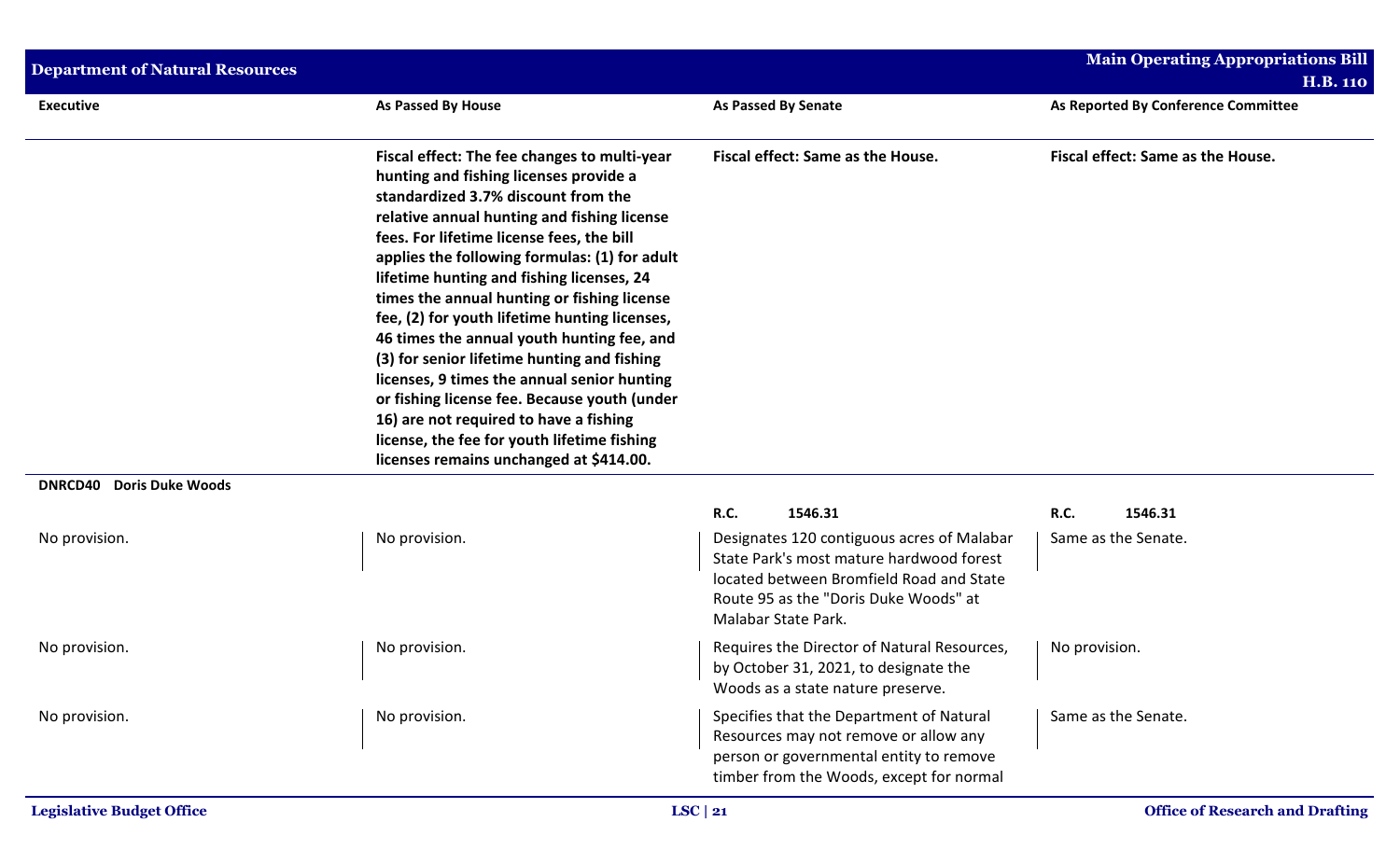| <b>Department of Natural Resources</b>                                                                                                                                                                                                                                                                                                                                                |                                       |                                                                                                                                                                         | <b>Main Operating Appropriations Bill</b> |  |  |
|---------------------------------------------------------------------------------------------------------------------------------------------------------------------------------------------------------------------------------------------------------------------------------------------------------------------------------------------------------------------------------------|---------------------------------------|-------------------------------------------------------------------------------------------------------------------------------------------------------------------------|-------------------------------------------|--|--|
|                                                                                                                                                                                                                                                                                                                                                                                       |                                       |                                                                                                                                                                         | <b>H.B. 110</b>                           |  |  |
| <b>Executive</b>                                                                                                                                                                                                                                                                                                                                                                      | <b>As Passed By House</b>             | <b>As Passed By Senate</b>                                                                                                                                              | As Reported By Conference Committee       |  |  |
|                                                                                                                                                                                                                                                                                                                                                                                       |                                       | maintenance purposes.                                                                                                                                                   |                                           |  |  |
| No provision.                                                                                                                                                                                                                                                                                                                                                                         | No provision.                         | Specifies that the Department must<br>maintain and keep open to the public any<br>public hiking and horse trails that existed in<br>the Woods prior to its designation. | No provision.                             |  |  |
| No provision.                                                                                                                                                                                                                                                                                                                                                                         | No provision.                         | Specifies that the Department must allow<br>the use of the "Doris Duke Woods" for<br>maple syrup harvesting purposes.                                                   | No provision.                             |  |  |
|                                                                                                                                                                                                                                                                                                                                                                                       |                                       | <b>Fiscal effect: None.</b>                                                                                                                                             | Fiscal effect: Same as the Senate.        |  |  |
| DNRCD31 Fraudulent watercraft identification number or decal                                                                                                                                                                                                                                                                                                                          |                                       |                                                                                                                                                                         |                                           |  |  |
| 1547.533<br><b>R.C.</b>                                                                                                                                                                                                                                                                                                                                                               | R.C.<br>1547.533                      | <b>R.C.</b><br>1547.533                                                                                                                                                 | R.C.<br>1547.533                          |  |  |
| Prohibits a person from operating a<br>watercraft in Ohio if it displays an<br>identification number or registration that is<br>(1) fictitious, (2) a counterfeit or an<br>unlawfully made copy of an identification<br>number or registration decal, or (3) belongs<br>to another watercraft. Applies the current<br>minor misdemeanor penalty to a violation of<br>the prohibition. | Same as the Executive.                | Same as the Executive.                                                                                                                                                  | Same as the Executive.                    |  |  |
| <b>Fiscal effect: Minimal.</b>                                                                                                                                                                                                                                                                                                                                                        | Fiscal effect: Same as the Executive. | Fiscal effect: Same as the Executive.                                                                                                                                   | Fiscal effect: Same as the Executive.     |  |  |
| <b>DNRCD5</b><br>Reporting threshold for boating accidents                                                                                                                                                                                                                                                                                                                            |                                       |                                                                                                                                                                         |                                           |  |  |
| 1547.59<br><b>R.C.</b>                                                                                                                                                                                                                                                                                                                                                                | <b>R.C.</b><br>1547.59                | <b>R.C.</b><br>1547.59                                                                                                                                                  | R.C.<br>1547.59                           |  |  |
| Increases the damage threshold that triggers<br>a required watercraft accident report to the<br>Chief of the Division of Parks and Watercraft<br>from \$500 to \$1,000.                                                                                                                                                                                                               | Same as the Executive.                | Same as the Executive.                                                                                                                                                  | Same as the Executive.                    |  |  |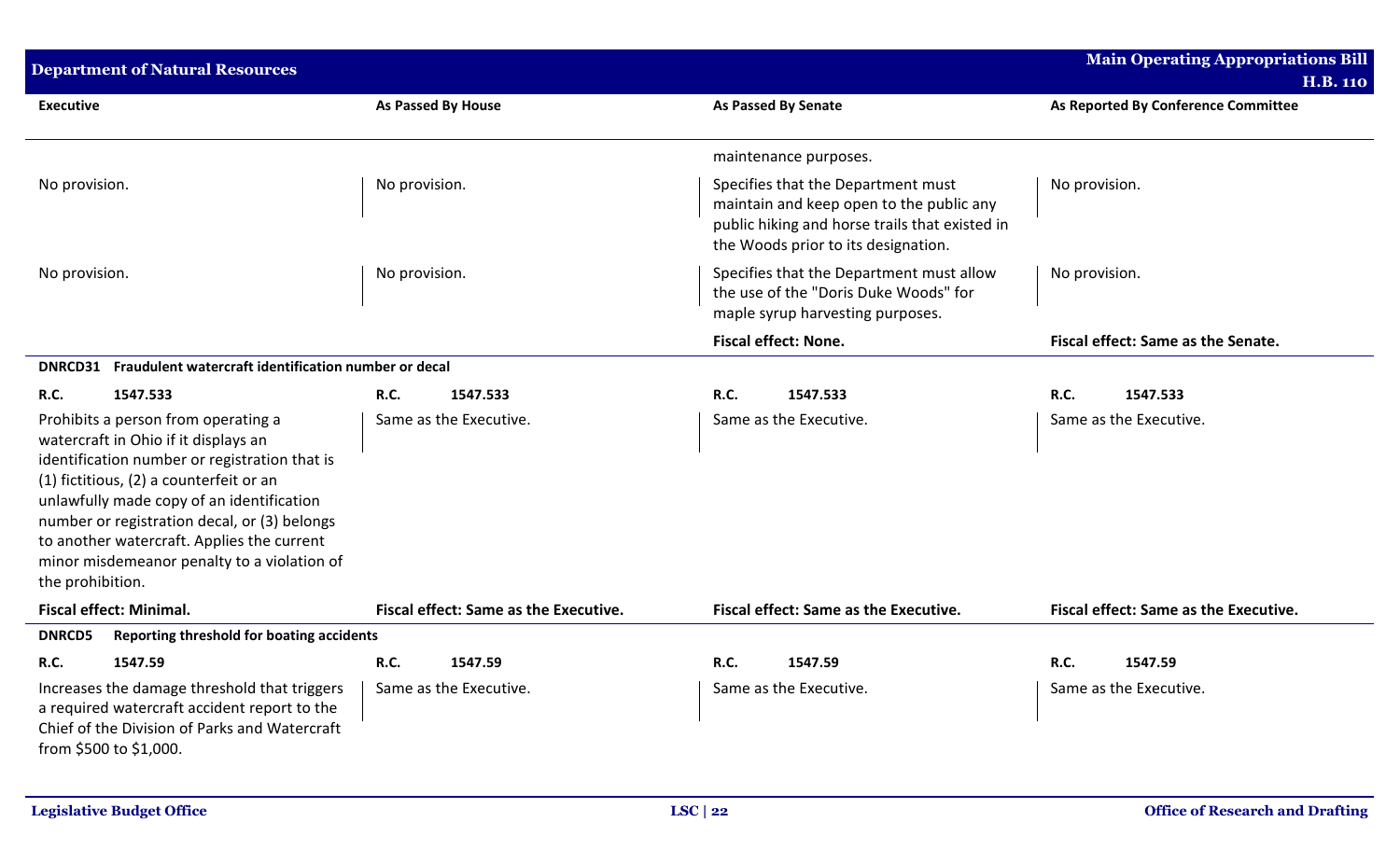| <b>Department of Natural Resources</b>                                                                                                                                                                                                                                                                                                                                                                                                                                                                                                                                                                                                                                  |                                              |                                              | <b>Main Operating Appropriations Bill</b>    |
|-------------------------------------------------------------------------------------------------------------------------------------------------------------------------------------------------------------------------------------------------------------------------------------------------------------------------------------------------------------------------------------------------------------------------------------------------------------------------------------------------------------------------------------------------------------------------------------------------------------------------------------------------------------------------|----------------------------------------------|----------------------------------------------|----------------------------------------------|
|                                                                                                                                                                                                                                                                                                                                                                                                                                                                                                                                                                                                                                                                         |                                              |                                              | <b>H.B. 110</b>                              |
| <b>Executive</b>                                                                                                                                                                                                                                                                                                                                                                                                                                                                                                                                                                                                                                                        | As Passed By House                           | <b>As Passed By Senate</b>                   | As Reported By Conference Committee          |
| Fiscal effect: Increasing the damage<br>threshold for reporting watercraft accident<br>reports may result in fewer reports being<br>filed and a slight decrease in administrative<br>costs paid from the Waterways Safety Fund<br>(Fund 7086), used by DNR to cover the costs<br>of its watercraft regulatory operations.                                                                                                                                                                                                                                                                                                                                               | <b>Fiscal effect: Same as the Executive.</b> | <b>Fiscal effect: Same as the Executive.</b> | <b>Fiscal effect: Same as the Executive.</b> |
| <b>DNRCD2</b><br>Deputy mine inspector eligibility requirements                                                                                                                                                                                                                                                                                                                                                                                                                                                                                                                                                                                                         |                                              |                                              |                                              |
| 1561.12<br><b>R.C.</b>                                                                                                                                                                                                                                                                                                                                                                                                                                                                                                                                                                                                                                                  | R.C.<br>1561.12                              | R.C.<br>1561.12                              | R.C.<br>1561.12                              |
| Modifies the six years of work experience<br>requirement of an applicant for the position<br>of a deputy mine inspector of underground<br>coal mines or underground noncoal mines<br>by: (1) eliminating the requirement that two<br>of the six years of experience be in Ohio<br>underground coal mines for an<br>underground coal mine inspector, (2)<br>eliminating the requirement that two of the<br>six years of experience be in Ohio<br>underground noncoal mines for an<br>underground noncoal mine inspector, and<br>(3) allowing the experience for either type of<br>inspector to be in any underground mine,<br>rather than in specific mining operations. | Same as the Executive.                       | Same as the Executive.                       | Same as the Executive.                       |
| Modifies the six years of work experience<br>requirement of an applicant for the position<br>of a deputy mine inspector of surface mines<br>by eliminating the requirement that two of<br>the six years be in Ohio surface mines.                                                                                                                                                                                                                                                                                                                                                                                                                                       | Same as the Executive.                       | Same as the Executive.                       | Same as the Executive.                       |
| Fiscal effect: None.                                                                                                                                                                                                                                                                                                                                                                                                                                                                                                                                                                                                                                                    | <b>Fiscal effect: Same as the Executive.</b> | <b>Fiscal effect: Same as the Executive.</b> | <b>Fiscal effect: Same as the Executive.</b> |
| <b>Legislative Budget Office</b>                                                                                                                                                                                                                                                                                                                                                                                                                                                                                                                                                                                                                                        |                                              | LSC   $23$                                   | <b>Office of Research and Drafting</b>       |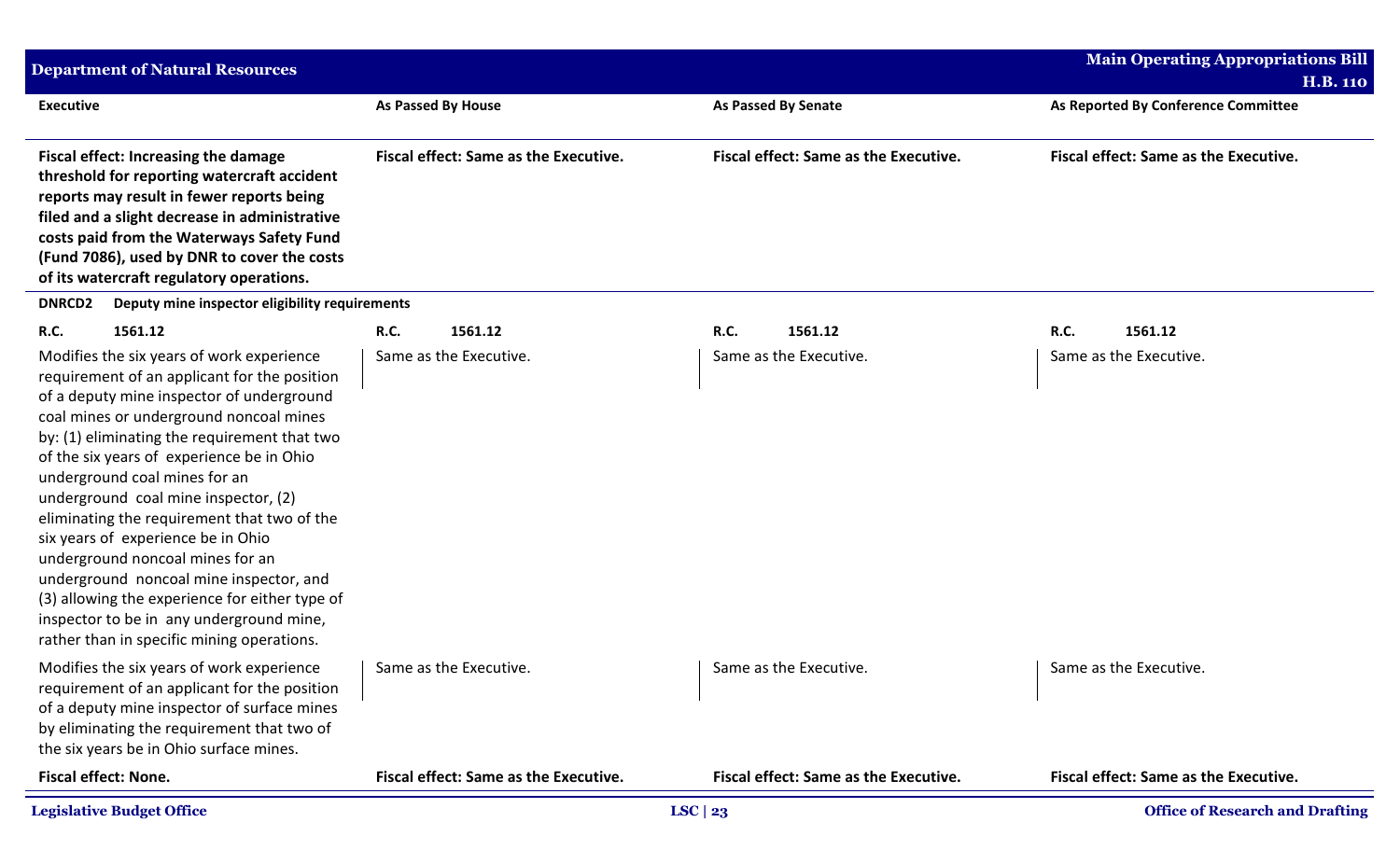| <b>Department of Natural Resources</b>                                                                                                                                                                                                                                                                                                                                                                                                                                                                                                  |                                       |                                              | <b>Main Operating Appropriations Bill</b> |
|-----------------------------------------------------------------------------------------------------------------------------------------------------------------------------------------------------------------------------------------------------------------------------------------------------------------------------------------------------------------------------------------------------------------------------------------------------------------------------------------------------------------------------------------|---------------------------------------|----------------------------------------------|-------------------------------------------|
|                                                                                                                                                                                                                                                                                                                                                                                                                                                                                                                                         |                                       |                                              | <b>H.B. 110</b>                           |
| <b>Executive</b>                                                                                                                                                                                                                                                                                                                                                                                                                                                                                                                        | <b>As Passed By House</b>             | <b>As Passed By Senate</b>                   | As Reported By Conference Committee       |
| <b>DNRCD1</b><br><b>Reciprocity for mine personnel</b>                                                                                                                                                                                                                                                                                                                                                                                                                                                                                  |                                       |                                              |                                           |
| <b>R.C.</b><br>1561.23                                                                                                                                                                                                                                                                                                                                                                                                                                                                                                                  | 1561.23<br><b>R.C.</b>                | <b>R.C.</b><br>1561.23                       | <b>R.C.</b><br>1561.23                    |
| Authorizes the Chief of the Division of<br>Mineral Resources Management to issue a<br>certificate to work as a mine foreperson,<br>foreperson, or mine electrician to an out-of-<br>state applicant if (1) the applicant holds a<br>valid certification or other authorization<br>from a state with which the Department of<br>Natural Resources has a reciprocal<br>agreement for the certification or<br>authorization, and (2) the applicant passes<br>an examination on Ohio mining law or other<br>topics determined by the Chief. | Same as the Executive.                | Same as the Executive.                       | Same as the Executive.                    |
| Allows an out-of-state mine foreperson,<br>foreperson, or mine electrician who has<br>been issued a temporary certificate to act as<br>a foreperson or mine electrician in Ohio<br>prior to the provision's effective date to<br>continue to work under that temporary<br>certificate.                                                                                                                                                                                                                                                  | Same as the Executive.                | Same as the Executive.                       | Same as the Executive.                    |
| <b>Fiscal effect: None.</b>                                                                                                                                                                                                                                                                                                                                                                                                                                                                                                             | Fiscal effect: Same as the Executive. | <b>Fiscal effect: Same as the Executive.</b> | Fiscal effect: Same as the Executive.     |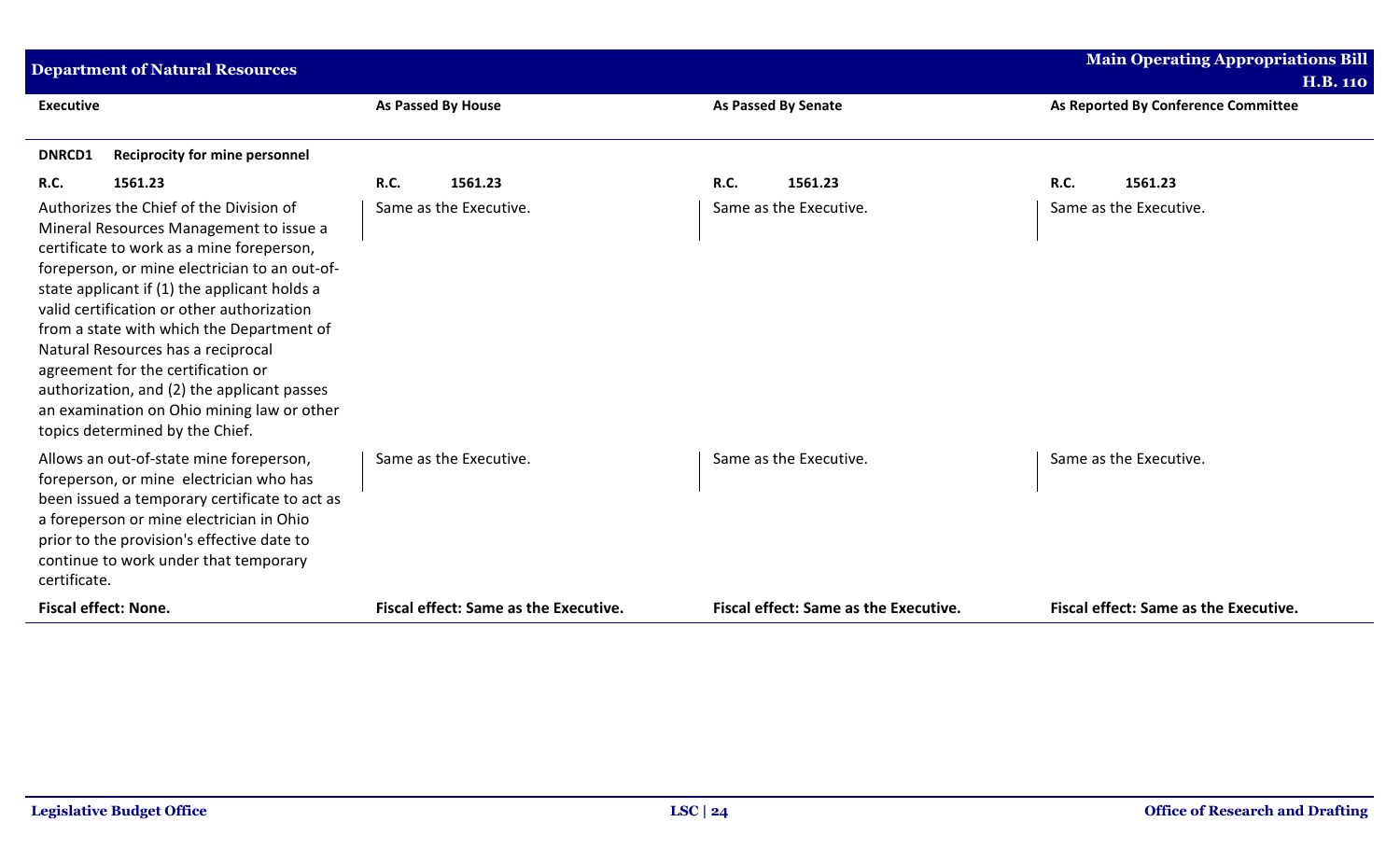| <b>Department of Natural Resources</b>                                                                                                                                                                                                                                                                                                                                                                                                                                                                                                                                                                                                                                                                                                  |                        |                            | <b>Main Operating Appropriations Bill</b>              |
|-----------------------------------------------------------------------------------------------------------------------------------------------------------------------------------------------------------------------------------------------------------------------------------------------------------------------------------------------------------------------------------------------------------------------------------------------------------------------------------------------------------------------------------------------------------------------------------------------------------------------------------------------------------------------------------------------------------------------------------------|------------------------|----------------------------|--------------------------------------------------------|
| <b>Executive</b>                                                                                                                                                                                                                                                                                                                                                                                                                                                                                                                                                                                                                                                                                                                        | As Passed By House     | <b>As Passed By Senate</b> | <b>H.B. 110</b><br>As Reported By Conference Committee |
| <b>Program Support Fund</b><br>DNRCD19                                                                                                                                                                                                                                                                                                                                                                                                                                                                                                                                                                                                                                                                                                  |                        |                            |                                                        |
| 343.20<br>Section:                                                                                                                                                                                                                                                                                                                                                                                                                                                                                                                                                                                                                                                                                                                      | 343.20<br>Section:     | 343.20<br>Section:         | 343.20<br>Section:                                     |
| Requires the Director of Natural Resources<br>to use a methodology for determining each<br>DNR division's payments into the Program<br>Support Fund (Fund 1570). Requires the<br>methodology used to determine the<br>payments to contain the characteristics of<br>administrative ease and uniform application<br>in compliance with federal grant<br>requirements, and allows the methodology<br>to include direct cost charges for specific<br>services provided. Requires payments to<br>Fund 1570 to be made using intrastate<br>transfer voucher. Specifies that GRF<br>appropriation item 725401, Division of<br>Wildlife - Operating Subsidy, be used to<br>cover the direct and indirect costs of the<br>Division of Wildlife. | Same as the Executive. | Same as the Executive.     | Same as the Executive.                                 |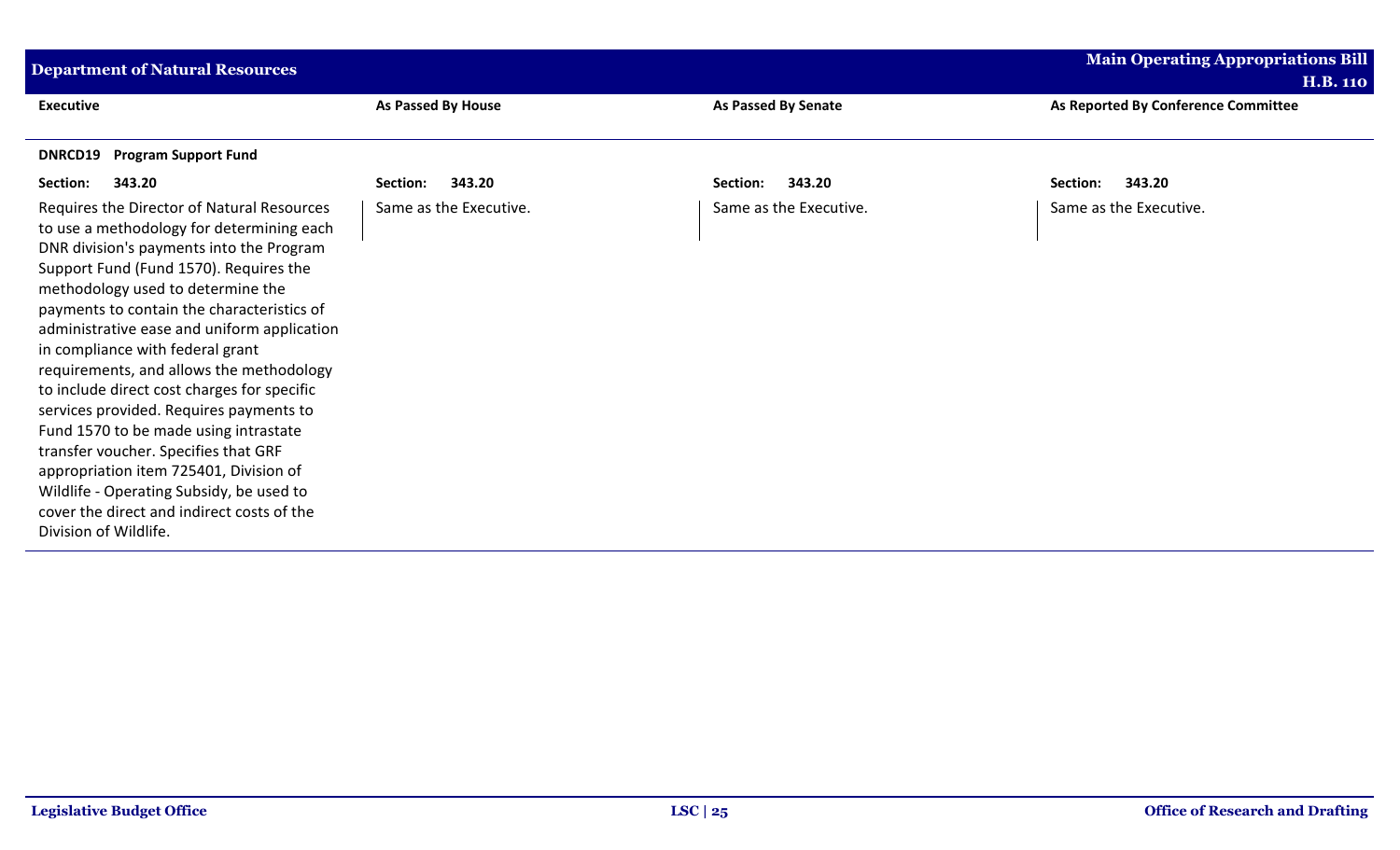| <b>Department of Natural Resources</b>                                                                                                                                                                                                                                                                                                                                                                                                                                                                                                        |                        |                            | <b>Main Operating Appropriations Bill</b>              |
|-----------------------------------------------------------------------------------------------------------------------------------------------------------------------------------------------------------------------------------------------------------------------------------------------------------------------------------------------------------------------------------------------------------------------------------------------------------------------------------------------------------------------------------------------|------------------------|----------------------------|--------------------------------------------------------|
| <b>Executive</b>                                                                                                                                                                                                                                                                                                                                                                                                                                                                                                                              | As Passed By House     | <b>As Passed By Senate</b> | <b>H.B. 110</b><br>As Reported By Conference Committee |
| Parks and Recreational Facilities Lease Rental Bond Payments<br><b>DNRCD20</b>                                                                                                                                                                                                                                                                                                                                                                                                                                                                |                        |                            |                                                        |
| 343.20<br>Section:                                                                                                                                                                                                                                                                                                                                                                                                                                                                                                                            | 343.20<br>Section:     | 343.20<br>Section:         | 343.20<br>Section:                                     |
| Requires GRF appropriation item 725413,<br>Parks and Recreational Facilities Lease<br>Rental Bond Payments, to be used during<br>the FY 2022-FY 2023 biennium to make<br>payments by DNR pursuant to leases and<br>agreements made under RC 154.22.<br>Specifies that these appropriations are the<br>source of funds pledged for bond service<br>charges on related obligations issued under<br>Chapter 154 or the Revised Code.                                                                                                             | Same as the Executive. | Same as the Executive.     | Same as the Executive.                                 |
| <b>DNRCD21 Healthy Lake Erie Program</b>                                                                                                                                                                                                                                                                                                                                                                                                                                                                                                      |                        |                            |                                                        |
| 343.20<br>Section:                                                                                                                                                                                                                                                                                                                                                                                                                                                                                                                            | 343.20<br>Section:     | 343.20<br>Section:         | 343.20<br>Section:                                     |
| Requires appropriation item 725505,<br>Healthy Lake Erie Program, to be used in<br>support of: (1) conservation measures in the<br>Western Lake Erie Basin, (2) funding<br>assistance for soil testing, winter cover<br>crops, edge of field testing, tributary<br>monitoring, animal waste abatement, and<br>(3) any additional efforts to reduce nutrient<br>runoff as the DNR director may decide.<br>Requires that the director give priority to<br>recommendations that encourage farmers<br>to adopt 4R nutrient stewardship practices. | Same as the Executive. | Same as the Executive.     | Same as the Executive.                                 |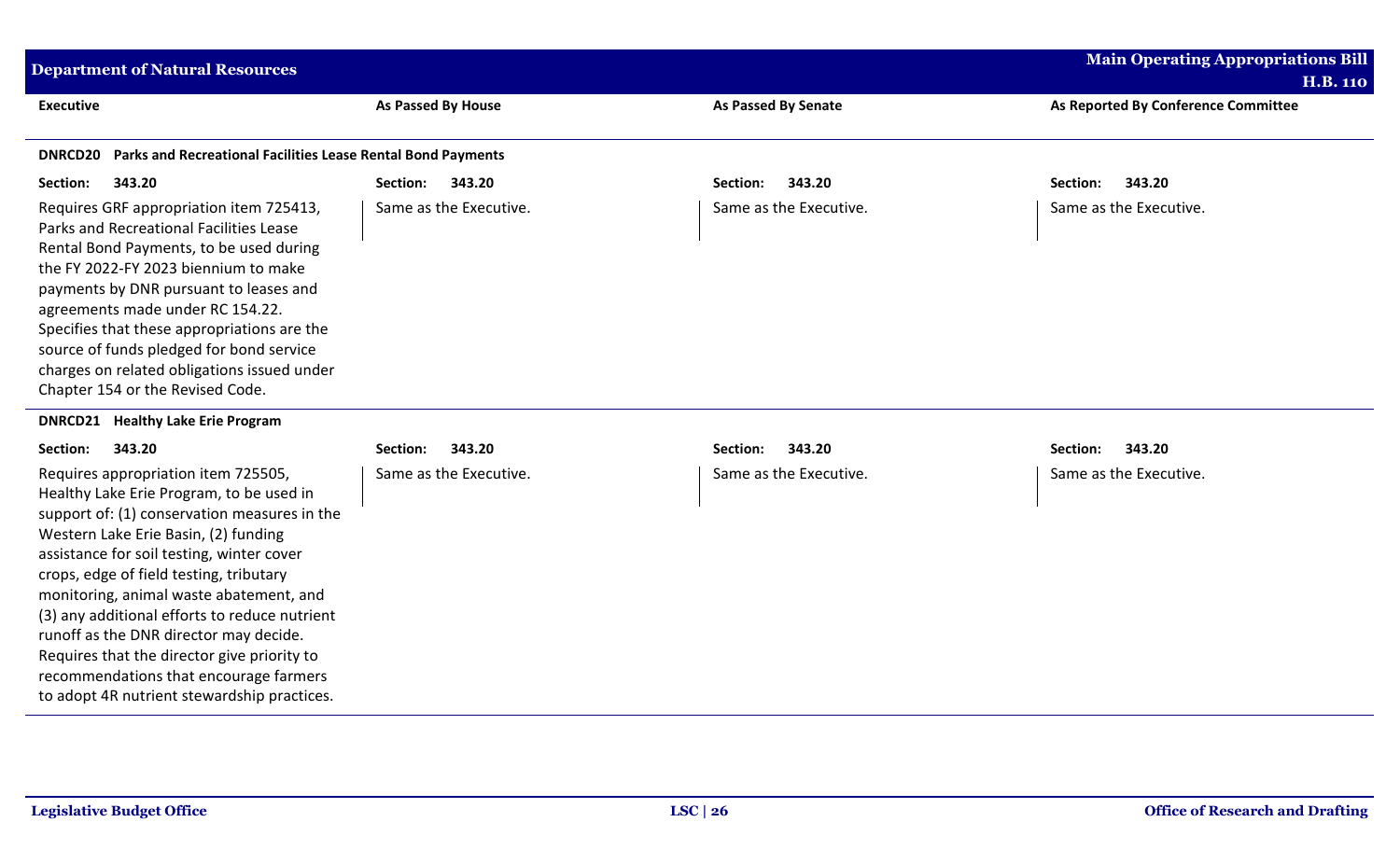| <b>Department of Natural Resources</b>                                                                                                                                                                                                                                                                                                                                                                                                                                                                                                               |                        |                            | <b>Main Operating Appropriations Bill</b><br><b>H.B. 110</b> |
|------------------------------------------------------------------------------------------------------------------------------------------------------------------------------------------------------------------------------------------------------------------------------------------------------------------------------------------------------------------------------------------------------------------------------------------------------------------------------------------------------------------------------------------------------|------------------------|----------------------------|--------------------------------------------------------------|
| <b>Executive</b>                                                                                                                                                                                                                                                                                                                                                                                                                                                                                                                                     | As Passed By House     | <b>As Passed By Senate</b> | As Reported By Conference Committee                          |
| <b>DNRCD22</b> Coal and Mine Safety Programs                                                                                                                                                                                                                                                                                                                                                                                                                                                                                                         |                        |                            |                                                              |
| 343.20<br>Section:                                                                                                                                                                                                                                                                                                                                                                                                                                                                                                                                   | 343.20<br>Section:     | 343.20<br>Section:         | Section:<br>343.20                                           |
| Requires GRF appropriation item 725507,<br>Coal and Mine Safety Program, to be used<br>for the administration of the Mine Safety<br>Program and the Coal Regulation Program.                                                                                                                                                                                                                                                                                                                                                                         | Same as the Executive. | Same as the Executive.     | Same as the Executive.                                       |
| <b>DNRCD23</b> Natural Resource General Obligation Bond Debt Service                                                                                                                                                                                                                                                                                                                                                                                                                                                                                 |                        |                            |                                                              |
| Section:<br>343.20                                                                                                                                                                                                                                                                                                                                                                                                                                                                                                                                   | 343.20<br>Section:     | 343.20<br>Section:         | 343.20<br>Section:                                           |
| Requires GRF appropriation item 725903,<br>Natural Resources General Obligation Bond<br>Debt Service, to be used during the FY 2022-<br>FY 2023 biennium to pay all debt service and<br>related financing costs on obligations issued<br>under RC 151.01 and 151.05.                                                                                                                                                                                                                                                                                 | Same as the Executive. | Same as the Executive.     | Same as the Executive.                                       |
| <b>DNRCD24</b><br><b>Oil and Gas Well Plugging</b>                                                                                                                                                                                                                                                                                                                                                                                                                                                                                                   |                        |                            |                                                              |
| 343.30<br>Section:                                                                                                                                                                                                                                                                                                                                                                                                                                                                                                                                   | 343.30<br>Section:     | 343.30<br>Section:         | 343.30<br>Section:                                           |
| Requires Fund 5180 appropriation item<br>725677, Oil and Gas Well Plugging, to be<br>used exclusively for plugging wells and<br>properly restoring the land surface of idle<br>and orphan oil and gas wells pursuant to RC<br>1509.071. Prohibits it from being used for<br>salaries, maintenance, equipment, or other<br>administrative purposes, except those costs<br>directly attributable to the plugging of an<br>idle or orphan well. Prohibits the line item<br>from being used to transfer cash to any<br>other fund or appropriation item. | Same as the Executive. | Same as the Executive.     | Same as the Executive.                                       |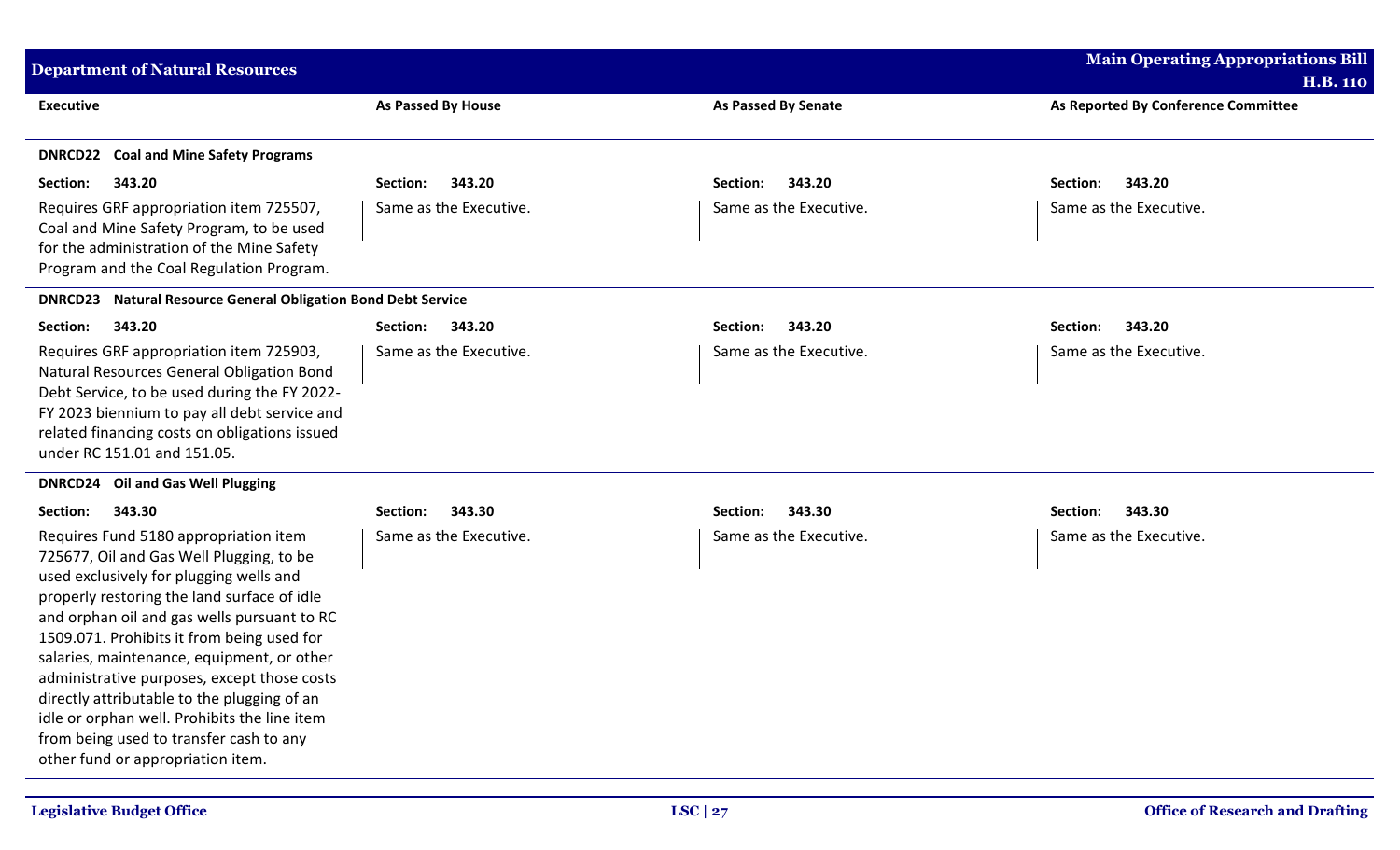| <b>Department of Natural Resources</b>                                                                                                                                                                                                                                                                                           |                                                                                              |                        | <b>Main Operating Appropriations Bill</b>              |
|----------------------------------------------------------------------------------------------------------------------------------------------------------------------------------------------------------------------------------------------------------------------------------------------------------------------------------|----------------------------------------------------------------------------------------------|------------------------|--------------------------------------------------------|
| <b>Executive</b>                                                                                                                                                                                                                                                                                                                 | As Passed By House                                                                           | As Passed By Senate    | <b>H.B. 110</b><br>As Reported By Conference Committee |
| <b>H2Ohio Fund</b><br><b>DNRCD25</b>                                                                                                                                                                                                                                                                                             |                                                                                              |                        |                                                        |
| 343.30<br>Section:                                                                                                                                                                                                                                                                                                               | 343.30<br>Section:                                                                           | 343.30<br>Section:     | Section:<br>343.30                                     |
| Allows the Director of DNR, on July 1, 2022,<br>or as soon as possible thereafter, to certify<br>to OBM an amount up to the unexpended,<br>unencumbered balance of Fund 6H20<br>appropriation item 725681, H2Ohio, at the<br>end of FY 2022 to be appropriated in FY<br>2023. Appropriates the certified amounts for<br>FY 2023. | Same as the Executive, but subjects the<br>reappropriation to Controlling Board<br>approval. | Same as the House.     | Same as the House.                                     |
| Well log filing fees<br><b>DNRCD26</b>                                                                                                                                                                                                                                                                                           |                                                                                              |                        |                                                        |
| 343.30<br>Section:                                                                                                                                                                                                                                                                                                               | 343.30<br>Section:                                                                           | 343.30<br>Section:     | 343.30<br>Section:                                     |
| Requires the Chief of the Division of Water<br>Resources to deposit well log filing fees<br>forwarded to the Division into the Water<br>Management Fund (Fund 5160) for the<br>purposes described in RC 1521.05.                                                                                                                 | Same as the Executive.                                                                       | Same as the Executive. | Same as the Executive.                                 |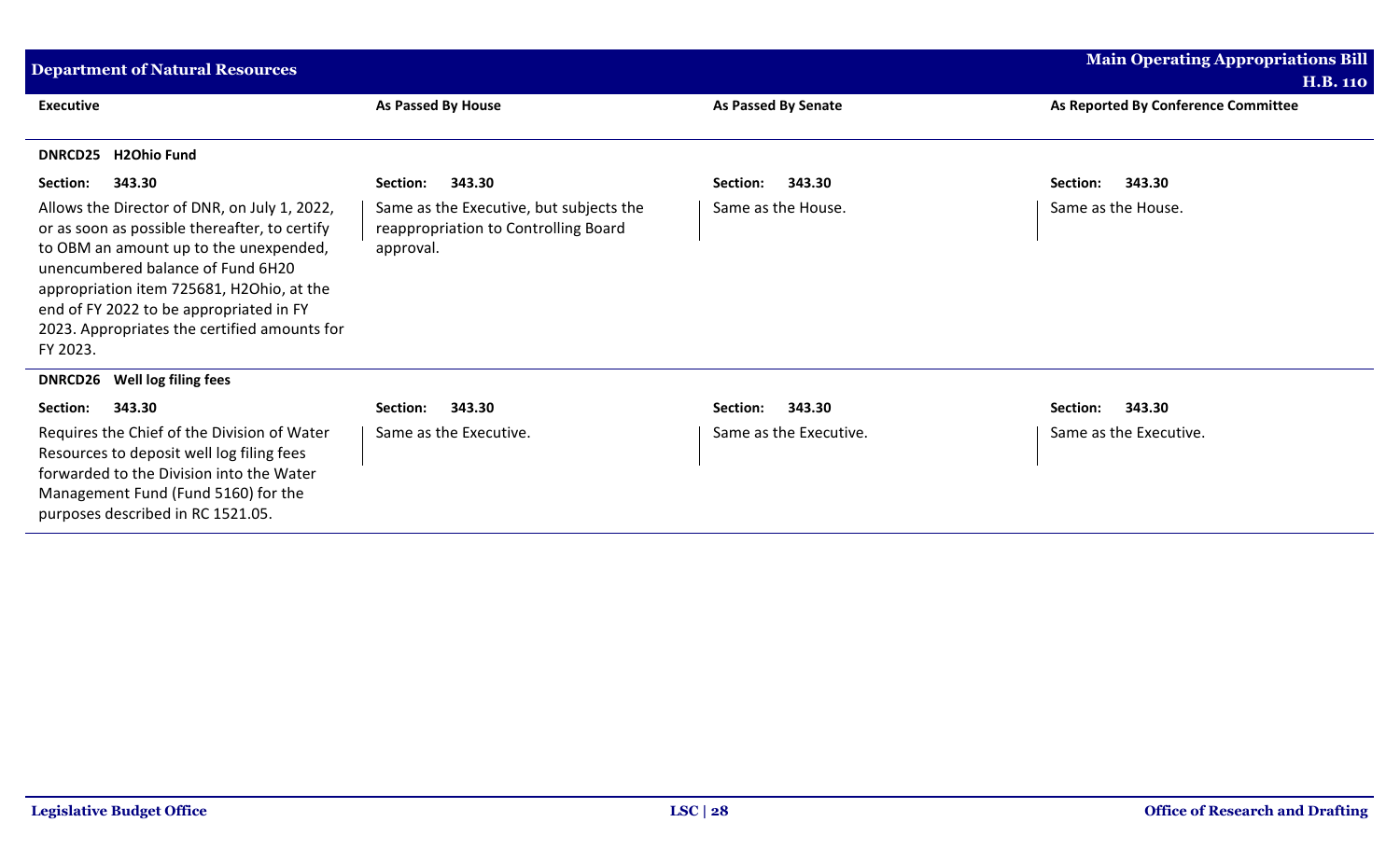| <b>Department of Natural Resources</b>                                                                                                                                                                                                                                                                                                                                                                                                                                                                                                                                                                                                                                                      |                        |                            | <b>Main Operating Appropriations Bill</b>              |
|---------------------------------------------------------------------------------------------------------------------------------------------------------------------------------------------------------------------------------------------------------------------------------------------------------------------------------------------------------------------------------------------------------------------------------------------------------------------------------------------------------------------------------------------------------------------------------------------------------------------------------------------------------------------------------------------|------------------------|----------------------------|--------------------------------------------------------|
| <b>Executive</b>                                                                                                                                                                                                                                                                                                                                                                                                                                                                                                                                                                                                                                                                            | As Passed By House     | <b>As Passed By Senate</b> | <b>H.B. 110</b><br>As Reported By Conference Committee |
| <b>Parks Capital Expenses Fund</b><br>DNRCD27                                                                                                                                                                                                                                                                                                                                                                                                                                                                                                                                                                                                                                               |                        |                            |                                                        |
| Section:<br>343.30                                                                                                                                                                                                                                                                                                                                                                                                                                                                                                                                                                                                                                                                          | 343.30<br>Section:     | 343.30<br>Section:         | Section:<br>343.30                                     |
| Requires that the Director of DNR submit to<br>the Director of OBM the estimated design,<br>engineering, and planning costs of capital<br>related work to be done by DNR staff for<br>parks projects within the Ohio Parks and<br>Recreation Improvement Fund (Fund 7035).<br>Permits the Director of DNR, if OBM<br>approves the estimated costs, to release<br>appropriations from Fund 7035<br>appropriation item C725E6, Project<br>Planning, for those purposes. Requires DNR<br>to pay for these expenses from the Parks<br>Capital Expenses Fund (Fund 2270), and<br>requires expenses paid from Fund 2270 to<br>be reimbursed by Fund 7035 using an<br>intrastate transfer voucher. | Same as the Executive. | Same as the Executive.     | Same as the Executive.                                 |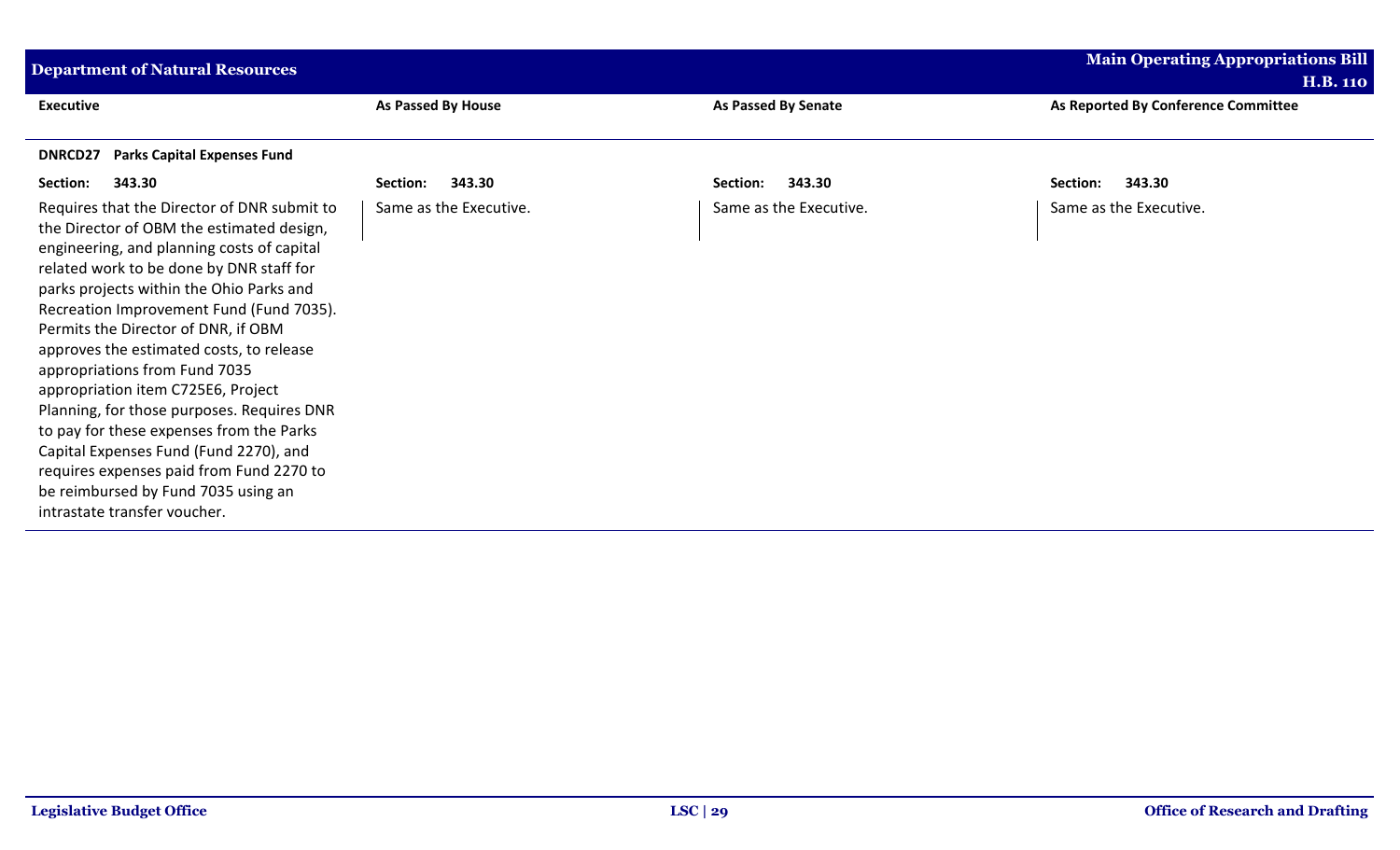| <b>Department of Natural Resources</b>                                                                                                                                                                                                                                                                                                                                                                                                                                                                                                                                                                                                                                                                |                        |                            | <b>Main Operating Appropriations Bill</b>              |
|-------------------------------------------------------------------------------------------------------------------------------------------------------------------------------------------------------------------------------------------------------------------------------------------------------------------------------------------------------------------------------------------------------------------------------------------------------------------------------------------------------------------------------------------------------------------------------------------------------------------------------------------------------------------------------------------------------|------------------------|----------------------------|--------------------------------------------------------|
| <b>Executive</b>                                                                                                                                                                                                                                                                                                                                                                                                                                                                                                                                                                                                                                                                                      | As Passed By House     | <b>As Passed By Senate</b> | <b>H.B. 110</b><br>As Reported By Conference Committee |
| <b>NatureWorks Capital Expenses Fund</b><br><b>DNRCD28</b>                                                                                                                                                                                                                                                                                                                                                                                                                                                                                                                                                                                                                                            |                        |                            |                                                        |
| Section:<br>343.30                                                                                                                                                                                                                                                                                                                                                                                                                                                                                                                                                                                                                                                                                    | 343.30<br>Section:     | 343.30<br>Section:         | Section:<br>343.30                                     |
| Requires the Department of DNR to submit<br>to the Director of OBM the estimated<br>design, planning, and engineering costs of<br>capital related work to be done by DNR staff<br>for each capital improvement project within<br>the Ohio Parks and Natural Resources Fund<br>(Fund 7031). Permits the Director of DNR, if<br>OBM approves the estimated costs, to<br>release appropriations from Fund 7031<br>appropriation item C725E5, Project<br>Planning, for those purposes. Requires DNR<br>to pay for these expenses from the Capital<br>Expenses Fund (Fund 4S90), and requires<br>expenses paid from Fund 4S90 to be<br>reimbursed by Fund 7031 by using an<br>intrastate transfer voucher. | Same as the Executive. | Same as the Executive.     | Same as the Executive.                                 |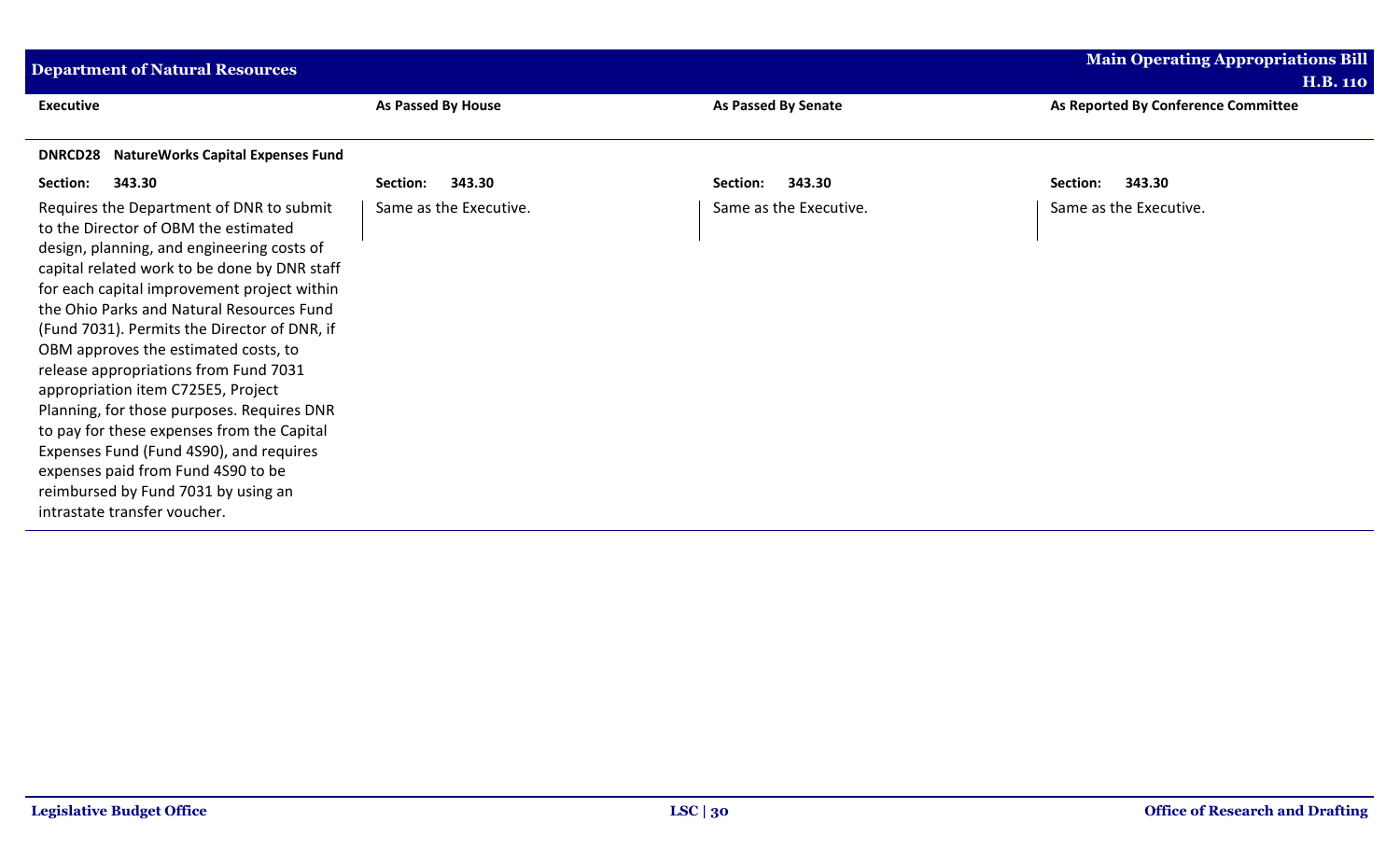| <b>Department of Natural Resources</b>                                                                                                                                                                                                                                                                                                                                                                                                                                                                                                               |                        |                        | <b>Main Operating Appropriations Bill</b> |
|------------------------------------------------------------------------------------------------------------------------------------------------------------------------------------------------------------------------------------------------------------------------------------------------------------------------------------------------------------------------------------------------------------------------------------------------------------------------------------------------------------------------------------------------------|------------------------|------------------------|-------------------------------------------|
|                                                                                                                                                                                                                                                                                                                                                                                                                                                                                                                                                      |                        |                        | <b>H.B. 110</b>                           |
| <b>Executive</b>                                                                                                                                                                                                                                                                                                                                                                                                                                                                                                                                     | As Passed By House     | As Passed By Senate    | As Reported By Conference Committee       |
|                                                                                                                                                                                                                                                                                                                                                                                                                                                                                                                                                      |                        |                        |                                           |
| <b>Park Maintenance</b><br>DNRCD29                                                                                                                                                                                                                                                                                                                                                                                                                                                                                                                   |                        |                        |                                           |
| 343.30<br>Section:                                                                                                                                                                                                                                                                                                                                                                                                                                                                                                                                   | 343.30<br>Section:     | 343.30<br>Section:     | 343.30<br>Section:                        |
| Requires that appropriation item 725514,<br>Park Maintenance, be used to pay the costs<br>of projects supported by the State Park<br>Maintenance Fund (Fund 5TD0). Requires<br>the Director of Natural Resources, on July 1,<br>of each fiscal year, or as soon as possible<br>thereafter, to certify the amount of 5% of<br>the average of the previous five years of<br>deposits in the State Park Fund (Fund 5120)<br>to the Director of OBM. Allows the Director<br>of OBM to transfer up to \$1,600,000 in cash<br>from Fund 5120 to Fund 5TD0. | Same as the Executive. | Same as the Executive. | Same as the Executive.                    |
|                                                                                                                                                                                                                                                                                                                                                                                                                                                                                                                                                      |                        |                        |                                           |

**DNRCD43 Appalachian Hills land purchase**

|               |               |               | 343.30<br>Section:                                                                                                                                                                                                                                                                                                                                               |
|---------------|---------------|---------------|------------------------------------------------------------------------------------------------------------------------------------------------------------------------------------------------------------------------------------------------------------------------------------------------------------------------------------------------------------------|
| No provision. | No provision. | No provision. | Specifies that funding under Wildlife Fund<br>(Fund 7015) line item 725607, Appalachian<br>Hills, be used to purchase the remaining<br>American Electric Power (AEP) ReCreation<br>Lands in southeastern Ohio. Reappropriates<br>the unexpended, unencumbered portion<br>remaining in line item 725607 at the end of<br>FY 2022 for the same purpose in FY 2023. |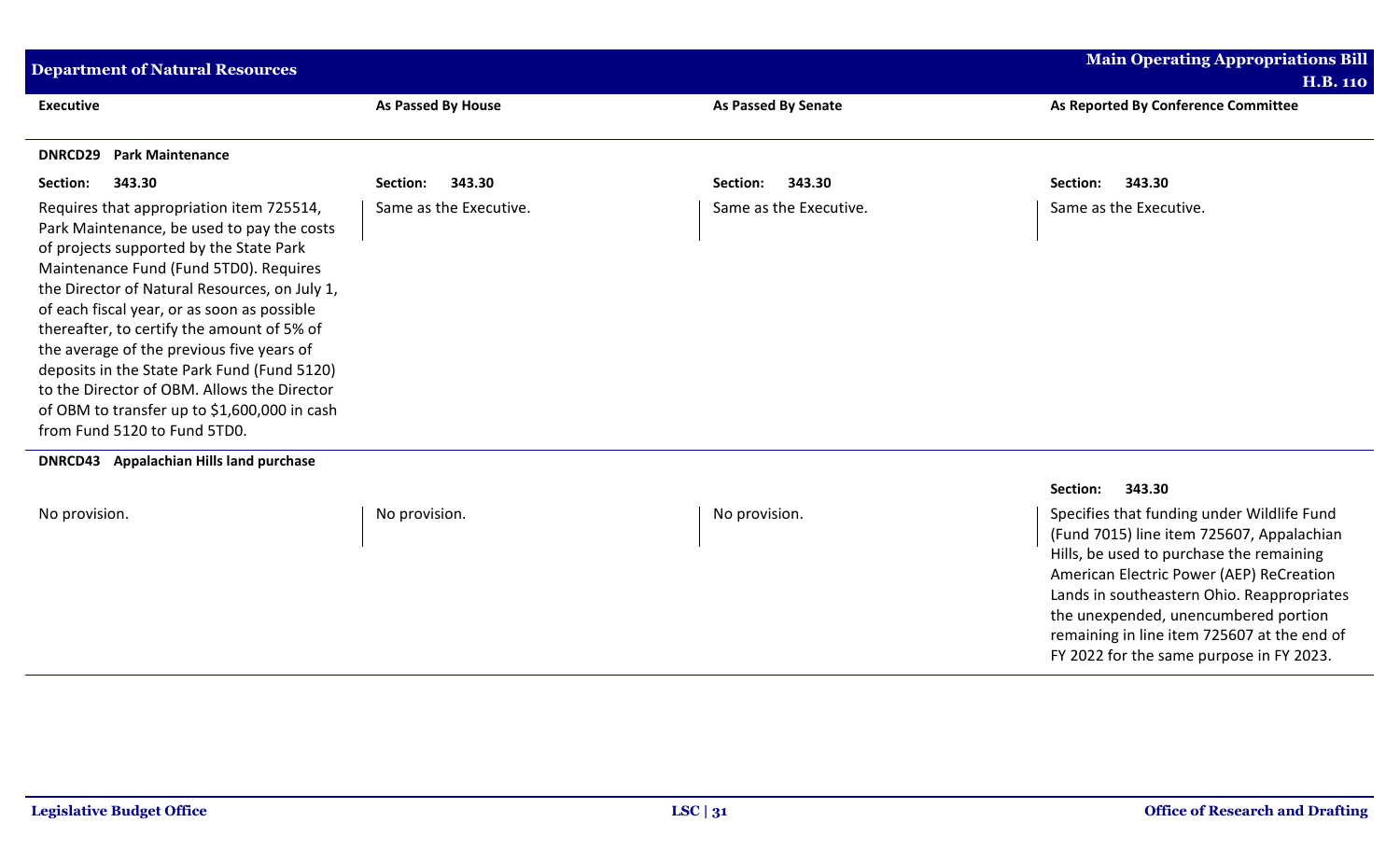| <b>Department of Natural Resources</b>                                                                                                                           |                                                                                                                                                                                                                                                                                                                                                                                    |                                                                                                                                                                                                                                                                                                                                                                                                                                                                                                             | <b>Main Operating Appropriations Bill</b><br><b>H.B. 110</b>                                                                                                                                                                                                                                                                                             |
|------------------------------------------------------------------------------------------------------------------------------------------------------------------|------------------------------------------------------------------------------------------------------------------------------------------------------------------------------------------------------------------------------------------------------------------------------------------------------------------------------------------------------------------------------------|-------------------------------------------------------------------------------------------------------------------------------------------------------------------------------------------------------------------------------------------------------------------------------------------------------------------------------------------------------------------------------------------------------------------------------------------------------------------------------------------------------------|----------------------------------------------------------------------------------------------------------------------------------------------------------------------------------------------------------------------------------------------------------------------------------------------------------------------------------------------------------|
| <b>Executive</b>                                                                                                                                                 | As Passed By House                                                                                                                                                                                                                                                                                                                                                                 | <b>As Passed By Senate</b>                                                                                                                                                                                                                                                                                                                                                                                                                                                                                  | As Reported By Conference Committee                                                                                                                                                                                                                                                                                                                      |
| <b>DNRCD30 Clean Ohio Trail Operating Expenses</b>                                                                                                               |                                                                                                                                                                                                                                                                                                                                                                                    |                                                                                                                                                                                                                                                                                                                                                                                                                                                                                                             |                                                                                                                                                                                                                                                                                                                                                          |
| Section:<br>343.50                                                                                                                                               | 343.50<br>Section:                                                                                                                                                                                                                                                                                                                                                                 | 343.50<br>Section:                                                                                                                                                                                                                                                                                                                                                                                                                                                                                          | Section:<br>343.50                                                                                                                                                                                                                                                                                                                                       |
| Requires that appropriation item 725405,<br>Clean Ohio Trail Operating, be used to<br>administer Clean Ohio Trail Fund (Fund<br>7061) projects under RC 1519.05. | Same as the Executive.                                                                                                                                                                                                                                                                                                                                                             | Same as the Executive.                                                                                                                                                                                                                                                                                                                                                                                                                                                                                      | Same as the Executive.                                                                                                                                                                                                                                                                                                                                   |
| <b>DNRCD32</b> Parks and Recreation Improvement Fund capital appropriations                                                                                      |                                                                                                                                                                                                                                                                                                                                                                                    |                                                                                                                                                                                                                                                                                                                                                                                                                                                                                                             |                                                                                                                                                                                                                                                                                                                                                          |
|                                                                                                                                                                  | 610.14<br>Section:                                                                                                                                                                                                                                                                                                                                                                 | 610.14, 610.18<br>Section:                                                                                                                                                                                                                                                                                                                                                                                                                                                                                  | Section:<br>610.14, 610.18                                                                                                                                                                                                                                                                                                                               |
| No provision.                                                                                                                                                    | Amends Sections 223.10, 223.15, and 223.50<br>of S.B. 310 of the 133rd General Assembly to<br>increase capital appropriations under Parks<br>and Recreation Improvement Fund (Fund<br>7035) capital appropriation item C725E2,<br>Local Parks, Recreation, and Conservation<br>Projects, by \$2,776,000 to a total of<br>\$67,229,745 for the FY 2021-FY 2022 capital<br>biennium. | Same as the House, but reduces the amount<br>of the increase to \$337,500 to a total of<br>\$64,791,245.                                                                                                                                                                                                                                                                                                                                                                                                    | Same as the House, but increases the<br>appropriation to \$67,567,245 to account for<br>the additional House and Senate earmarks<br>combined.                                                                                                                                                                                                            |
| No provision.                                                                                                                                                    | Earmarks the additional \$2,776,000 in<br>funding as follows: \$2,000,000 for the<br>Bailey's Bike Trail Project in Athens County,<br>\$750,000 for the Scranton Trail Project in<br>Cuyahoga County, and \$26,000 for a<br>wheelchair accessible fishing pier at Sunny<br>Lake Park in Aurora, Portage County.                                                                    | Replaces the House provision with one that<br>earmarks the additional \$337,500 as follows:<br>\$212,500 for the Bay Village Walker Road<br>Retention Basin, \$125,000 for the Henry<br>County Park Board Bridge Project, and<br>\$100,000 for the Williams County West<br>Unity Village Splash Pad. Additionally,<br>eliminates existing S.B. 310 earmarks of<br>\$50,000 for the Bay Village Interurban<br>Pedestrian Bridge and \$50,000 for the<br>Jewish Federation of Greater Dayton Nature<br>Trail. | Same as the Senate, and also restores<br>earmarks of \$2,000,000 for the Baileys Bike<br>Trail Project in Athens County, \$750,000 for<br>the Scranton Trail Project in Cuyahoga<br>County, and \$26,000 for a wheelchair<br>accessible fishing pier at Sunny Lake Park in<br>Aurora, Portage County, that were included<br>in the House-passed version. |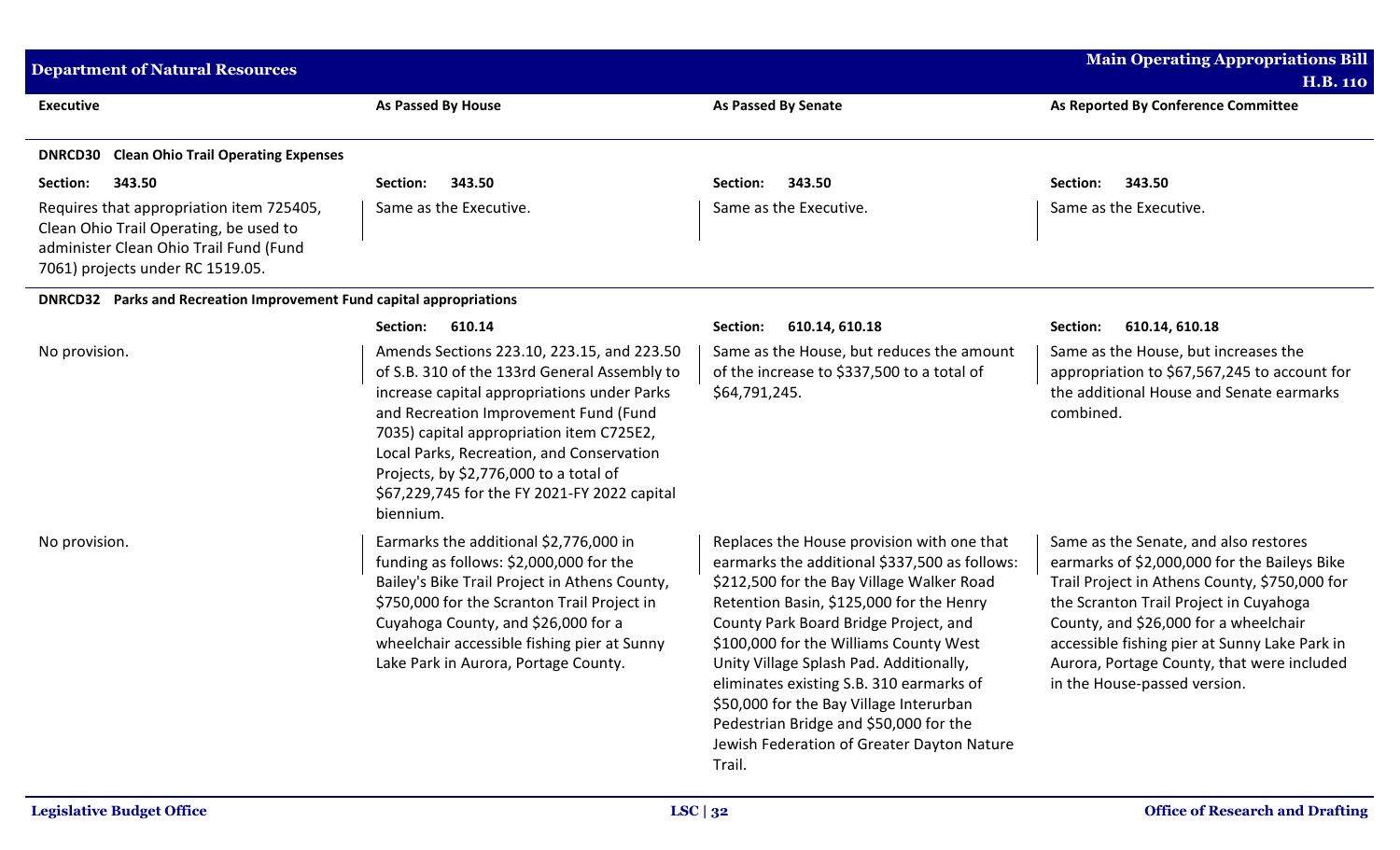| <b>Department of Natural Resources</b>                        |                                                                                                                                                                                   |                                                                                                                                                                                                                                                                                           | <b>Main Operating Appropriations Bill</b><br><b>H.B. 110</b>                                                                                                                                                                                                                                                                                                                                 |
|---------------------------------------------------------------|-----------------------------------------------------------------------------------------------------------------------------------------------------------------------------------|-------------------------------------------------------------------------------------------------------------------------------------------------------------------------------------------------------------------------------------------------------------------------------------------|----------------------------------------------------------------------------------------------------------------------------------------------------------------------------------------------------------------------------------------------------------------------------------------------------------------------------------------------------------------------------------------------|
| <b>Executive</b>                                              | <b>As Passed By House</b>                                                                                                                                                         | <b>As Passed By Senate</b>                                                                                                                                                                                                                                                                | As Reported By Conference Committee                                                                                                                                                                                                                                                                                                                                                          |
| No provision.                                                 | No provision.                                                                                                                                                                     | Changes the recipient of a \$150,000 earmark<br>from the Lancaster All Abilities Playground<br>to the Lancaster All Accessible Sports<br>Complex and Park.                                                                                                                                | Same as the Senate.                                                                                                                                                                                                                                                                                                                                                                          |
| No provision.                                                 | Increases the amount of original obligations<br>the Treasurer of State is authorized to issue<br>to support the costs of Fund 7035 by<br>\$3,000,000 to a total of \$258,000,000. | Same as the House.                                                                                                                                                                                                                                                                        | Same as the House, but increase the amount<br>authorized for issuance to \$261,000,000.                                                                                                                                                                                                                                                                                                      |
| No provision.                                                 | No provision.                                                                                                                                                                     | Amends Section 223.15 of H.B. 481 of the<br>133rd General Assembly to eliminate a<br>\$130,000 earmark for Cahoon Memorial<br>Park Improvements.                                                                                                                                          | Same as the Senate.                                                                                                                                                                                                                                                                                                                                                                          |
| DNRCD38 Geneva Lodge and Conference Center ownership transfer |                                                                                                                                                                                   |                                                                                                                                                                                                                                                                                           |                                                                                                                                                                                                                                                                                                                                                                                              |
|                                                               |                                                                                                                                                                                   | 715.20, 343.20<br>Section:                                                                                                                                                                                                                                                                | 715.20, 343.20<br>Section:                                                                                                                                                                                                                                                                                                                                                                   |
| No provision.                                                 | No provision.                                                                                                                                                                     | Requires the Director of Natural Resources<br>to assume ownership and operation of the<br>Geneva Lodge and Conference Center from<br>Ashtabula County by December 31, 2021,<br>with DNR assuming any outstanding notes,<br>principal, or interest due on construction of<br>the facility. | Same as the Senate, but removes provisions<br>that require DNR to assume any outstanding<br>notes, principal, or interest due on the<br>construction of the Geneva Lodge and<br>Conference Center (GLCC) and that specify<br>that, upon execution of the agreement to<br>purchase the GLCC, that Ashtabula County is<br>free and clear of any future obligation<br>relating to the facility. |
| No provision.                                                 | No provision.                                                                                                                                                                     | No provision.                                                                                                                                                                                                                                                                             | Specifies that when DNR purchases the<br>GLCC, it must be for an amount that does<br>not exceed the outstanding mortgage at the<br>time of purchase.                                                                                                                                                                                                                                         |
| No provision.                                                 | No provision.                                                                                                                                                                     | Earmarks \$3,650,000 under State Park Fund<br>(Fund 5120) appropriation item 725605,                                                                                                                                                                                                      | Replaces the Senate provision with one that<br>earmarks \$13,950,000 under Fund 5120 line                                                                                                                                                                                                                                                                                                    |
| <b>Legislative Budget Office</b>                              |                                                                                                                                                                                   | LSC $ 33$                                                                                                                                                                                                                                                                                 | <b>Office of Research and Drafting</b>                                                                                                                                                                                                                                                                                                                                                       |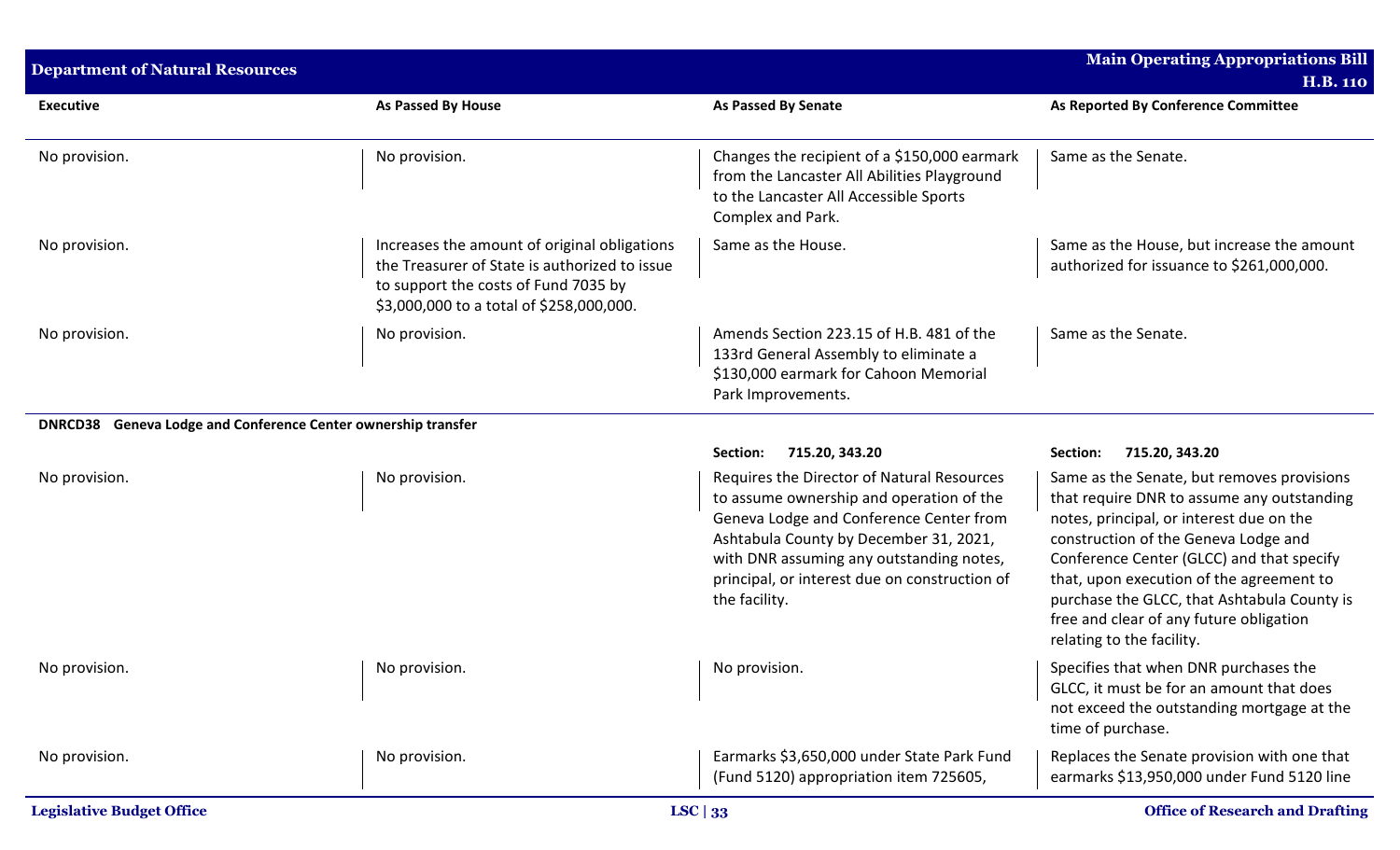| <b>Department of Natural Resources</b>                    |                    |                                                                                                                                                                                                                                                                                 | <b>Main Operating Appropriations Bill</b>                                                                                                                                                                                                                                                                                                                                       |
|-----------------------------------------------------------|--------------------|---------------------------------------------------------------------------------------------------------------------------------------------------------------------------------------------------------------------------------------------------------------------------------|---------------------------------------------------------------------------------------------------------------------------------------------------------------------------------------------------------------------------------------------------------------------------------------------------------------------------------------------------------------------------------|
|                                                           |                    |                                                                                                                                                                                                                                                                                 | <b>H.B. 110</b>                                                                                                                                                                                                                                                                                                                                                                 |
| <b>Executive</b>                                          | As Passed By House | <b>As Passed By Senate</b>                                                                                                                                                                                                                                                      | As Reported By Conference Committee                                                                                                                                                                                                                                                                                                                                             |
|                                                           |                    | State Park Operations, over the FY 2022-FY<br>2023 biennium to make lease or mortgage<br>payments and pay operating costs for the<br>Geneva Lodge and Conference Center<br>(GLCC) prior to and upon execution of the<br>agreement to assume ownership and<br>operation of GLCC. | item 725605, State Park Operations, to<br>purchase and pay operating costs for the<br>GLCC.                                                                                                                                                                                                                                                                                     |
| No provision.                                             | No provision.      | No provision.                                                                                                                                                                                                                                                                   | Reappropriates for FY 2023 an amount equal<br>to \$13,950,000 less any amount used to<br>purchase or pay the operating costs for the<br><b>GLCC in FY 2022.</b>                                                                                                                                                                                                                 |
| DNRCD41 Agreement between DNR and Malabar Farm Foundation |                    |                                                                                                                                                                                                                                                                                 |                                                                                                                                                                                                                                                                                                                                                                                 |
|                                                           |                    | 715.30<br>Section:                                                                                                                                                                                                                                                              | Section:<br>715.30                                                                                                                                                                                                                                                                                                                                                              |
| No provision.                                             | No provision.      | Requires the Director of Natural Resources<br>to enter into a cooperation agreement with<br>the Malabar Farm Foundation for two years<br>beginning on the date of execution.                                                                                                    | Replaces the Senate provision with one that<br>requires DNR to meet with the Foundation<br>within 30 days after the bill's effective date<br>to discuss entering into agreements to<br>mutually support and advance the shared<br>objectives of protecting, conserving, and<br>educating the public concerning Malabar<br>Farm State Park and the legacy of Louis<br>Bromfield. |
| No provision.                                             | No provision.      | Requires the cooperation agreement to<br>contain a variety of terms and provisions,<br>including specifications for an annual<br>planning meeting, written plans for the<br>Malabar Farm Park, and each party's<br>authority over the operation of the Park's<br>properties.    | Replaces the Senate provision with one that<br>requires DNR and the Foundation to engage<br>in continued meetings every other month<br>until June 30, 2022, at which point the<br>Department and Foundation jointly must<br>provide a report detailing the meetings and<br>any resulting agreements to the legislators<br>representing Richland County.                         |
| <b>Legislative Budget Office</b>                          |                    | LSC $ 34$                                                                                                                                                                                                                                                                       | <b>Office of Research and Drafting</b>                                                                                                                                                                                                                                                                                                                                          |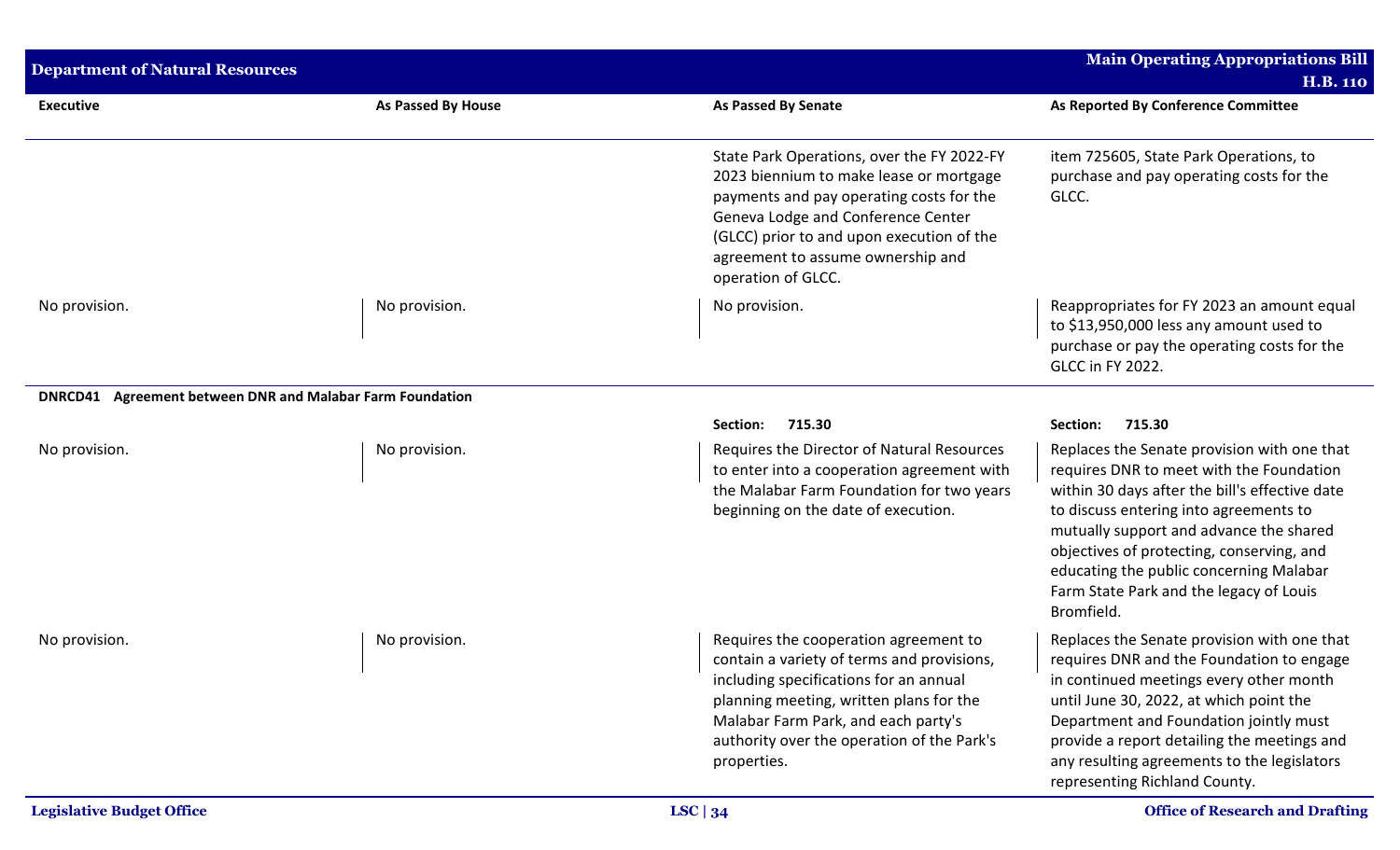| <b>Department of Natural Resources</b> |                    |                                                                                                                                                                                                                                                                                                          | <b>Main Operating Appropriations Bill</b><br><b>H.B. 110</b> |
|----------------------------------------|--------------------|----------------------------------------------------------------------------------------------------------------------------------------------------------------------------------------------------------------------------------------------------------------------------------------------------------|--------------------------------------------------------------|
| <b>Executive</b>                       | As Passed By House | As Passed By Senate                                                                                                                                                                                                                                                                                      | As Reported By Conference Committee                          |
| No provision.                          | No provision.      | Requires the Director to enter into a lease<br>agreement with the Foundation for two<br>years beginning on the date of execution to<br>lease office space to the Foundation (located<br>on the second floor of the Berry House) and<br>use of the kitchen area on the first floor of<br>the Berry House. | No provision.                                                |
| No provision.                          | No provision.      | Requires the lease agreement to contain a<br>variety of contractual terms and provisions,<br>including lease payment terms, a description<br>of authority over the property, and<br>authorized uses and activities allowed on<br>the property.                                                           | No provision.                                                |
|                                        |                    | Fiscal effect: DNR may incur a small<br>increase in administrative costs to<br>negotiate the terms of the agreement.                                                                                                                                                                                     | <b>Fiscal effect: Minimal.</b>                               |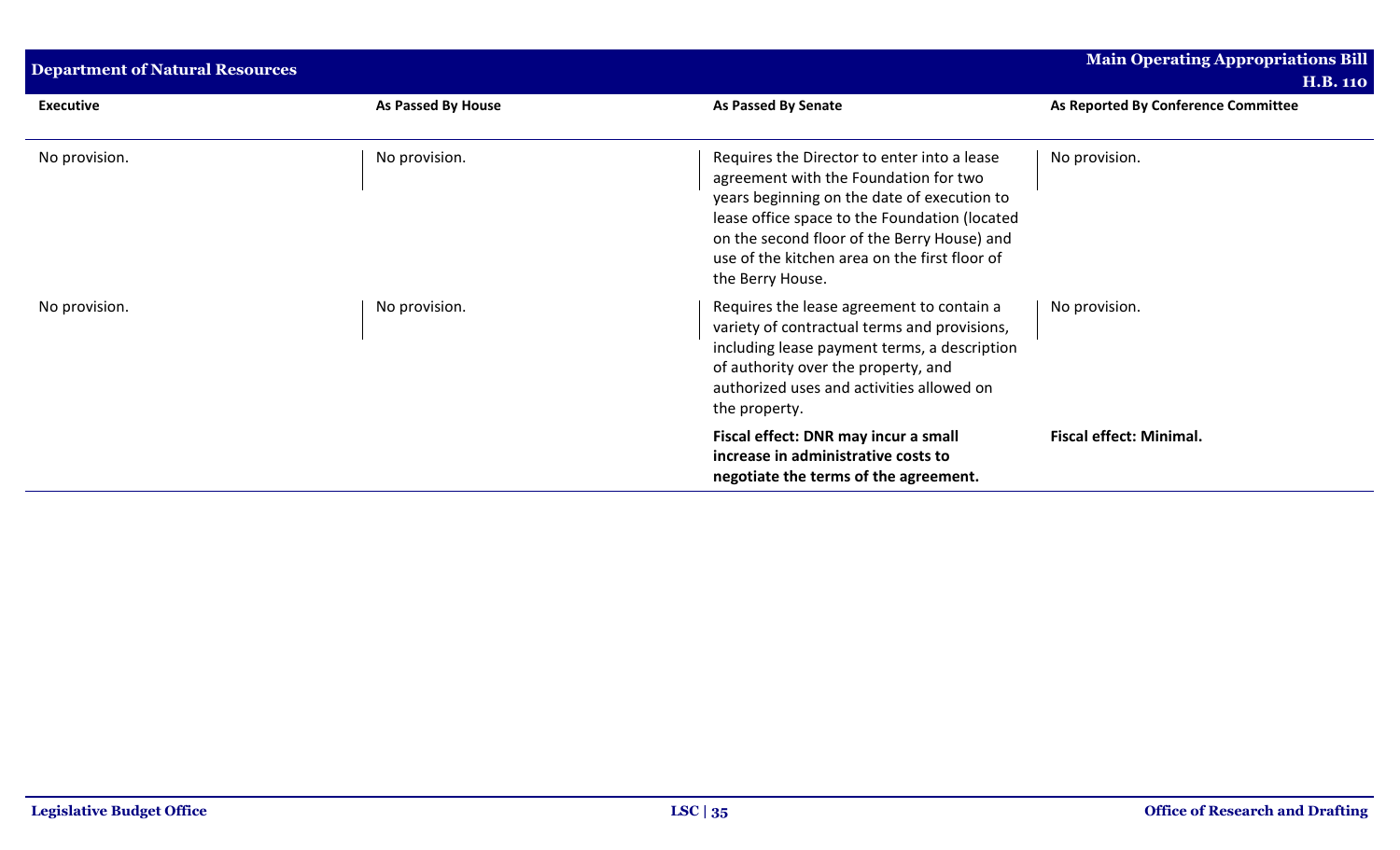| <b>Department of Natural Resources</b>           | <b>Main Operating Appropriations Bill</b> |                                                                                                                                                                                                                                                          |                                                                                                                              |
|--------------------------------------------------|-------------------------------------------|----------------------------------------------------------------------------------------------------------------------------------------------------------------------------------------------------------------------------------------------------------|------------------------------------------------------------------------------------------------------------------------------|
|                                                  |                                           |                                                                                                                                                                                                                                                          | <b>H.B. 110</b>                                                                                                              |
| <b>Executive</b>                                 | As Passed By House                        | As Passed By Senate                                                                                                                                                                                                                                      | As Reported By Conference Committee                                                                                          |
|                                                  |                                           |                                                                                                                                                                                                                                                          |                                                                                                                              |
| <b>OBMCD60 GRF transfer to State Park Fund</b>   |                                           |                                                                                                                                                                                                                                                          |                                                                                                                              |
|                                                  |                                           | 512.150<br>Section:                                                                                                                                                                                                                                      | 512.150<br>Section:                                                                                                          |
| No provision.                                    | No provision.                             | Requires the Director of Budget and<br>Management to transfer \$3,650,000 cash<br>from the GRF to the State Park Fund (Fund<br>5120) on July 1, 2021, or as soon as possible<br>thereafter.                                                              | Same as the Senate, but increases the cash<br>transfer amount to \$13,950,000.                                               |
| <b>OBMCD68 GRF transfer to the Wildlife Fund</b> |                                           |                                                                                                                                                                                                                                                          |                                                                                                                              |
|                                                  |                                           | 512.200<br>Section:                                                                                                                                                                                                                                      | 512.200<br>Section:                                                                                                          |
| No provision.                                    | No provision.                             | Requires the Director of Budget and<br>Management, on July 1 of each fiscal year or<br>as soon as possible thereafter, to transfer<br>\$350,000 from the GRF to the Wildlife Fund<br>(Fund 7015), used by the Department of<br><b>Natural Resources.</b> | Same as the Senate, but increases the<br>amount of the cash transfer to \$29,150,000<br>in FY 2022 and \$550,000 in FY 2023. |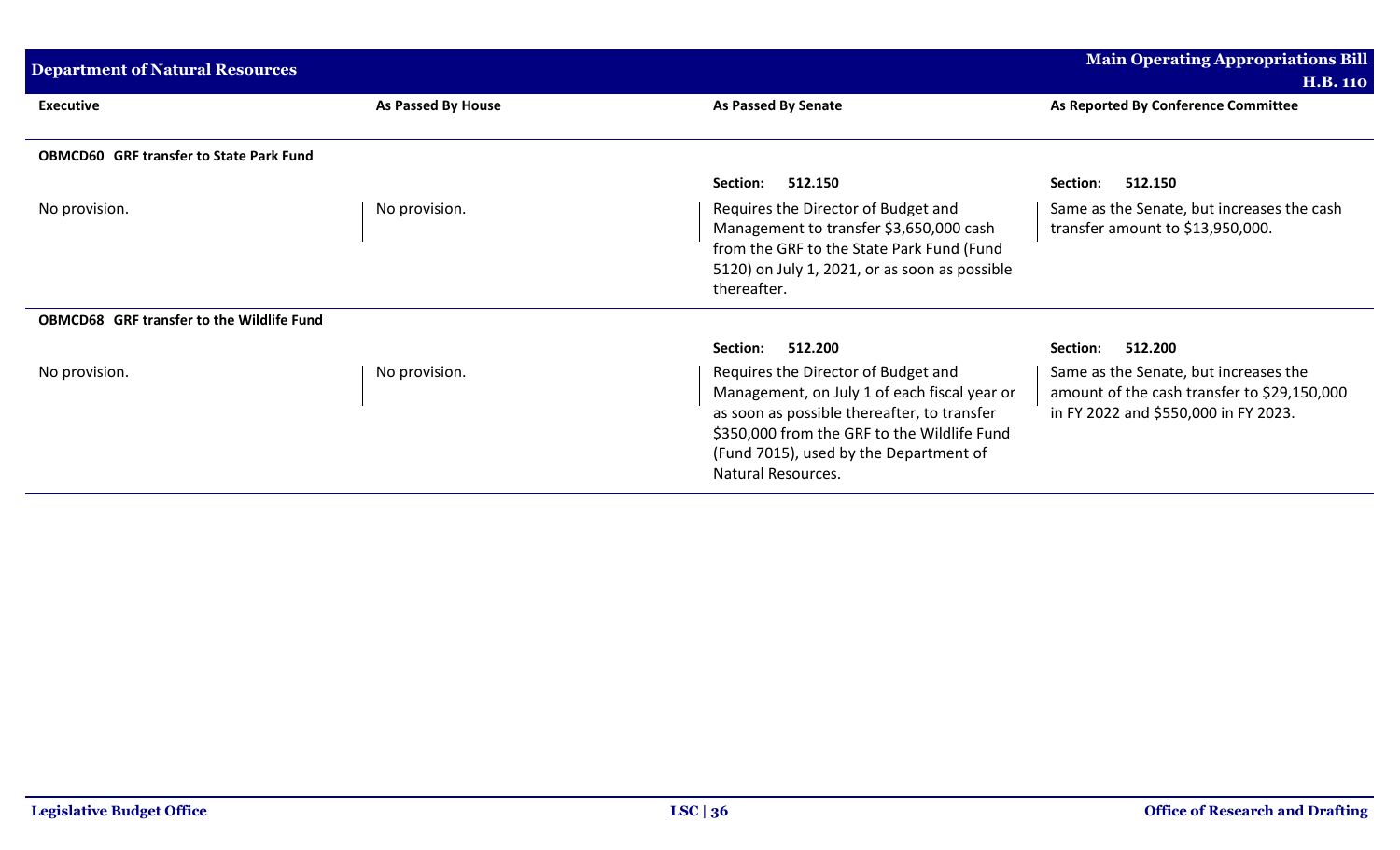| <b>Department of Natural Resources</b>                                                                                                                                                                                                                                                                                                                                            | <b>Main Operating Appropriations Bill</b><br><b>H.B. 110</b>       |                            |                                                                                                                                                                                                                                                                                                                                                                                                                                                                       |
|-----------------------------------------------------------------------------------------------------------------------------------------------------------------------------------------------------------------------------------------------------------------------------------------------------------------------------------------------------------------------------------|--------------------------------------------------------------------|----------------------------|-----------------------------------------------------------------------------------------------------------------------------------------------------------------------------------------------------------------------------------------------------------------------------------------------------------------------------------------------------------------------------------------------------------------------------------------------------------------------|
| <b>Executive</b>                                                                                                                                                                                                                                                                                                                                                                  | <b>As Passed By House</b>                                          | <b>As Passed By Senate</b> | As Reported By Conference Committee                                                                                                                                                                                                                                                                                                                                                                                                                                   |
| LECCD3<br>H2Ohio testimony before the General Assembly                                                                                                                                                                                                                                                                                                                            |                                                                    |                            |                                                                                                                                                                                                                                                                                                                                                                                                                                                                       |
|                                                                                                                                                                                                                                                                                                                                                                                   |                                                                    |                            | R.C.<br>126.60                                                                                                                                                                                                                                                                                                                                                                                                                                                        |
| No provision.                                                                                                                                                                                                                                                                                                                                                                     | No provision.                                                      | No provision.              | Requires the Executive Director of the Lake<br>Erie Commission, and the directors who<br>contribute to the required annual H2Ohio<br>report that addresses H2Ohio projects<br>(currently the Directors of Natural<br>Resources, Agriculture and Environmental<br>Protection) to appear and testify on the<br>report before both the House and Senate<br>Finance committees within 45 days after the<br>report is filed with the General Assembly<br>and the Governor. |
|                                                                                                                                                                                                                                                                                                                                                                                   |                                                                    |                            | <b>Fiscal effect: Minimal.</b>                                                                                                                                                                                                                                                                                                                                                                                                                                        |
| <b>H2Ohio Fund</b><br>LECCD <sub>2</sub>                                                                                                                                                                                                                                                                                                                                          |                                                                    |                            |                                                                                                                                                                                                                                                                                                                                                                                                                                                                       |
| Section:<br>319.10                                                                                                                                                                                                                                                                                                                                                                | 319.10<br>Section:                                                 | 319.10<br>Section:         | Section:<br>319.10                                                                                                                                                                                                                                                                                                                                                                                                                                                    |
| Permits the Director of the Lake Erie<br>Commission to certify to the Director of<br>Budget and Management, on July 1, 2022, or<br>as soon as possible thereafter, an amount<br>up to the unexpended, unencumbered<br>balance of DPF Fund 6H20 appropriation<br>item 780604, H2Ohio, at the end of FY 2022<br>to be reappropriated in FY 2023, and<br>reappropriates that amount. | Same as the Executive, but requires<br>Controlling Board approval. | Same as the House.         | Same as the House.                                                                                                                                                                                                                                                                                                                                                                                                                                                    |